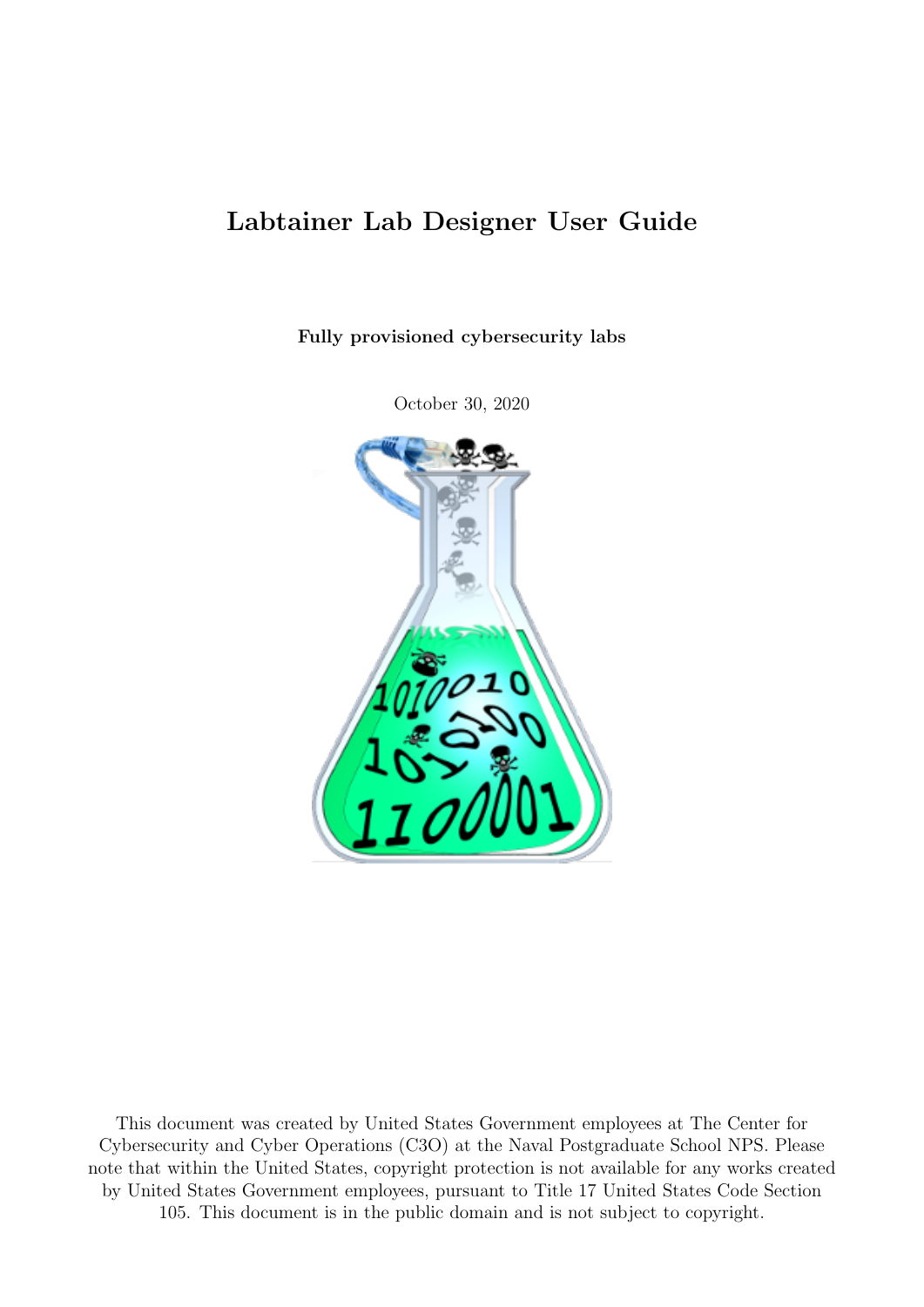# Contents

| $\mathbf{1}$                                                       | <b>Introduction</b><br>4                   |                                                                                                                   |  |  |  |  |  |  |
|--------------------------------------------------------------------|--------------------------------------------|-------------------------------------------------------------------------------------------------------------------|--|--|--|--|--|--|
|                                                                    | 1.1                                        | $\overline{4}$                                                                                                    |  |  |  |  |  |  |
|                                                                    | 1.2                                        | Obtaining the Labtainer development kit $\dots \dots \dots \dots \dots \dots \dots \dots \dots$<br>$\overline{5}$ |  |  |  |  |  |  |
|                                                                    | 1.3                                        | $\overline{5}$                                                                                                    |  |  |  |  |  |  |
| Overview of the student environment and workflow<br>$\overline{2}$ |                                            |                                                                                                                   |  |  |  |  |  |  |
| $\bf{3}$                                                           | $\overline{7}$<br><b>Creating new labs</b> |                                                                                                                   |  |  |  |  |  |  |
|                                                                    | 3.1                                        | $\overline{7}$                                                                                                    |  |  |  |  |  |  |
|                                                                    | 3.2                                        | $\overline{7}$                                                                                                    |  |  |  |  |  |  |
|                                                                    | 3.3                                        | 9                                                                                                                 |  |  |  |  |  |  |
| $\overline{\mathbf{4}}$                                            |                                            | 9<br>Defining the lab execution environment                                                                       |  |  |  |  |  |  |
|                                                                    | 4.1                                        | 9<br>Docker files                                                                                                 |  |  |  |  |  |  |
|                                                                    | 4.2                                        | 10                                                                                                                |  |  |  |  |  |  |
|                                                                    | 4.3                                        | 14<br>Lab-specific files in the student's home directory $\dots \dots \dots \dots \dots \dots \dots$              |  |  |  |  |  |  |
|                                                                    |                                            | Large or numerous files in the home directory $\dots \dots \dots \dots \dots$<br>14<br>4.3.1                      |  |  |  |  |  |  |
|                                                                    | 4.4                                        | 15                                                                                                                |  |  |  |  |  |  |
|                                                                    | 4.5                                        | 15                                                                                                                |  |  |  |  |  |  |
|                                                                    | 4.6                                        | 16                                                                                                                |  |  |  |  |  |  |
|                                                                    | 4.7                                        | 17                                                                                                                |  |  |  |  |  |  |
|                                                                    | 4.8                                        | 17                                                                                                                |  |  |  |  |  |  |
|                                                                    | 4.9                                        | 17                                                                                                                |  |  |  |  |  |  |
|                                                                    |                                            |                                                                                                                   |  |  |  |  |  |  |
| $\bf{5}$                                                           |                                            | Parameterizing a lab<br>18                                                                                        |  |  |  |  |  |  |
|                                                                    | 5.1                                        | 18                                                                                                                |  |  |  |  |  |  |
|                                                                    | 5.2                                        | 20                                                                                                                |  |  |  |  |  |  |
|                                                                    | 5.3                                        | 20                                                                                                                |  |  |  |  |  |  |
|                                                                    | 5.4                                        | 20                                                                                                                |  |  |  |  |  |  |
|                                                                    | 5.5                                        | 21                                                                                                                |  |  |  |  |  |  |
| 6                                                                  |                                            | Automated assessment of student labs<br>21                                                                        |  |  |  |  |  |  |
|                                                                    | 6.1                                        | 21                                                                                                                |  |  |  |  |  |  |
|                                                                    |                                            | 21<br>6.1.1                                                                                                       |  |  |  |  |  |  |
|                                                                    |                                            | 22<br>6.1.2                                                                                                       |  |  |  |  |  |  |
|                                                                    |                                            | 22<br>6.1.3                                                                                                       |  |  |  |  |  |  |
|                                                                    |                                            | 23<br>6.1.4                                                                                                       |  |  |  |  |  |  |
|                                                                    |                                            | 23<br>Capturing information about the environment $\ldots \ldots \ldots \ldots$<br>6.1.5                          |  |  |  |  |  |  |
|                                                                    |                                            | 23<br>6.1.6                                                                                                       |  |  |  |  |  |  |
|                                                                    |                                            | 24<br>6.1.7                                                                                                       |  |  |  |  |  |  |
|                                                                    |                                            | 24<br>6.1.8                                                                                                       |  |  |  |  |  |  |
|                                                                    | 6.2                                        | 25                                                                                                                |  |  |  |  |  |  |
|                                                                    |                                            | 25<br>6.2.1                                                                                                       |  |  |  |  |  |  |
|                                                                    |                                            | Converting artifact file formats $\dots \dots \dots \dots \dots \dots \dots \dots \dots$<br>27<br>6.2.2           |  |  |  |  |  |  |
|                                                                    | 6.3                                        | 28                                                                                                                |  |  |  |  |  |  |
|                                                                    |                                            | 28<br>6.3.1                                                                                                       |  |  |  |  |  |  |
|                                                                    |                                            | 6.3.2<br>Distinguish between results generated before and after configuration changes<br>31                       |  |  |  |  |  |  |
|                                                                    |                                            | 6.3.3<br>31                                                                                                       |  |  |  |  |  |  |
|                                                                    |                                            | 6.3.4<br>32                                                                                                       |  |  |  |  |  |  |
|                                                                    |                                            |                                                                                                                   |  |  |  |  |  |  |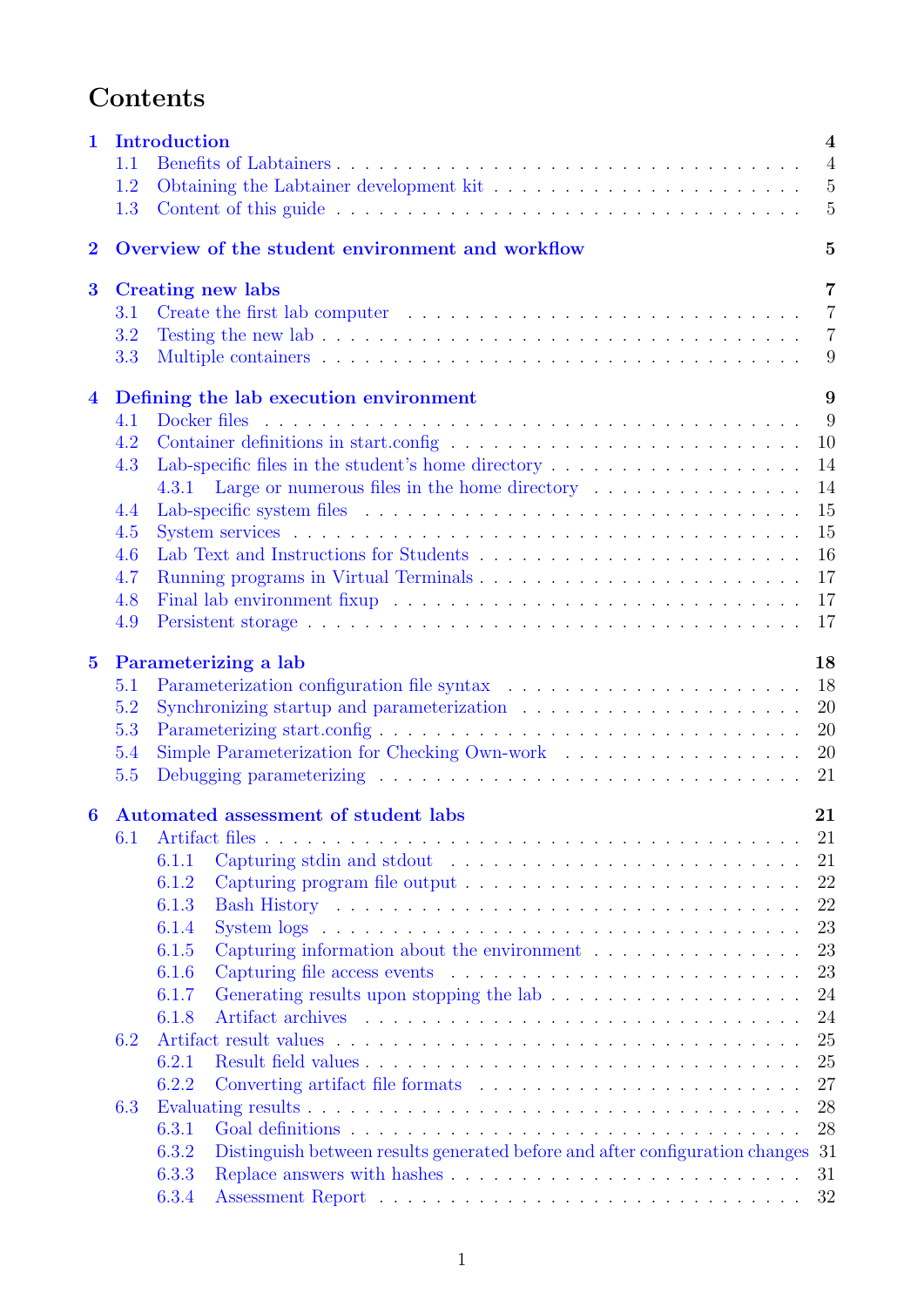|                |                | 32<br>6.3.5                                                                                                                                                                                                                          |
|----------------|----------------|--------------------------------------------------------------------------------------------------------------------------------------------------------------------------------------------------------------------------------------|
|                | 6.4            | 33                                                                                                                                                                                                                                   |
|                |                | 33<br>6.4.1                                                                                                                                                                                                                          |
|                | 6.5            | 33                                                                                                                                                                                                                                   |
|                | 6.6            | 34                                                                                                                                                                                                                                   |
|                |                | 34<br>6.6.1                                                                                                                                                                                                                          |
|                |                | 34<br>6.6.2                                                                                                                                                                                                                          |
|                |                | 34<br>Compare value of a field from a selected line in an artifact file $\dots \dots$<br>6.6.3                                                                                                                                       |
|                |                | 35<br>Was a log entry written while some command executed? $\ldots \ldots \ldots$<br>6.6.4                                                                                                                                           |
|                |                | 35<br>6.6.5<br>My desired artifacts are not in stdin or stdout, the program outputs a file                                                                                                                                           |
|                |                | 35<br>6.6.6                                                                                                                                                                                                                          |
|                |                | 36<br>6.6.7                                                                                                                                                                                                                          |
|                | 6.7            | 37                                                                                                                                                                                                                                   |
|                |                |                                                                                                                                                                                                                                      |
| $\overline{7}$ | <b>Quizzes</b> | 37                                                                                                                                                                                                                                   |
|                | 7.1            | 37                                                                                                                                                                                                                                   |
|                | 7.2            | 38                                                                                                                                                                                                                                   |
|                |                |                                                                                                                                                                                                                                      |
| 8              |                | 38<br><b>Networking</b>                                                                                                                                                                                                              |
|                | 8.1            | 39                                                                                                                                                                                                                                   |
|                | 8.2            | 39                                                                                                                                                                                                                                   |
|                | 8.3            | 40                                                                                                                                                                                                                                   |
|                | 8.4            | 41                                                                                                                                                                                                                                   |
|                |                |                                                                                                                                                                                                                                      |
| 9              |                | <b>Building, Maintaining and Publishing Labs</b><br>41                                                                                                                                                                               |
|                | 9.1            | 41                                                                                                                                                                                                                                   |
|                | 9.2            | 42                                                                                                                                                                                                                                   |
|                | 9.3            | 42                                                                                                                                                                                                                                   |
|                |                | 43<br>9.3.1                                                                                                                                                                                                                          |
|                | 9.4            | 43                                                                                                                                                                                                                                   |
|                | 9.5            | 43                                                                                                                                                                                                                                   |
|                | 9.6            | 44                                                                                                                                                                                                                                   |
|                | 9.7            | -44                                                                                                                                                                                                                                  |
|                | 9.8            | 44                                                                                                                                                                                                                                   |
|                |                |                                                                                                                                                                                                                                      |
|                |                | 10 Labtainer Instructor Modules (IModules)<br>45                                                                                                                                                                                     |
|                |                | 45                                                                                                                                                                                                                                   |
|                |                | 45<br>10.2 Imodule distribution strategy entertainment of the state of the strategy of the strategy and the strategy of the strategy and the strategy of the strategy and the strategy of the strategy and strategy and strategy and |
|                |                | 46                                                                                                                                                                                                                                   |
|                |                | 46                                                                                                                                                                                                                                   |
|                |                | 47                                                                                                                                                                                                                                   |
|                |                | 47                                                                                                                                                                                                                                   |
|                |                | 47                                                                                                                                                                                                                                   |
|                |                |                                                                                                                                                                                                                                      |
|                |                | 11 Remote access and control of Labtainer exercises<br>48                                                                                                                                                                            |
|                |                | 49                                                                                                                                                                                                                                   |
|                |                | 49                                                                                                                                                                                                                                   |
|                |                | 49                                                                                                                                                                                                                                   |
|                |                | 50                                                                                                                                                                                                                                   |
|                |                | 50                                                                                                                                                                                                                                   |
|                |                | 50                                                                                                                                                                                                                                   |
|                |                |                                                                                                                                                                                                                                      |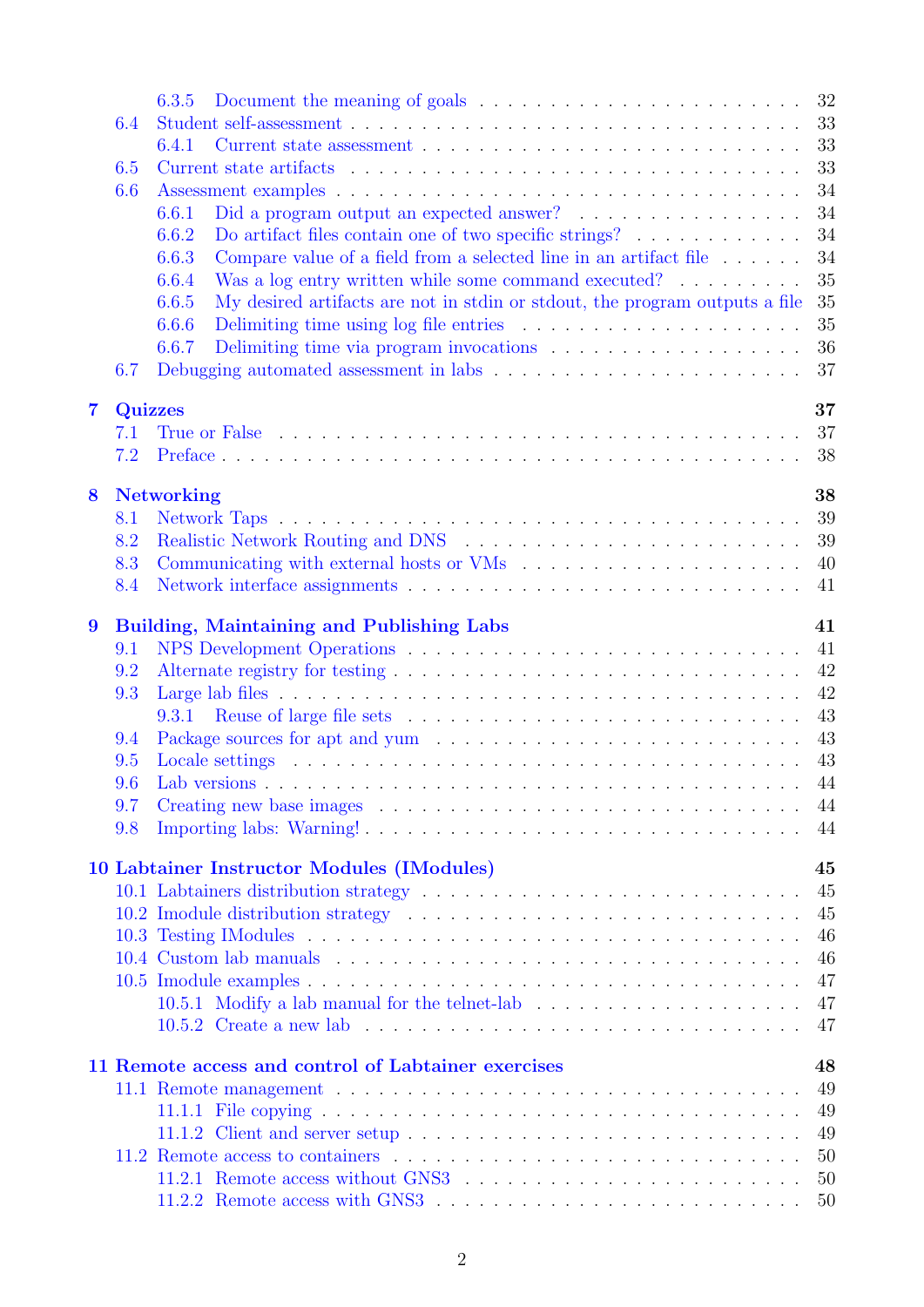|             | <b>12 Multi-user Labtainers</b>                            | 51 |  |  |  |  |
|-------------|------------------------------------------------------------|----|--|--|--|--|
|             | 12.0.1 Multi-user Labtainers, one Labtainer VM per student | 52 |  |  |  |  |
|             | 12.0.2 Single Labtainers VM with multiple students         | 53 |  |  |  |  |
|             |                                                            | 53 |  |  |  |  |
|             | <b>13 Limitations</b>                                      |    |  |  |  |  |
|             | 14 Notes                                                   | 55 |  |  |  |  |
|             |                                                            | 55 |  |  |  |  |
|             |                                                            | 55 |  |  |  |  |
|             |                                                            | 55 |  |  |  |  |
|             |                                                            | 55 |  |  |  |  |
|             |                                                            | 56 |  |  |  |  |
|             |                                                            | 56 |  |  |  |  |
|             |                                                            | 56 |  |  |  |  |
|             |                                                            | 56 |  |  |  |  |
|             |                                                            | 56 |  |  |  |  |
|             |                                                            | 56 |  |  |  |  |
|             |                                                            | 56 |  |  |  |  |
|             |                                                            | 57 |  |  |  |  |
|             |                                                            | 57 |  |  |  |  |
|             |                                                            | 57 |  |  |  |  |
|             |                                                            | 57 |  |  |  |  |
|             |                                                            | 57 |  |  |  |  |
|             |                                                            | 58 |  |  |  |  |
|             |                                                            | 58 |  |  |  |  |
|             |                                                            | 58 |  |  |  |  |
|             |                                                            | 58 |  |  |  |  |
|             |                                                            | 58 |  |  |  |  |
|             |                                                            | 58 |  |  |  |  |
|             |                                                            | 59 |  |  |  |  |
|             |                                                            | 59 |  |  |  |  |
|             |                                                            | 59 |  |  |  |  |
| $\mathbf A$ |                                                            |    |  |  |  |  |
|             | <b>SimLab</b> for testing labs                             | 60 |  |  |  |  |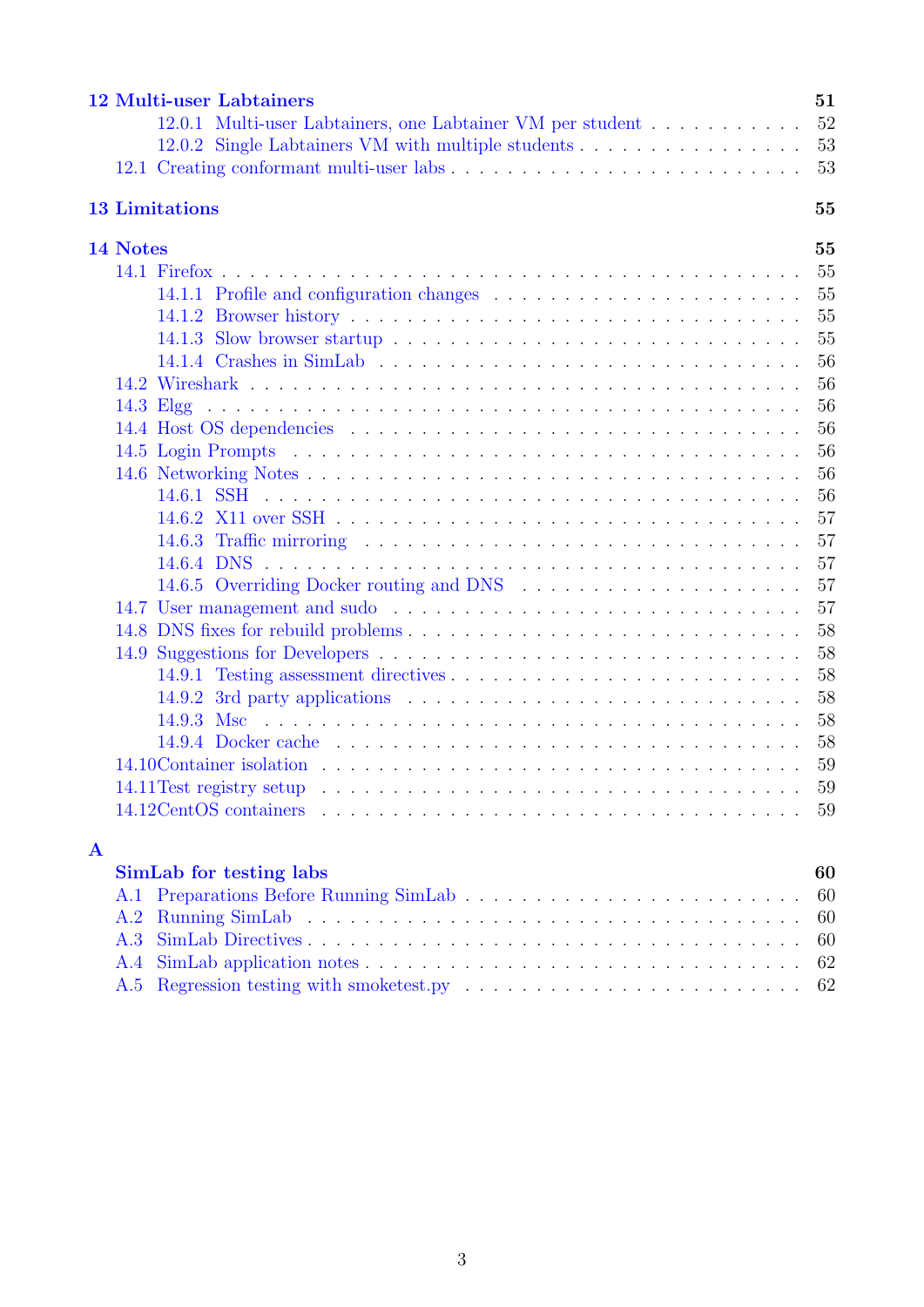# <span id="page-4-0"></span>1 Introduction

This manual is intended for use by lab designers wanting to create or adapt cybersecurity labs to use the Docker container-based lab framework known as "Labtainers". The Labtainer framework is designed for use with computer and network security laboratory exercises targeting Linux environments, and it is built around standard Linux Docker containers. A Labtainer exerciese may include multiple networked components, all running locally on a student's computer, but without the performance degredation associated with running multiple virtual machines.

While most Labtainer exercises focus on exploring concepts via the Linux command line – GUI based applications, e.g., browsers and Wireshark are also supported.

## <span id="page-4-1"></span>1.1 Benefits of Labtainers

Deploying cybersecurity labs using this framework provides three primary benefits:

- 1. The lab execution environment is controlled and consistent across all student computers regardless of the Linux distribution and configuration present on individual student computers. This allows each lab designer to control which software packages are present, the versions of libraries and specific configuration settings, e.g., /etc file values. These configurations may vary between labs, and they may vary between multiple computers in a single lab.
- 2. Assessment of student lab activity can be automated through a set of configuration files that identify expected results, thus relieving lab instructors from having to individually review detailed lab results.
- 3. Labs may be automatically "parameterized" for each student such that students cannot easily copy results from another student or from internet repositories.

Labtainers provide the advantages of a consistent execution environment without requiring an individual Virtual Machine (VM) per lab, and without requiring all labs to be adapted for a common Linux execution environment. These benefits can be realized whether or not labs are configured for automatic assessment, or are parameterized for each student.



<span id="page-4-2"></span>Figure 1: Example Labtainers network topology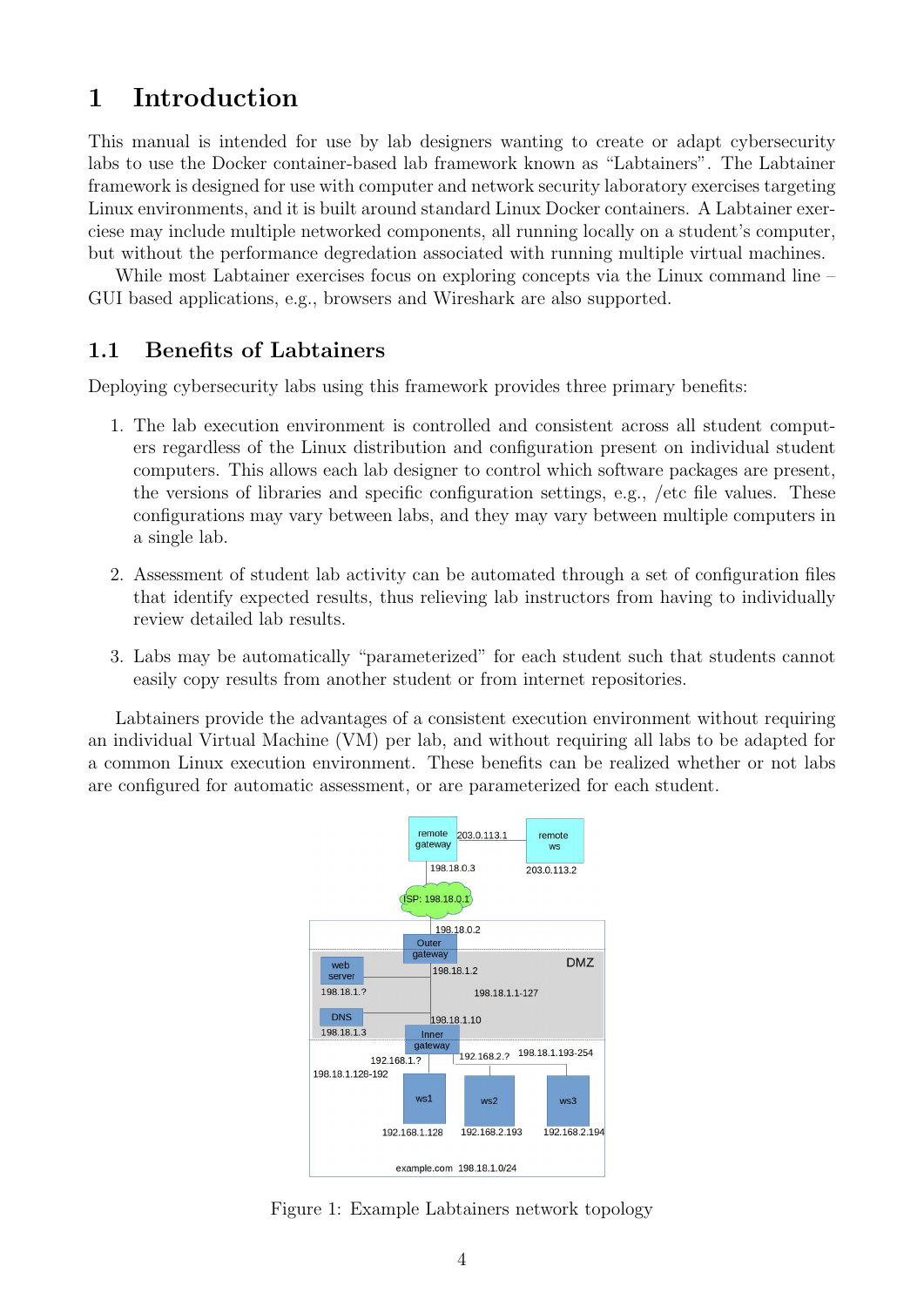Exercises that include multiple networked computers illustrate an advantage of using containers over VMs, namely, containers require significantly less resources than do VMs. A student laptop that struggles to run two or more VMs can readily run multiple containers simultaneously, as shown in this 50 second demonstration: <https://youtu.be/JDV6jGF3Szw>

Lab designers enhance labs to include automated assessment using directives built into the famework. For example, ten rather simple directives can evaluate the following question regarding a student' work on a lab depicted in Figure [1:](#page-4-2)

"Was there any single iptables configuration during which the student used nmap to demonstrate that:

- The remote workstation could reach the HTTPS port but not the SQL port, and,
- The local workstation could reach the HTTPS port and the SQL port."

### <span id="page-5-0"></span>1.2 Obtaining the Labtainer development kit

Installation of Labtainers is described in the Labtainer Student Guide, which also includes instructions for installing an Ubuntu VM (if you do not already have a Linux system), and the Labtainer framework. Our website also distributes pre-packaged VM appliances that already have Labtainers installed. Labtainers will work with any Linux distribution that supports Docker containers. If you already have Docker installed on a Linux system, reference the Student Guide for other dependencies.

The difference between the development kit and the standard Labtainer distribution is primarily just the lab definition files, which are withheld from the general distribution for efficiency.

If you have a Labtainer installation (e.g., our pre-packaged VM), you can get the developer files by going to your labtainers directory, e.g., ~/labtainer/ and running ./update-designer.sh [1](#page-5-3) You may then want to logout and login again, or run a new bash shell because that script sets some environment variables.

It is suggested that you periodically run that update script to get the latest lab definition files, and to update framework software.

### <span id="page-5-1"></span>1.3 Content of this guide

This guide describes how to build new labs, but first, section [2](#page-5-2) gives an overview of how students interact with Labtainers. The steps taken to create a new lab are provided in section [3,](#page-7-0) and the mechanics of defining the lab execution environment are in section [4.](#page-9-1)

Individualizing labs to discourage sharing of solutions is described in [5.](#page-18-0) Section [6](#page-21-1) then describes how to define criteria to enable automated assessment of student work.

Networking considerations are described in [8.](#page-38-1) Section [9](#page-41-1) covers the process of building, publishing and maintaining labs.

Strategies for creating mulit-user Labtainer exercises are discussed in section [12.](#page-51-0) Section [13](#page-55-0) identifies limitations of the framework and section [14](#page-55-1) includes application-specific notes, e.g., notes relavent to including Firefox in a lab.

Automated testing of labs is supported using our SimLab tool as described in Appendix [A.](#page-60-0)

# <span id="page-5-2"></span>2 Overview of the student environment and workflow

Labtainers support laboratory exercises designed for Linux environments, ranging from interaction with individual programs to labs that include what appear to be multiple components and

<span id="page-5-3"></span><sup>&</sup>lt;sup>1</sup>The student password for the pre-packaged VM is "password123".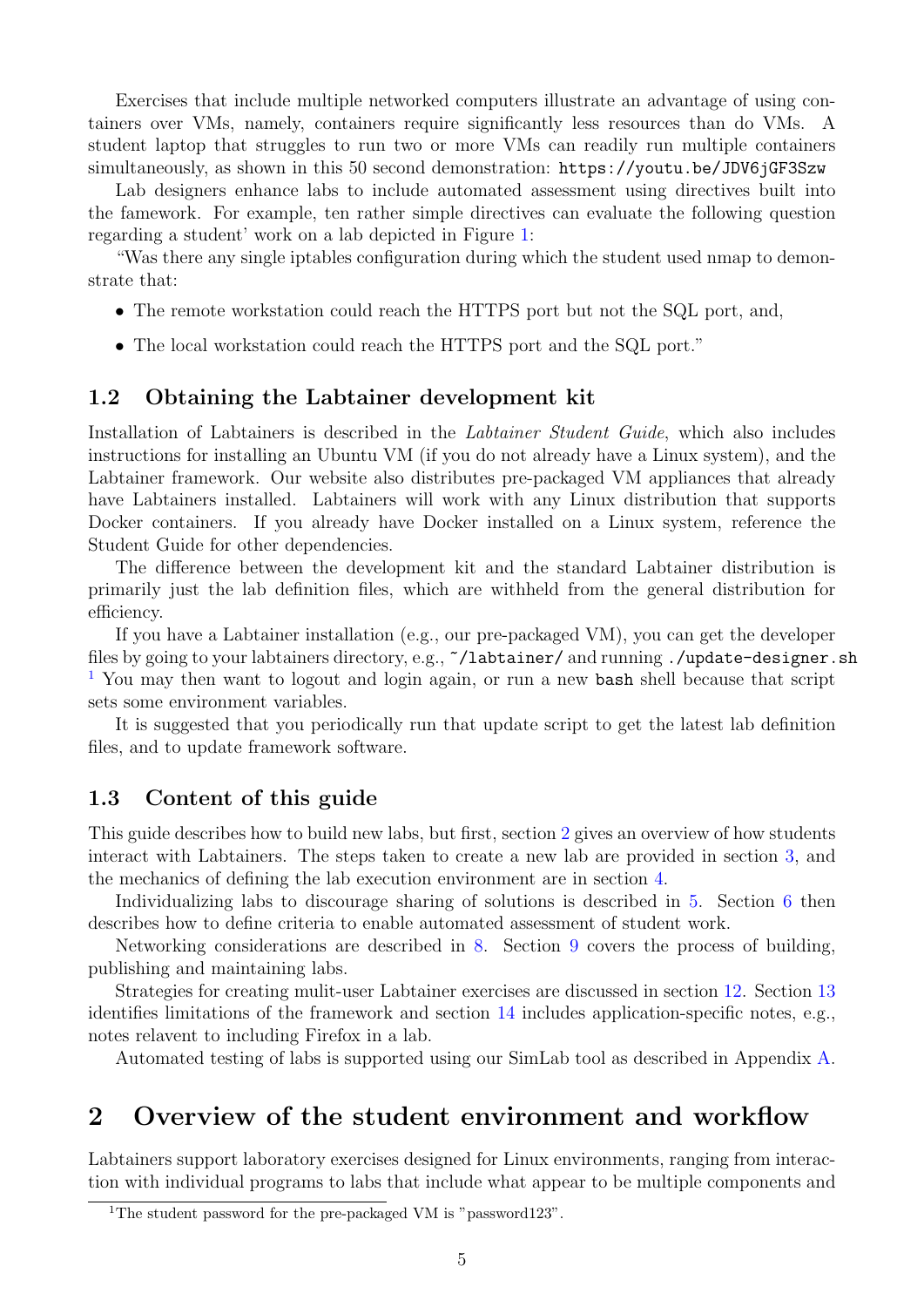networks. Students see and interact with Linux computers, primarily via bash shell commands and GUI-based applications. In general, the Labtainer framework implementation is not visible to the student, and the Linux environment as seen by the student is not noticeably augmented to support the framework.

Labtainers are intended for use on individual student computers, e.g., a laptop, or potentially a VM allocated to the student from within a VM farm. <sup>[2](#page-6-0)</sup> The computer utilized by a student must include the Linux operating system, e.g., as a single VM. This Linux operating system, referred to herein as the Linux host, can be any distribution and version which supports Docker. Students download and expand a tarball, and run an installation script as described in the Labtainer Student Guide<sup>[3](#page-6-1)</sup> Alternately, students can use a Linux VM that is pre-configured with Labtainers and Docker, and is available at our website.

It is suggested that the student's Linux host be a virtual machine that is not used for purposes requiring trust. Software programs contained in cybersecurity lab exercises are not, in general, trusted. And while Docker containers provide namespace isolation between the containers and the Linux host, the containers run as privileged.

Labtainer exercises can include networking to external hosts, e.g., a Windows VM running alongside the Linux host VM, as described in section [8.3.](#page-40-0)

Students initiate any and all labs from a single workspace directory on the Linux host. To perform a specific Labtainer exercise, the student runs a labtainer command from the Labtainer workspace, naming the lab exercise. This results in one or more containers starting up along with corresponding virtual terminals via which the student will interact with the containers. These virtual terminals typically present a bash shell. Each container appears to the student as a separate computer, and these computers may appear to be connected via one or more networks.

When a student starts a given exercise for the first time, the framework fetches Docker images from the Docker registry. Docker manages container images as a set of layers, providing efficient storage and retrieval of images having common components. The initial Labtainer installation step pulls a few baseline images (about 1.5 GB) from the public Docker registry, known as the Docker hub. Images for specific labs are pulled from the Docker hub by downloading only those additional layers required by that lab, and which had not been previously pulled from the hub. This is transparent to the student, other than waiting for downloads to complete.

After the student performs the lab exercise, artifacts from the container environments are automatically collected into an archive, (a zip file), that appears on the student's Linux host. The student forwards this archive file to the instructor, e.g., via email or a learning management system (LMS). The instructor collects student archive files into a common directory on his or her own Linux host, and then issues a command that results in automated assessment of student lab activity, (if the lab is designed for that), and the optional creation of an environment in which the instructor can review the work of each student.

Many cybersecurity lab exercises are assessed through use of reports in which students describe their activities and answer specific questions posed by the instructor. Labtainers are intended to augment, rather than supplant this type of reporting. The framework includes mechanisms for automating the collection of student lab reports into the artifact archive files that are collected by instructors.

<span id="page-6-0"></span><sup>2</sup>Labtainers can also support labs in which students collaborate (or compete) on shared infrastructure. Please see section [12](#page-51-0) for information on multi-user environments.

<span id="page-6-1"></span><sup>3</sup>This tarball may someday be replaced by standard Linux distribution packages, e.g., Debian and/or RPM packages.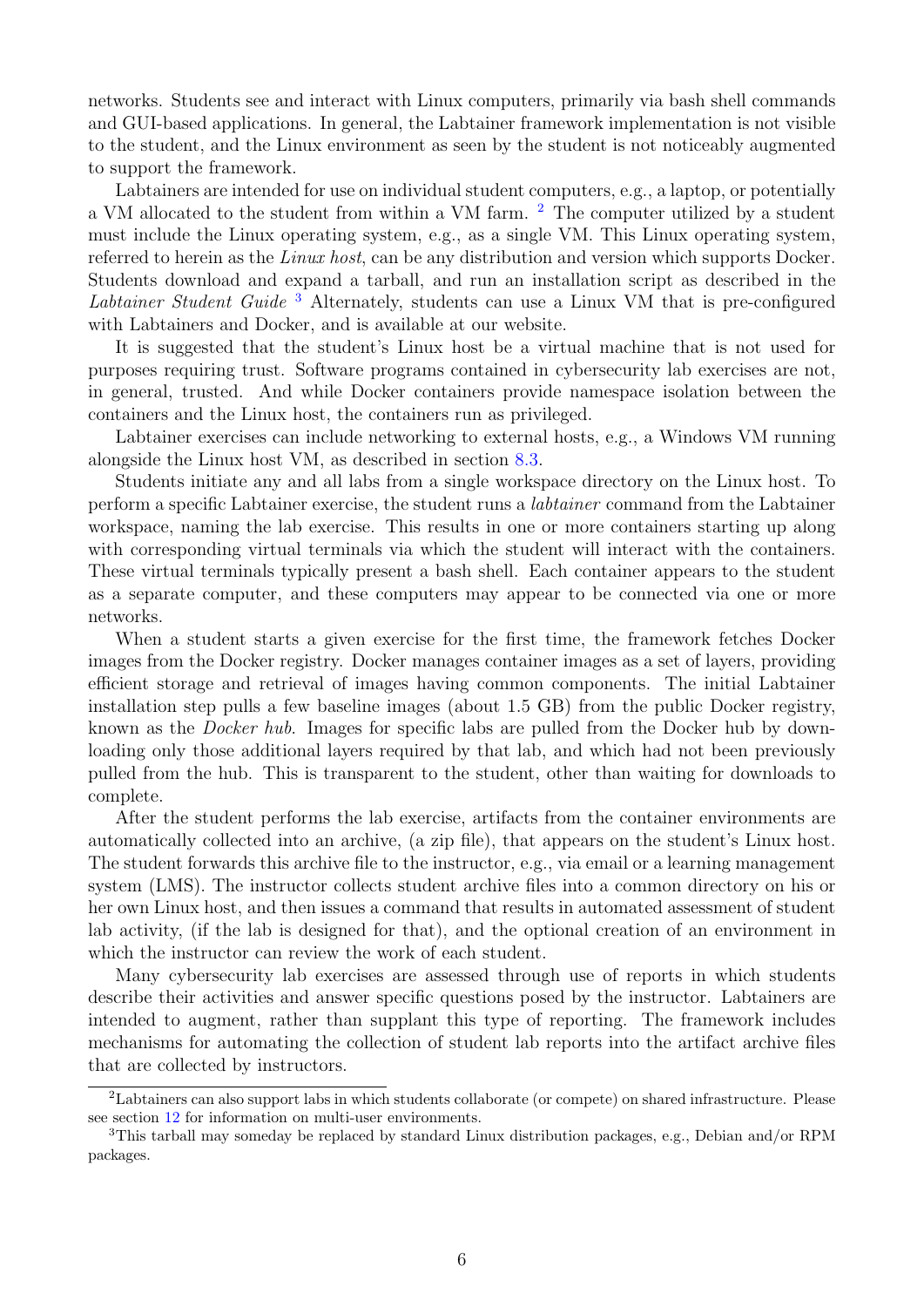# <span id="page-7-0"></span>3 Creating new labs

The most challenging and critical part of designing a new cybersecurity lab is the design of the lab itself, i.e., identifying learning objectives and organizing exercises to achieve those objectives. The Labtainer framework does not specifically address any of that. Rather, the framework is intended to allow you to focus more time on the design of the lab and less time on mitigating and explaining system administration and provisioning burdens you would otherwise place on students and instructors.

Typical steps for developing a new lab are:

- 1. Give the lab a name and create its computers using the new lab setup.py script;
- 2. Choose the starting baseline configuration for each computer and add software packages within a Dockerfile;
- 3. Define networks and connections to the lab computers in the lab's start.config file.
- 4. Populate the user's HOME directory and system directories with lab-specific files.

The remainder of this section covers the fist step and provides an example. The following section [4,](#page-9-1) covers the other three steps. After a lab is created, you can then optionally parameterize it per section [5](#page-18-0) and/or define criteria for automated assessment per section [6](#page-21-1)

## <span id="page-7-1"></span>3.1 Create the first lab computer

Labtainer exercises each have their own directory under the "labs" directory in the project repository. The first step in creating a new lab within the framework is to create a directory for the lab and then cd to it. The directory name will be the name used by students when starting the lab. It must be all lower case and not contain spaces.

```
cd $LABTAINER_DIR/labs
mkdir <new lab name>
cd <new lab name>
```
After the new lab directory is created, run the "new lab setup.py" script. <sup>[4](#page-7-3)</sup>

new\_lab\_setup.py

This will create a set of template files that you can then customize for the new lab. These template files are referenced in the discussion below. The result of running new lab setup.py is a new labtainer lab that can be immediately run. While this new lab will initially only present you with a bash shell to an empty directory on a Linux computer, it is worth testing the lab to understand the workflow.

## <span id="page-7-2"></span>3.2 Testing the new lab

Once a new lab directory is created, and the new lab setup.py has been run, then you can test the new, (currently empty) lab. All student labs are launched from the labtainer-student directory. Lab development workflow is easiest if at least two terminals or tabs are used, one in the new lab directory, and one in the labtainer-student directory. So, open a new tab or window, and then:

<span id="page-7-3"></span><sup>4</sup>The \$LABTAINER DIR will have been defined in your .bashrc file when you installed Labtainers. It should point to the labtainers/trunk directory. You may need to start a new bash shell to inherit the environment variable.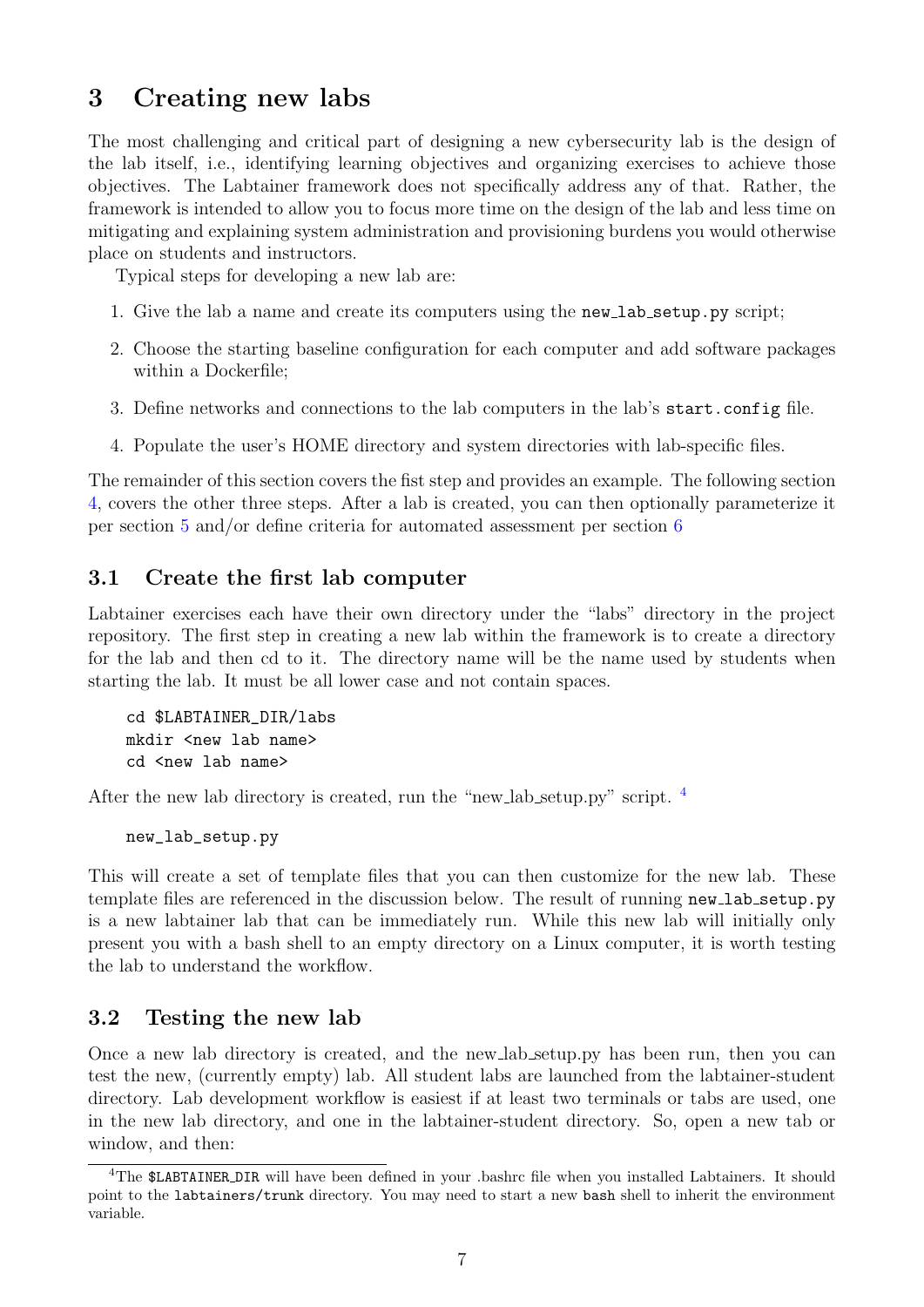#### cd \$LABTAINER\_DIR/scripts/labtainer-student

Then start the lab using the:

rebuild [labname]

command, where labname is the name of the lab you just created.

The rebuild command  $5$  will remove and recreate the lab containers each time the script is run. And it will rebuild the container images if any of their configuration information has changed.  $6$  This is often necessary when building and testing new labs, to ensure the new environment does not contain artifacts from previous runs. The progress of the build, and error messages can be viewed in the labtainer.log file. While developing, it is generally a good idea to tail this log in a separate terminal:

#### tail -f labtainer.log

If the rebuild fails with a error reflecting a problem resolving hostnames, e.g., mirror.centos.com, please see [14.8.](#page-58-0)

Note the rebuild command is not intended for use by students, they would use the "labtainer" command. The rebuild utility compares file modification dates to Docker image creation dates to determine if a given image needs to be rebuilt. The rebuild may miss file deletions. Thus, if files are deleted, you must force the rebuild using the -f option at the end of the rebuild command. Also, addition of symbolic links will not trigger a rebuild. Rebuild references git modify dates (vice file modify dates).

Stop the lab with

#### stoplab

When you stop the lab, a path to saved results is displayed. This is the zip file that the student will forward to the instructor.

To test adding a "hello world" program to the new labtainer, perform the following steps:

- From the new lab directory window, cd \$LABTAINER\_DIR/labs/[labname]/[labname]
- Create a "hello world" program, e.g., in python or compiled C.
- From the labtainer-student window, run rebuild [labname]

You should see the new program in the container's home directory. If you run the program from the container, and then stop the lab with stoplab, you will see the stdin and stdout results of the program within the saved zip file.

The "hello world" program was placed in \$LABTAINER\_DIR/labs/[labname]/[labname]. The seemingly redundant "labname" directories are a naming convention in which the second directory names one of potentially many containers. In this simple example, the lab has but one container, whose name defaults to the lab name.

The following sections describe how to further alter the lab execution environment seen by the student.

<span id="page-8-1"></span><span id="page-8-0"></span><sup>5</sup>Previously named rebuild.py

<sup>&</sup>lt;sup>6</sup>The build process may generate warnings in red text, some of which are expected. These include an unreferenced "user" variable and the lack of apt-utils if apt-get is used to install packages in Dockerfiles.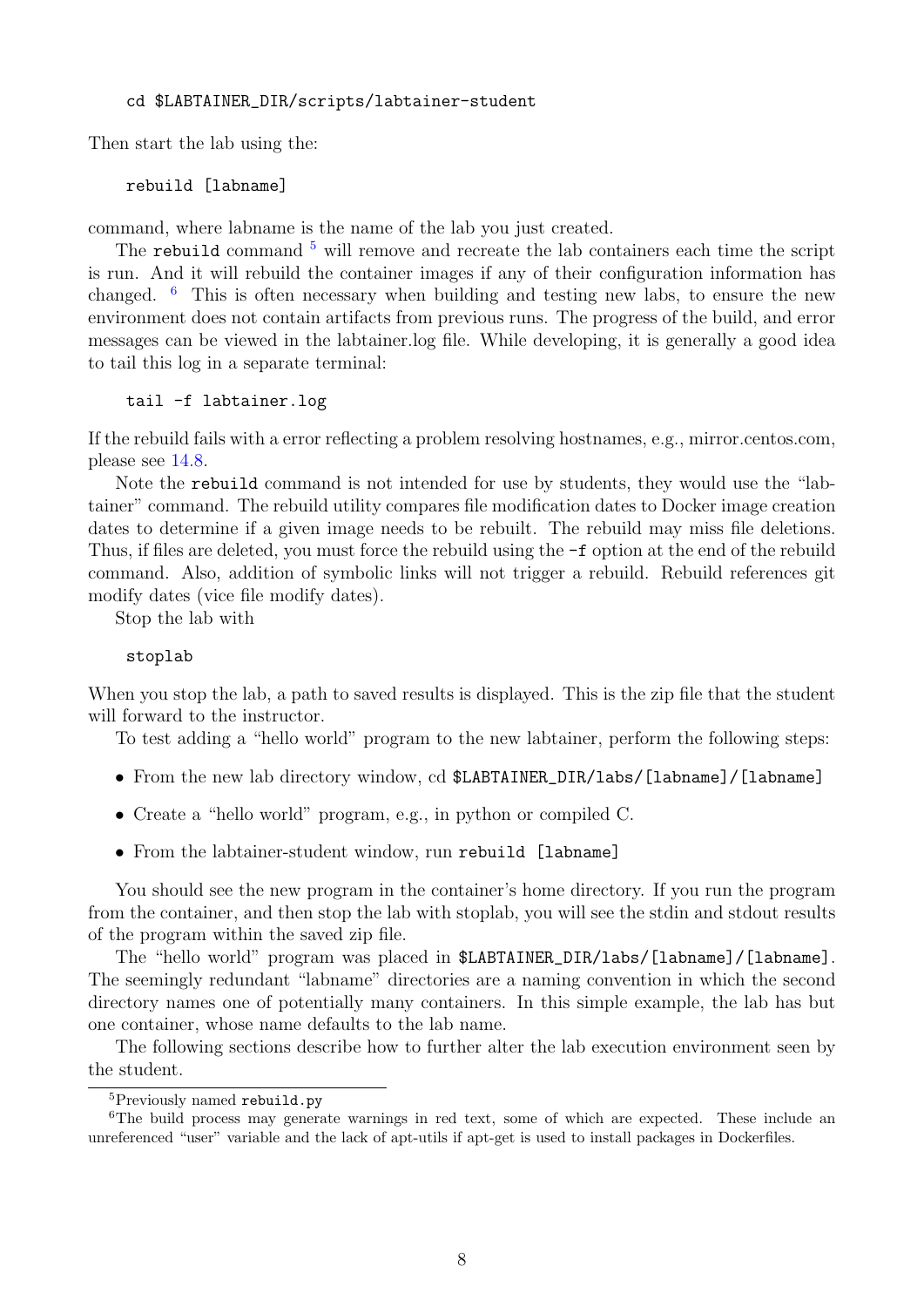### <span id="page-9-0"></span>3.3 Multiple containers

The new lab setup by script can be used to create additional containers for use in the lab. For example, from your new lab directory:

new\_lab\_setup.py -a joe\_computer

will create a second container for your lab, named "joe\_computer". If you again run the rebuild script, you will see two virtual terminals, each connected to one of your two independent computers. Use

new\_lab\_setup.py -h

to view the operations available in that script.

The following sections describe how to configure the execution environments on your components, and how to define virtual networks connected to the components.

# <span id="page-9-1"></span>4 Defining the lab execution environment

A given lab typically requires some set of software packages, and some system configuration, e.g., network settings, and perhaps some lab-specific files. It can include multiple containers, each appearing as distinct computers connected via networks. The execution environment seen by a student when interacting with one of these "computers" is therefore defined by the configuration of the associated container.

Software packages are defined in each container's Dockerfile, described in the subsection below. That is followed by subsection [4.2](#page-10-0) describing network definitions, (and other computer attributes) in the start.config file. The remaining subsections then described populating the user HOME directory and system directories, and methods for starting system services and miscellaneous environment settings.

Labtainer containers, by default, present students with a virtual terminal and a bash shell requiring no login. Alternate initial environments, including use of the login program, are described in section [4.7.](#page-17-0)

Section [4.9](#page-17-2) describes how to allow students to share tools they've developed between different labs.

#### <span id="page-9-2"></span>4.1 Docker files

A default Labtainer-specific Dockerfile is placed in the new lab's "Dockerfiles" directory when the new lab is created. And additional Dockerfiles are added when the new lab setup.py  $-a$ script adds computers to the lab. We use standard Docker file syntax, which is described at <https://docs.docker.com/engine/reference/builder/>

Simple labs should be able to use the default Dockerfile copied by the new lab setup.py script. That Dockerfile refers to a base Labtainer image that contains the minimum set of Linux packages necessary to host a lab within the framework. The default execution environment builds off of a recent Ubuntu image.

Each container has its own Dockerfile within the

```
$LABTAINER_DIR/labs/[labname]/dockerfiles
```
directory. The naming convention for Dockerfiles is

Dockerfile.[labname].[container\_name].student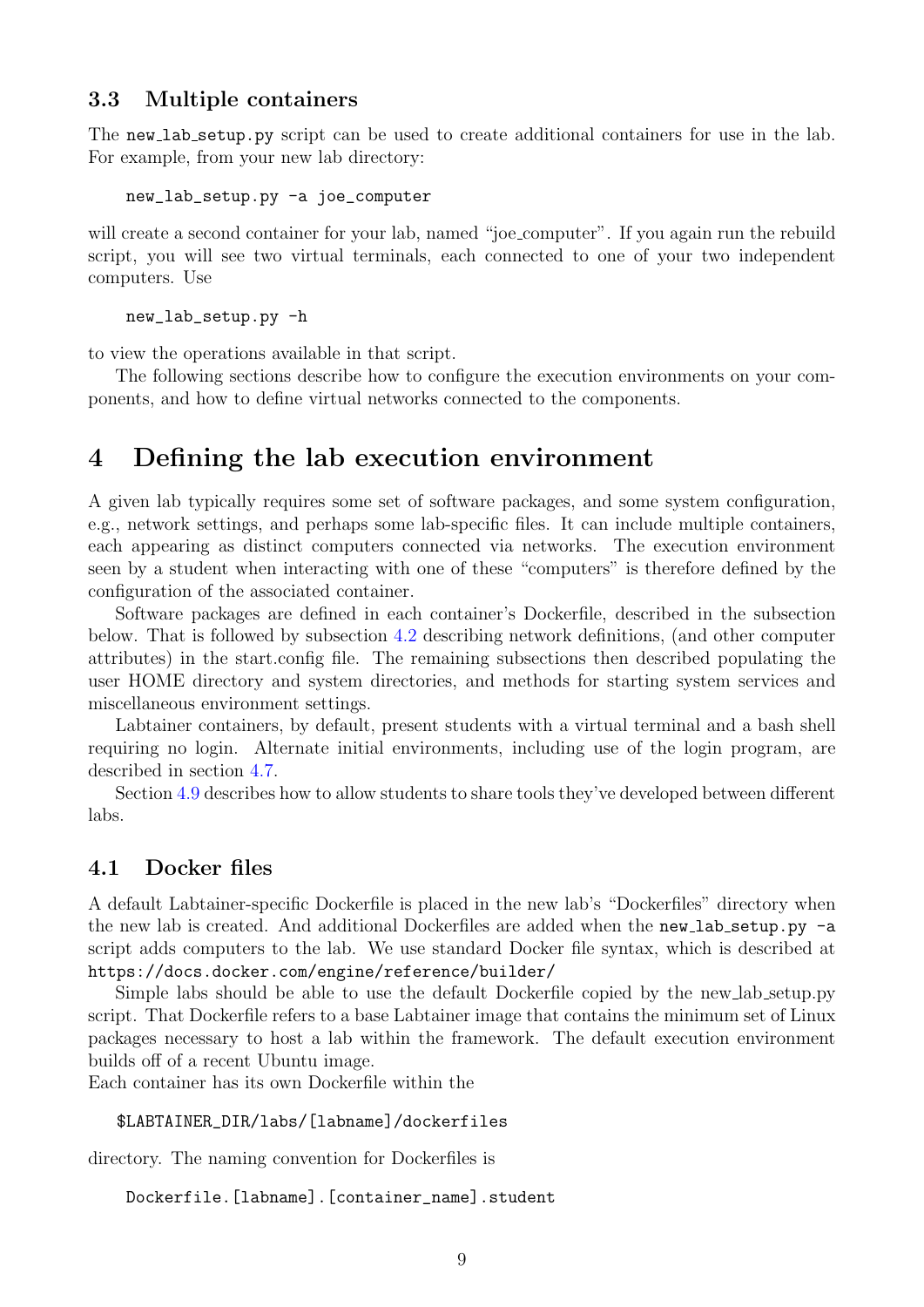The first line of each Dockerfile identifies the baseline Labtainer image to be pulled from the Docker Hub. The initial default image is a basic Ubuntu system with a minimal set of packages. To use an alternate image having additional networking packges (e.g., tcpdump, xinetd, sshd), change the first line to:

#### FROM \$registry/labtainer.network

Base images include:

- labtainer.base Minimal Ubuntu system.
- labtainer.network Networking packages installed and xinetd running, but network services not activated
- labtainer.network.ssh Same as network, but with ssh active in the xinetd configuration.
- labtainer.centos A CentOS server with systemd and the true "init" initial process.
- labtainer.lamp A CentOS server with Apache, Mysql and PHP, (the LAMP stack)
- labtainer.firefox An Ubuntu container with the Firefox browser.
- labtainer.wireshark The labtainer.network with wireshark added.
- labtainer.java An Ubuntu container with the Firefox browser and the open JDK.
- labtainer.kali A Kali Linux system with the Metasploit framework.
- labtainer.metasploitable The Metasploitable-2 vulnerable server.
- labtainer.bird The Bird router (See the bird labs).
- labtainer.owasp The firefox base with the OWASP zap toolset.
- labtainer.juiceshop The OWASP vulnerable Juice Shop web server.

Refer to the Dockerfiles in \$LABTAINER DIR/scripts/designer/base dockerfiles to see which software packages are included within each baseline image.

The Dockerfile is used to add packages to your container, e.g.,

RUN apt-get update && apt-get install -y some\_package

You will also see "ADD" commands in the Docker file that populate the container directories with lab-specific files such as described in section [4.3.](#page-14-0)

Next, you must also describe your containers within the *start.config* file as described below.

## <span id="page-10-0"></span>4.2 Container definitions in start.config

Most single container labs can use the automatically generated start.config file without modification. Adding networks to containers and defining users other than the default "ubuntu" user requires modification of the start.config file. The following describes the major sections of that configuration file. Most of the configuration entries can be left alone for most labs.

- GLOBAL SETTINGS These lab-wide parameters include:
	- GRADE CONTAINER Deprecated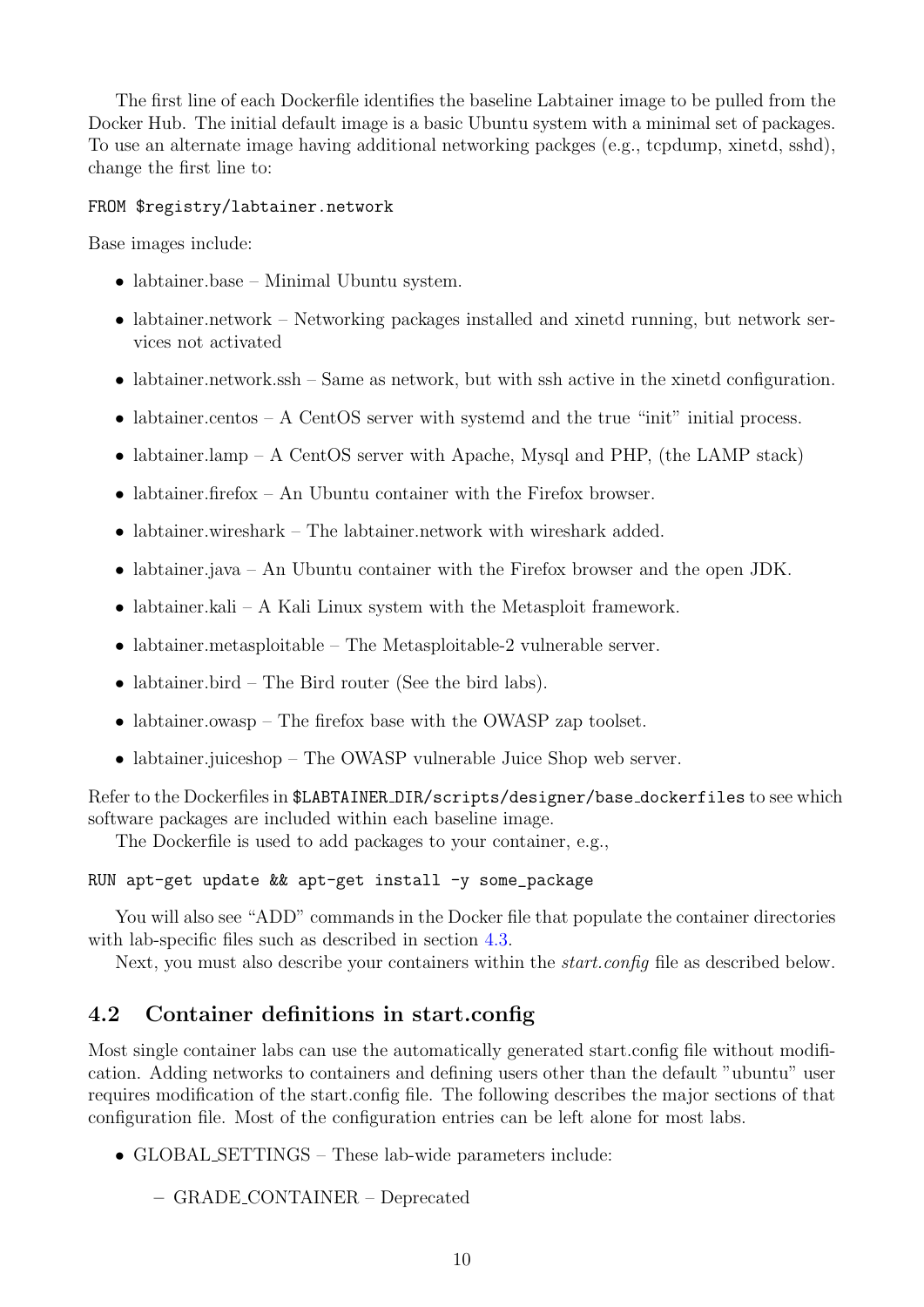- HOST HOME XFER [dir name] Identifies the host directory via which to transfer student artifacts, relative to the home directory. For students, this is where the zip files of their results end up. For instructors, this is where zip files should be gathered for assessment.
- LAB MASTER SEED [seed] The master seed string for this lab. It is combined with the student email address to create an instance seed that controls parameterization of individual student labs.
- REGISTRY [registry] The id of the Docker Hub registry that is to contain the lab images. This defaults to the registry value defined in the labtainers.config file.
- BASE REGISTRY [base registry] The id of the Docker Hub registry that contains the base image for the container. This defaults to the default registry per the labtainer.config file. See [9](#page-41-1) for details on the use of this keyword.
- COLLECT DOCS [yes/no] Optional directive to collect lab/docs content as part of student artifacts. These are then available to the instructor in the labtainer xfer/[lab]/docs directory. Also see [4.6.](#page-16-0)
- CHECKWORK [yes/no] Optional directive to disable (set to "no") ability of student to check their own work from the labtainer-student directory.
- NETWORK [network name] One of these sections is required for each network within the lab. The name is used within the start.config file to refer to the network. It is suggested that this name NOT be used in lab guides since it is not visible to students<sup>[7](#page-11-0)</sup>. Where possible, name networks with their subnet mask, e.g., 10.1.0.0/24. In addition to providing a name for the network, the following values are defined for the NETOWRK:
	- MASK [network address mask] The network mask, e.g., 172.25.0.0./24
	- GATEWAY [gateway address] The IP address of the network gateway used by Docker to communicate with the host. Please note that to define a different network gateway for the component, you should use the LAB GATEWAY parameter for containers. This GATEWAY field should not name the IP of any of your other components.
	- MACVLAN EXT [N] Optional, causes the Docker network driver to create and use a macvlan tied to the given Nth ethernet interface (in alphabetical order) that lacks an assigned IP address. The network device is expected to be on a "host-only" VM network. The VMM should disable the DHCP server on this network. The network adaptor itself needs to be placed in primiscous mode on the Linux VM, e.g., using "sudo ifconfig enp0s8 promisc." These types of interfaces can be used to communicate with external hosts, e.g., other VMs as described in [8.3](#page-40-0)
	- MACVLAN Similar to MACVALN EXT, except a macvlan will not be created unless the Labtainer lab is started as a multi-user lab as descrbed in [12.](#page-51-0)
	- IP RANGE [range] Optional, allocates an ip range to the network, e.g., 192.168.1.4/30
- CONTAINER [container name] One of these sections is required for each container in the lab. Default values for container sections are automatically created by the new lab setup.py script. In addition to naming the container, the following values are defined:

<span id="page-11-0"></span><sup>7</sup>You may note several Labtainers labs failed to heed this advise.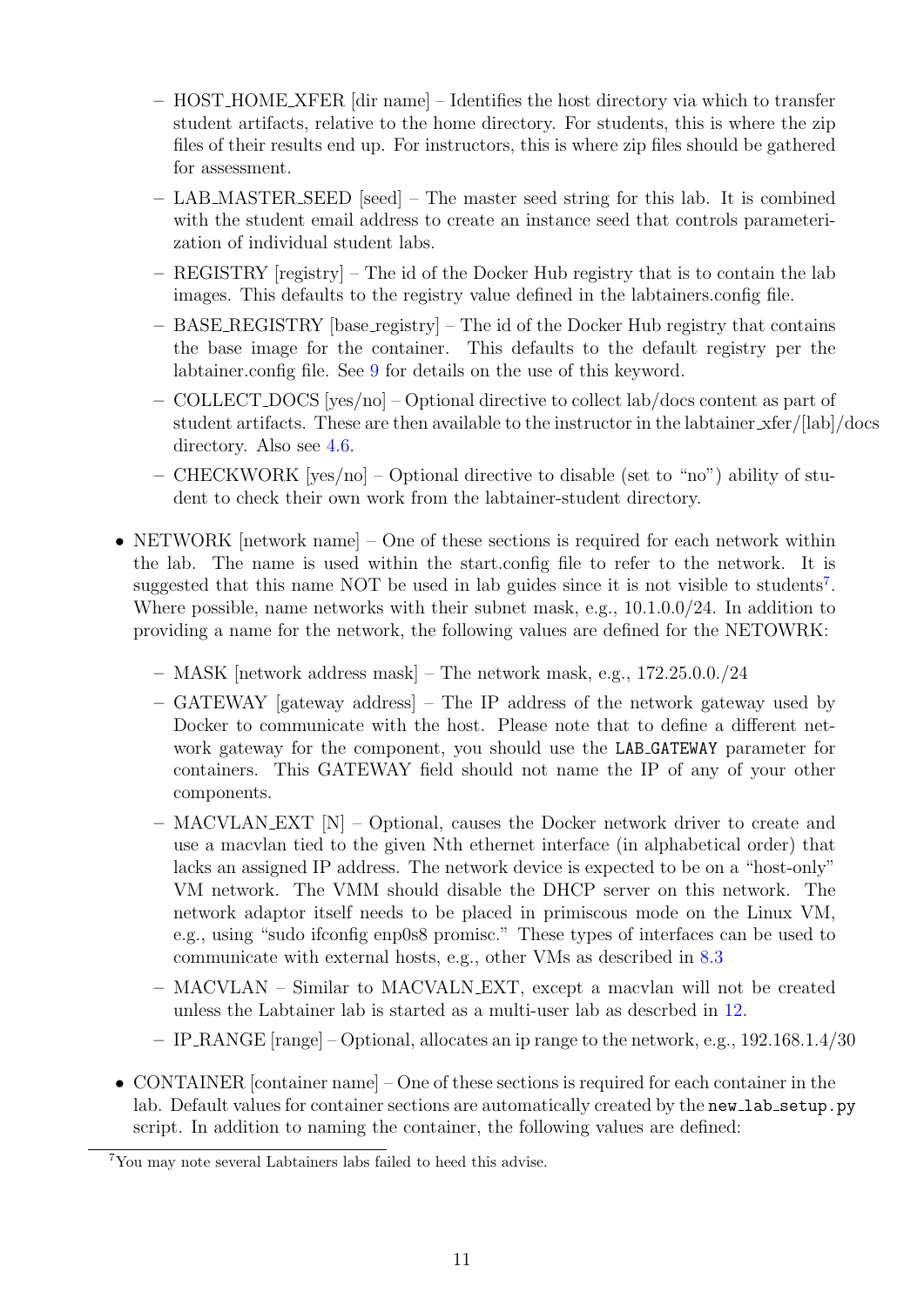- TERMINALS [quantity] The number of virtual terminals to open and attach to this container when a lab starts. If missing, it defaults to 1. Terminal titles are set to the bash shell prompt. A value of 0 suppresses creation of a terminal, and a value of -1 prevents the student from attaching a terminal to the container.
- TERMINAL GROUP [name] All virtual terminals within the same group are organized as tabs within a single virtual terminal. Terminal group names can be arbitrary strings.
- XTERM [title] [script] The named script is executed in a virtual terminal with the given title. The system will change to the user's home directory prior to executing the script. The script should be placed in container  $\Delta$ -bin directory, i.e.,

## \$LABTAINER\_DIR/labs/[labname]/[container]/\_bin

If the title is "INSTRUCTIONS", no script is necessary and the instructions.txt file in the container home directory will be displayed.

- USER [user name] The user name whose account will be accessed via the virtual terminals. This defaults to "ubuntu."
- PASSWORD [password] The password for the user name whose account will be accessed via the virtual terminals. This defaults to the user name defined above.
- [network name] [ip address] Network address assignments for each network (defined via a NETWORK section), that is to be connected to this container. A separate line should be entered for each network. The given ip address can be one of the following:
	- ∗ An IP address
	- ∗ An IP address with an optional MAC address assignment as a suffix following a colon, e.g., 172.25.0.1:2:34:ac:19:0:2.
	- ∗ An IP address with an optional clone offset, e.g., 172.25.0.1+CLONE to cause each clone to be assigned an address from a sequence starting with the given address. Only intended for use with containers having the CLONE option described below.
	- ∗ Similar to the use of the +CLONE suffix, CLONE MAC only takes effect if the lab is started in multi-user mode. When started with the --workstation switch, this directs the system to generate a MAC address whose last four bytes match those of the host network interface. When stated as a multi-user lab with all containers on one VM, e.g., the --client count switch, then the allocated IP address is incremeted by one less than the clone instance number.
	- ∗ If AUTO is provided as the address, an address is chosen for you from the subnet range.

Multiple IP addresses per network interface by appending a :n to the network name, e.g.,

> MY\_LAN:1 172.24.0.3 MY\_LAN:2 172.24.0.4

- SCRIPT [script] Optional script to provide to the Docker create command, defaults to "bash". This must be set to "NONE" for CentOS-based components, Ubuntu systemd components, or other images that run a true Linux init process.).
- ADD-HOST [host:ip network] Optional addition to the /etc/hosts file, a container may have multiple ADD-HOST entries. If a network name is provided, then every component on that network will get an entry in the hosts file.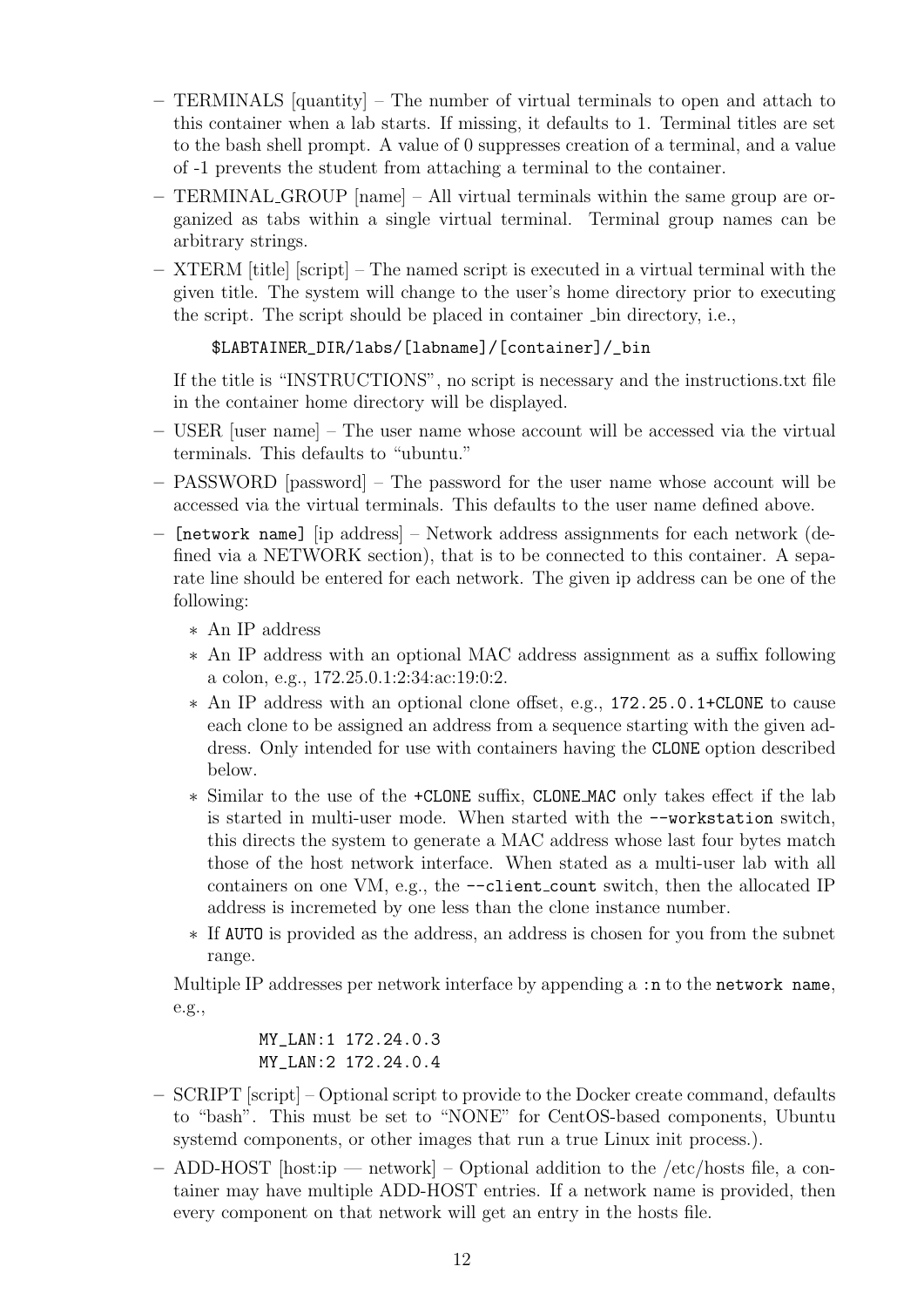- X11 [YES/NO] Optional, defaults to NO. If YES, the container mounts the TCP socket used by the hosts X11 server, enabling the container to run applications with GUIs, e.g., browsers or wireshark. See sql-inject as an example. See the Notes section [\(14\)](#page-55-1) at the end of this manual for tips on using Firefox and Wireshark.
- CLONE [quantity] optional quantity of copies of this container to create. Each copy is assigned a monotonically increasing integer starting with one, and this value can be used for the network address as describe above, and within parameterization as described in section [5.](#page-18-0) This option is not intended for use in creating multi-user labs.
- $-$  NO PULL [YES/NO] Use a local instance of the container image rather than pulling it from the Docker hub.
- LAB GATEWAY Optional IP address of the component's default network gateway. If set, this will replace the default Docker gateway. Students can toggle between gateways by using the togglegw.sh command, e.g., to enable communication with the host VM or the internet<sup>[8](#page-13-0)</sup>. This option will also replace the components resolv.conf with the given IP and will cause the static route to the my host address to be deleted.
- NO GW [YES/NO] Disable the Docker default gateway, preventing network communication with the host or external devices.
- REGISTRY [registry] The id of the Docker Hub registry that is to contain the lab images. This overrides the value set in the GLOBAL section.
- BASE REGISTRY [base registry] The id of the Docker Hub registry that contains the base image for the container. This defaults to the default registry per the labtainer.config file.
- THUMB VOLUME Optional arguments to a mount command that will be executed in a GNS3 environment when the student selects insert thumb drive from a component menu. NOTE: Use of this option will cause the host /dev directory to be shared with the container. This allows the container to perform all kinds of mischief.
- THUMB COMMAND Optional command that will run prior mounting the THUMB volume defined above.
- THUMB STOP Optional command that will run when the container is stopped under GNS3.
- PUBLISH [publish] Optional arguments to the Docker --publish argument for making container ports visible at the host interface. For example, a value of

## 127.0.0.1:60022:22/tcp

will bind host port 60022 to container port 22.

- HIDE [hide] If YES, the associated node will be hidden in GNS3 environments when the  $-$ -student option if
- NO PRIVILEGE If YES, the container runs without Docker privilege.
- MYSTUFF if YES, the directory at labtainerstudent/mystuff is shared with the container in /home/<user>/mystuff. used.
- MOUNT [hostv:containerv] Intended for use with licensed software installations, e.g., IDA Free, will cause a directory located at:

<span id="page-13-0"></span><sup>&</sup>lt;sup>8</sup>This replaces use of the set default gw.sh script from within fixlocal.sh scripts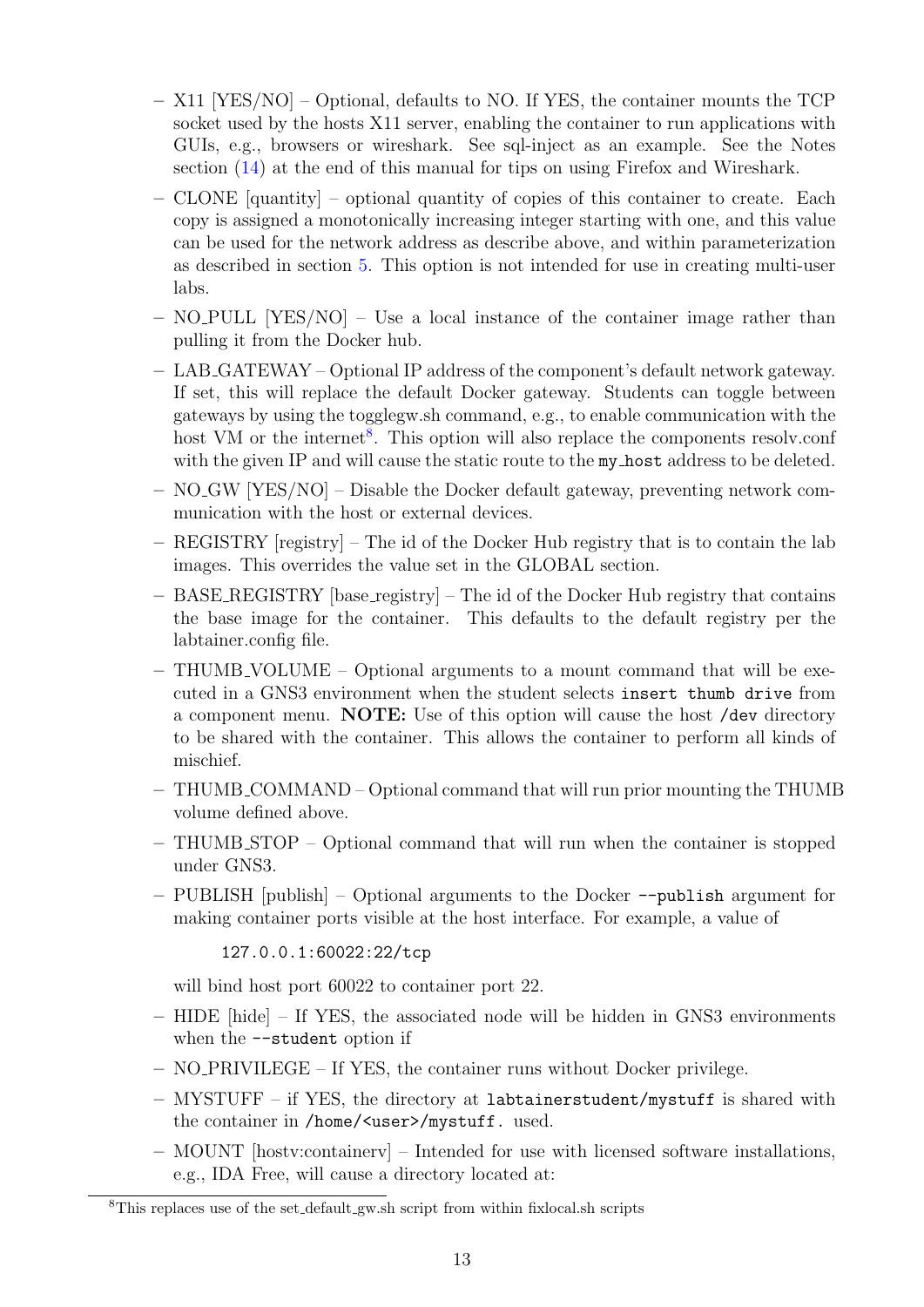~/.local/share/labtainers/[hostv]

at a mount point on the container at:

~/[containerv]

The purpose is allow that host directory to be reused across labs to avoid re-installing licensed software, i.e., something where the student takes a distinct action to acknowledge a license.

A simple example of a two-container lab with network settings in the start.config file can be found in

\$LABTAINER\_DIR/labs/telnetlab

Entries in the start.config file can be parameterized as described in section [5,](#page-18-0) e.g., to allocate random IP addresses to components.

# <span id="page-14-0"></span>4.3 Lab-specific files in the student's home directory

Files that are to reside relative to the student's \$HOME directory are placed in the new lab container directory. For example, if a lab is to include a source code file, that should be placed in the lab container directory. The file will appear in the student's home directory within the container when the container starts. The lab container directory is at:

## \$LABTAINER\_DIR/labs/[labname]/[container name]

The container name in labs with a single container matches the labname by default.

All files and directories in the lab container directory will be copied to the student's HOME directory except for the  $\Delta$ -bin and  $\Delta$ -system directories. Each initial Dockerfile from the templates include this line:

### ADD \$labdir/\$lab.tar.gz \$HOME

to accomplish the copying. Except as noted below, Dockerfiles should not include any other ADD commands to copy files to the HOME directory.

## <span id="page-14-1"></span>4.3.1 Large or numerous files in the home directory

If there are large sized, or a high quantity of files that are to be placed relative to a container home directory, those should be placed into a "home<sub>tar</sub>" directory at:

### \$LABTAINER\_DIR/labs/[labname]/[container\_name]/home\_tar/

Use of this technique prevents these files from being collected as student artifacts, which oth-erwise include copies of everything relative to the home directory <sup>[9](#page-14-2)</sup>. This can save considerable time and space, e.g., on the instructor's computer that must collect all student artifacts. The individual files should exist in the home tar directory, and the framework automatically creates the tar file for transfer to the Docker image, (and will do so if an existing tar file is older than any file in the directory). Manifests can be used for the home tar content as described in [9.3.1.](#page-43-0) You can force collection of selected files from the home tar by putting the filename into a file at:

<span id="page-14-2"></span><sup>9</sup>Actually, we only collect files whose modify dates are more recent than the container, so use of home tar is not as important as it previously was.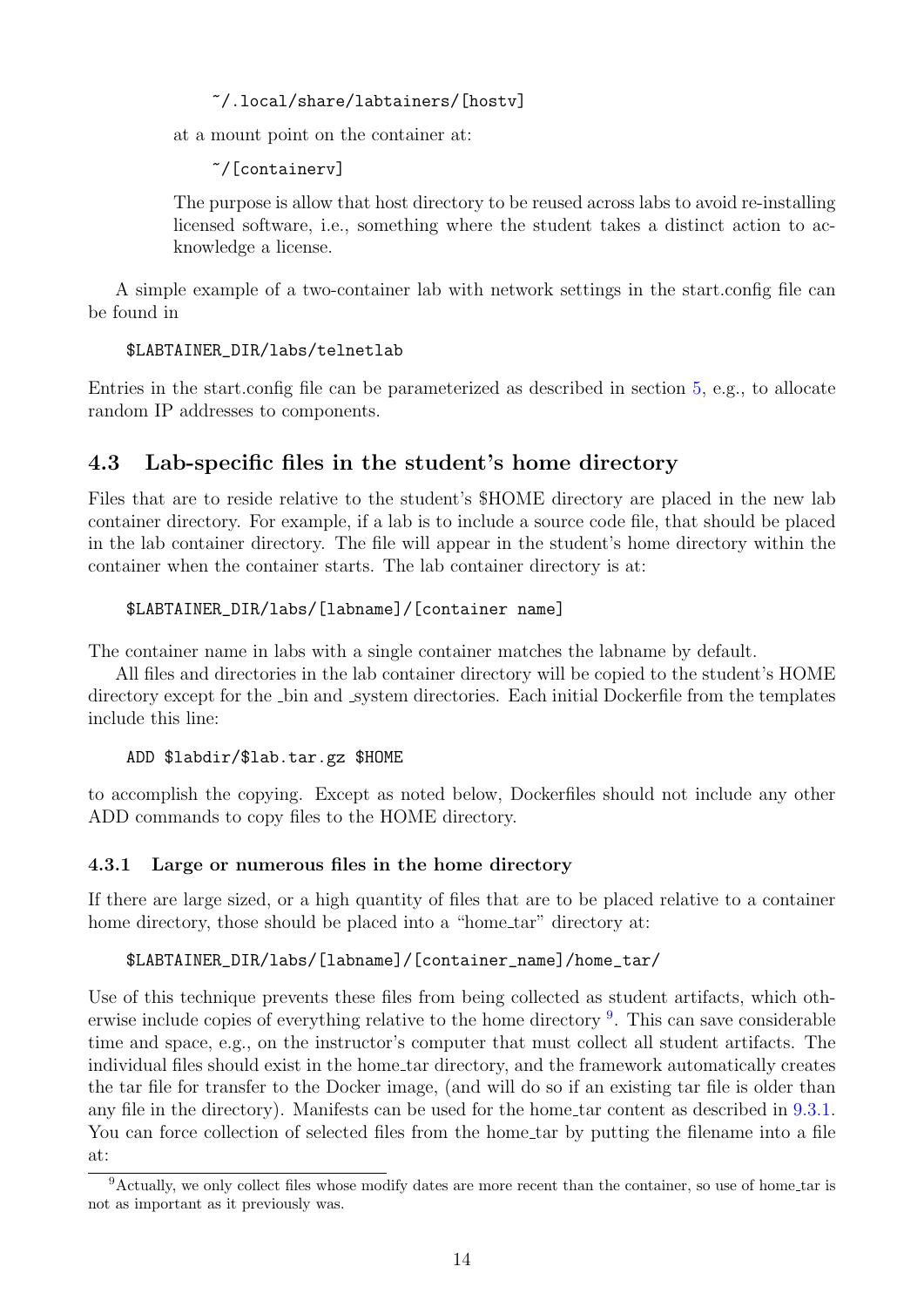### \$LABTAINER\_DIR/labs/[labname]/[container\_name]/\_bin/noskip

Files whose basenames match any found in noskip will be collected.

Alternately, a file at /var/tmp/home.tar will be expanded into the user home directory. Use the Docker COPY directive to place a file here. See the

\$LABTAINER\_DIR/scripts/designer/base\_dockerfiles/Dockerfile.labtainer.firefox

for an example. These files will not be collected unless they are newer than the original file, or if the base file name appears in the noskip list described above.

## <span id="page-15-0"></span>4.4 Lab-specific system files

All files in the

#### \$LABTAINER\_DIR/labs/[labname]/[container name]/\_system

directory will be copied to their corresponding paths relative to the root directory. For example, configuration files for /etc should appear in system/etc/.

The initial Dockerfile from the templates include this line:

#### ADD \$labdir/sys\_\$lab.tar.gz /

to accomplish the copying. If a lab contains a large quantity of system files, or large files, those can be placed into the directory named:

\$LABTAINER\_DIR/labs/[labname]/[container name]/sys\_tar

either as individual files, or in a "sys.tar" archive. In the former case, the framework will automatically create the sys.tar file. This technique can save time in building lab images because the files do not need to be archived for each build.

In general, files modified and maintained by the designer should go into the system directory while static system files should go into the sys<sub>tem</sub> directory.

NOTE: CentOS systems do not have a /bin directory, that is actually a link. If you create a system/bin directory for the lab, that will trash the /bin link and result in an obscure Docker build error.

### <span id="page-15-1"></span>4.5 System services

The general Docker model is that a single Docker container runs a single service started via the ENTRYPOINT command, with logging being forwarded to the host. Labtainers disregards this model because our goal is to make a container look more like a Linux system rather than a conformant Docker container. Labtainer Dockerfiles for Ubuntu and Centos containers use systemd based images that run the /usr/sbin/init process.  $10$  The labtainer.network configuration of the baseline Dockerfile also starts xinetd, which will then fork services, e.g., the sshd, per the /etc/xinet.d/ configuration files.

Services should be added using systemd constructs. For those of us who often forget what those are, a simple web server service can be added to a container by unpacking this tar from the witin the container's directory:

#### tar -xf \$LABTAINER\_DIR/scripts/designer/services/web-server.tar

<span id="page-15-2"></span><sup>10</sup>Now deprecated Ubuntu-based Labtainer Dockerfiles included an ENTRYPOINT command that launches a faux init script that starts rsyslog, (so that system logs appear in /var/log), and runs rc.local.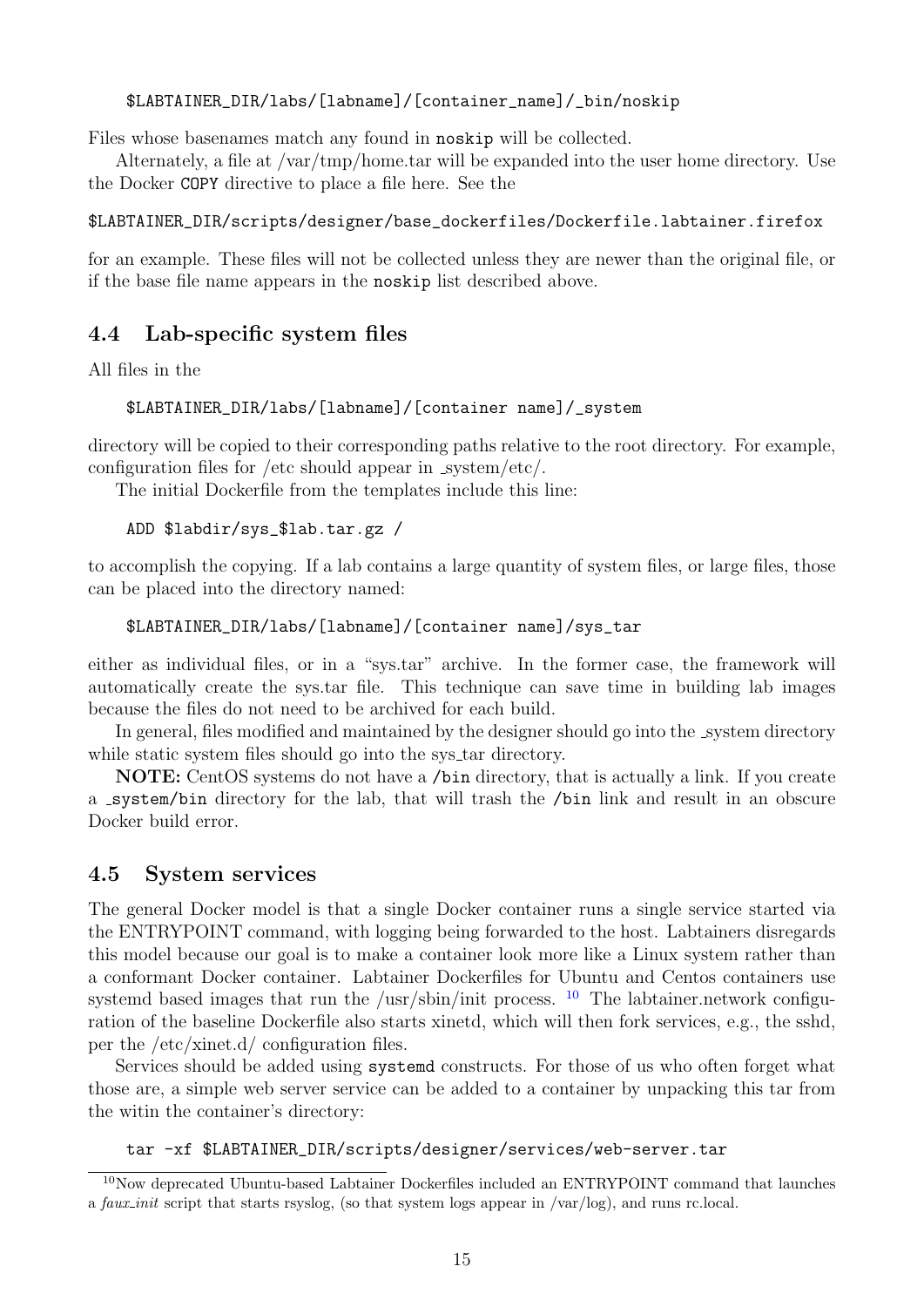And enable the service in the \_bin/fixlocal file with:

echo \$1 | sudo -S systemctl enable httpserver.service echo \$1 | sudo -S systemctl start httpserver.service

The centos-logs lab provides an example of forcing the student to login using the traditional login program, as described in section [4.7.](#page-17-0)

See section [14.9](#page-58-1) for guidance on including 3rd party applications within your labs (e.g., ones that are not simply added to your container via package managers.)

# <span id="page-16-0"></span>4.6 Lab Text and Instructions for Students

Create a 'docs' directory in the [labname] directory if there isn't one there. This is where most textual information about the lab, as well as the lab manual, should be stored and modified. The 'about.txt' is an exception to this.

Use LateX to write and create PDF files in the docs directory. Look at other lab's docs directory on how to create a Makefile for the LateX file.

Display a message to the student before any of the lab virtual terminals are created by creating a read first.txt in the 'docs' directory. Any text within the

```
$LABTAINER_DIR/labs/[labname]/docs/read_first.txt
```
file will be displayed on the Linux host in the terminal in which the student starts the lab.

- Any "LAB MANUAL" string in that file will be replaced with the full path to a [labname].pdf file within that same docs directory. And "LAB DOCS" is replaced by the path to the lab docs directory.
- One intended use is to prompt the student to open a PDF lab manual and perhaps read parts of it prior to continuing with the lab. Another intended use is to display the path to a reporting template that a student is to use for answering lab-specific questions and note taking.
- If the name of the symbols are prefaced by "file://", then the paths will display as links that can be opened via a right click.

An 'about.txt' file will be present in the 'config' directory of the lab. Any text inside will be displayed as a description to the lab when listed from running the 'labtainer' command in \$LABTAINER DIR/trunk/scripts/labtainer-student. This text will also appear when clicking on the logo in the GNS3 environment of Labtainers.

If the start.config file includes "COLLECT DOCS YES", the content of the lab/docs directory will be included with the student artifacts and available extracted into the instructor's labtainer xfer/[lab]/docs directory.

A deprecated feature that still exists in a tiny handful of labs: "Lab instructions for students can be displayed in a virtual terminal by placing an "instructions.txt" file within the home directory of one of the containers. Refer to existing labs for conventions."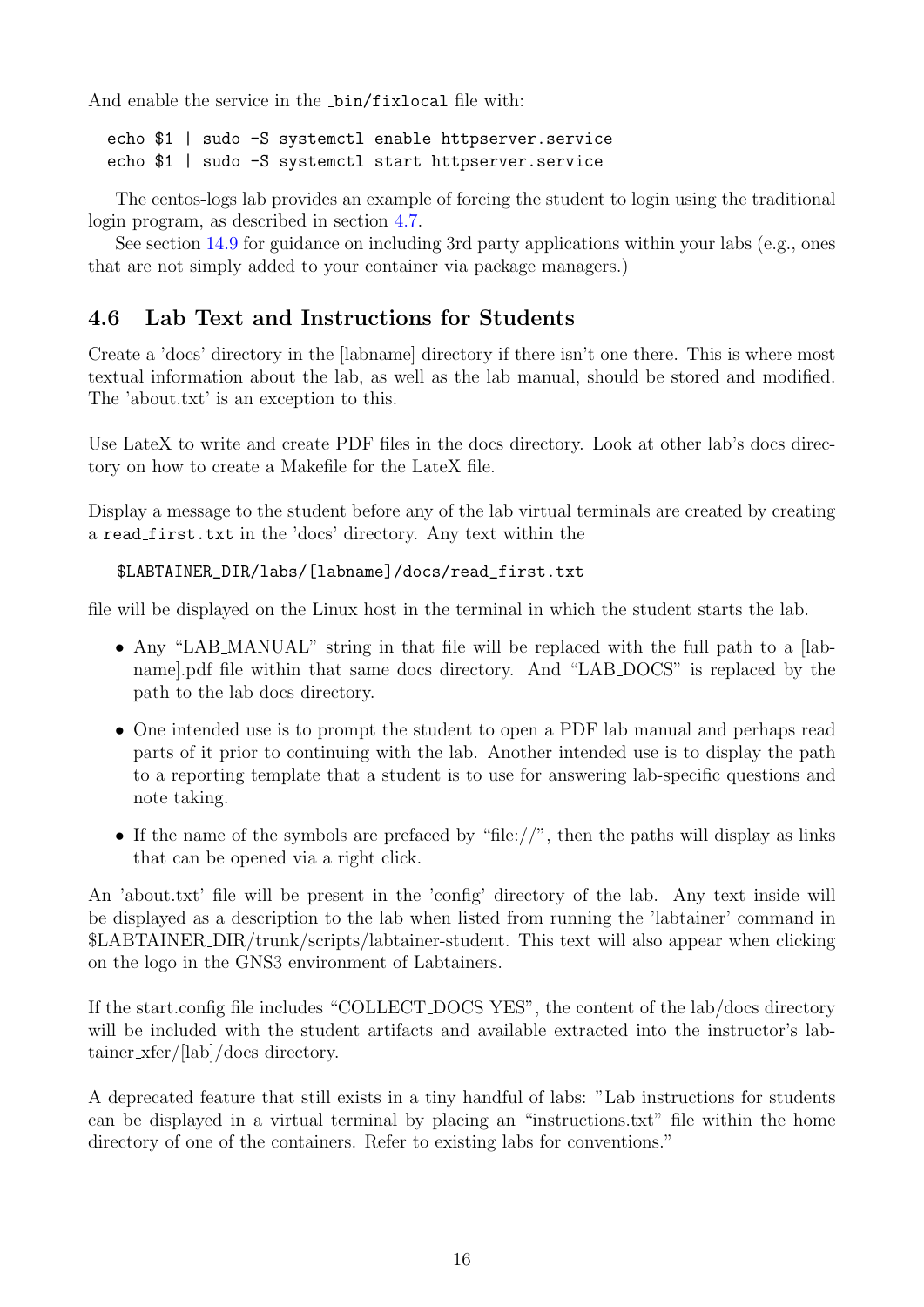# <span id="page-17-0"></span>4.7 Running programs in Virtual Terminals

Programs can be started automatically within virtual terminals using two methods. The first is the "XTERM" directive in the container section in the start.config file described in [4.2.](#page-10-0) That is intended for programs whose results are displayed within the virtual terminal, (see the plc lab for examples). The second method is intended for user authentication and for starting GUI based programs that will use the Linux host Xserver. If a file exists at:

## \$LABTAINER\_DIR/labs/[labname]/[container name]/\_bin/student\_startup.sh

it will be executed from each virtual terminal created for the container. See the sql-inject lab and the centos-log lab examples, with the latter running the login program to require students to login prior to getting a shell prompt.  $^{11}$  $^{11}$  $^{11}$  Note that on CentOS systems, the student startup.sh script will be executed twice: first as root and then as the default user. Use constructs such as the following to avoid repeating operations:

```
id | grep root >>/dev/null
result=$?
if [[ $result -eq 0 ]]; then
   # stuff to do as root
else
   # stuff to do as default user
fi
```
# <span id="page-17-1"></span>4.8 Final lab environment fixup

The initial environment encountered by the student is further refined using the optional  $\Delta$ bin/fixlocal.sh script. The framework executes this script the first time a student starts the lab container. For example, this could be used to compile lab-specific programs afer they have been parameterized, (as described below in [5\)](#page-18-0). Or this script could perform final configuration adjustments that cannot be easily performed by the Dockerfile. These scripts are per-container and reside at:

\$LABTAINER\_DIR/labs/[labname]/[container name]/\_bin/fixlocal.sh

Note the fixlocal.sh script runs as the user defined in the start.config for the container, regardless of whether root is set as the user in the Dockerfile. The fixlocal.sh script is primarily intended for parameterizing labs. Other initialization and synchronization between multiple components should be performed as within any Linux system, e.g., via services or rc.local. [12](#page-17-4)

## <span id="page-17-2"></span>4.9 Persistent storage

Sequences of labs may benefit from a student's ability to employ tools they have developed within more than one lab. For example, a set of data analysis scripts initially developed for one lab may be a useful starting point when performing a subsequent, more advanced lab. You can provide students with persistent storage by defining the

### <span id="page-17-3"></span>MYSTUFF YES

<sup>&</sup>lt;sup>11</sup>On CentOS systems, copy the login program from labs/centos-log/centos-log/\_system/sbin/login to your container's system/sbin directory. The login program from Ubuntu works as is.

<span id="page-17-4"></span><sup>&</sup>lt;sup>12</sup>Use of sed  $-i$ ... to modify configuration files (e.g., in etc), might result in overwriting symbolic links. Use sed -i --follow-symlinks ... to avoid that pit.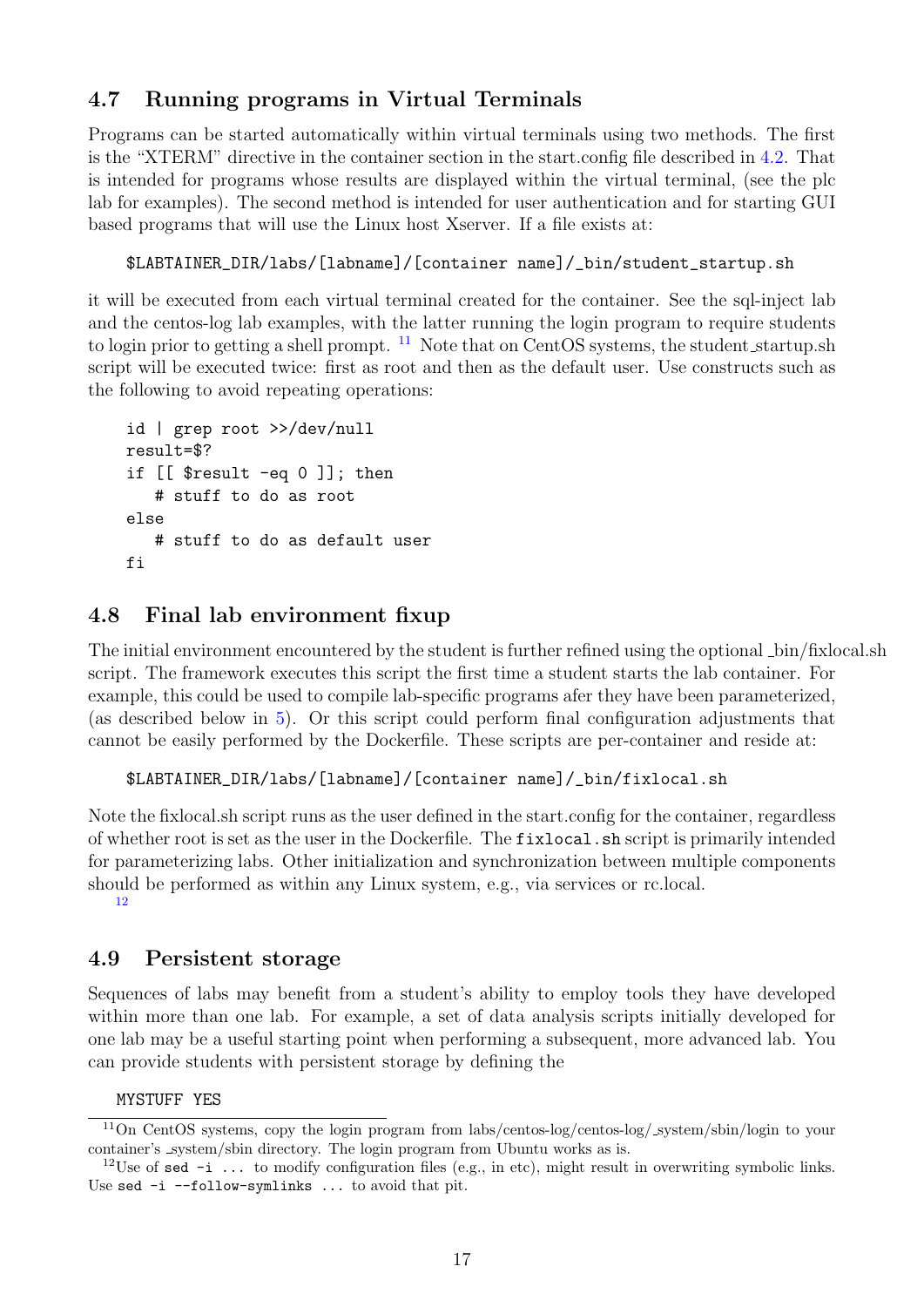attribute for a container in the start.config file. That will cause the associated container to have a directory at \$HOME/mystuff which is mapped to the directory at labtainer-student/mystuff All labs that employ the MYSTUFF attribute will share the same directory. It is intended that at most one container in any given lab will use this directory. And it is suggested that these directories only be used for labs that anticipate evolving development of tools by the student.

Persistent storage is also provided for purposes of re-using licensed software across different labs. See the use of the VOLUME option in [4.2.](#page-10-0)

# <span id="page-18-0"></span>5 Parameterizing a lab

This section describes how to individualize the lab for each student to discourage sharing of lab solutions. This is achieved by defining symbols within source code or/and data files residing on lab containers. <sup>[13](#page-18-2)</sup> The framework will replace these symbols with randomized values specific to each student. The config/parameter.config file identifies the files, and the symbols within those files that are to be modified. A simple example can be found in

#### \$LABTAINER\_DIR/labs/formatstring/formatstring/config/parameter.config

That configuration file causes the string SECRET2 VALUE within the file:

#### /home/ubuntu/vul\_prog.c

to be replaced with a hexidecimal representation of a random value between 0x41 and 0x5a, inclusive.

This symbolic replacement occurs when the student first starts the lab container, but before the execution of the bin/fixlocal.sh script. Thus, in the formatstring lab, the executable program resulting from the fixlocal.sh script will be specific to each student (though not necessarily unique).

## <span id="page-18-1"></span>5.1 Parameterization configuration file syntax

Symbolic parameter replacement operations are defined within the config/parameter.config file. Each line of that file must start with a "<parameter\_id> : ", which is any unique string, and is followed by one of the following operations:

RAND\_REPLACE : <filename> : <symbol> : <LowerBound> : <UpperBound> Replace a symbol within the named file with a random value within a given range. The random value generator is initialized with the lab instance seed.

where: <filename> - the file name (file must exist) where <symbol> is to be replaced. The file name is prefixed with a container name and a ":", (the container name is optional for single-container labs). This may be a list of files, delimited by semicolons. A file name of "start.config" will cause symbols in the lab's start.config file to be replaced, e.g., to randomize IP addresses. <symbol> - the string to be replaced <LowerBound> and <UpperBound> specifies the lower and upper bound

<span id="page-18-2"></span> $\frac{13}{13}$ An exception is the start.config file, which can be parameterized as described in the syntax description.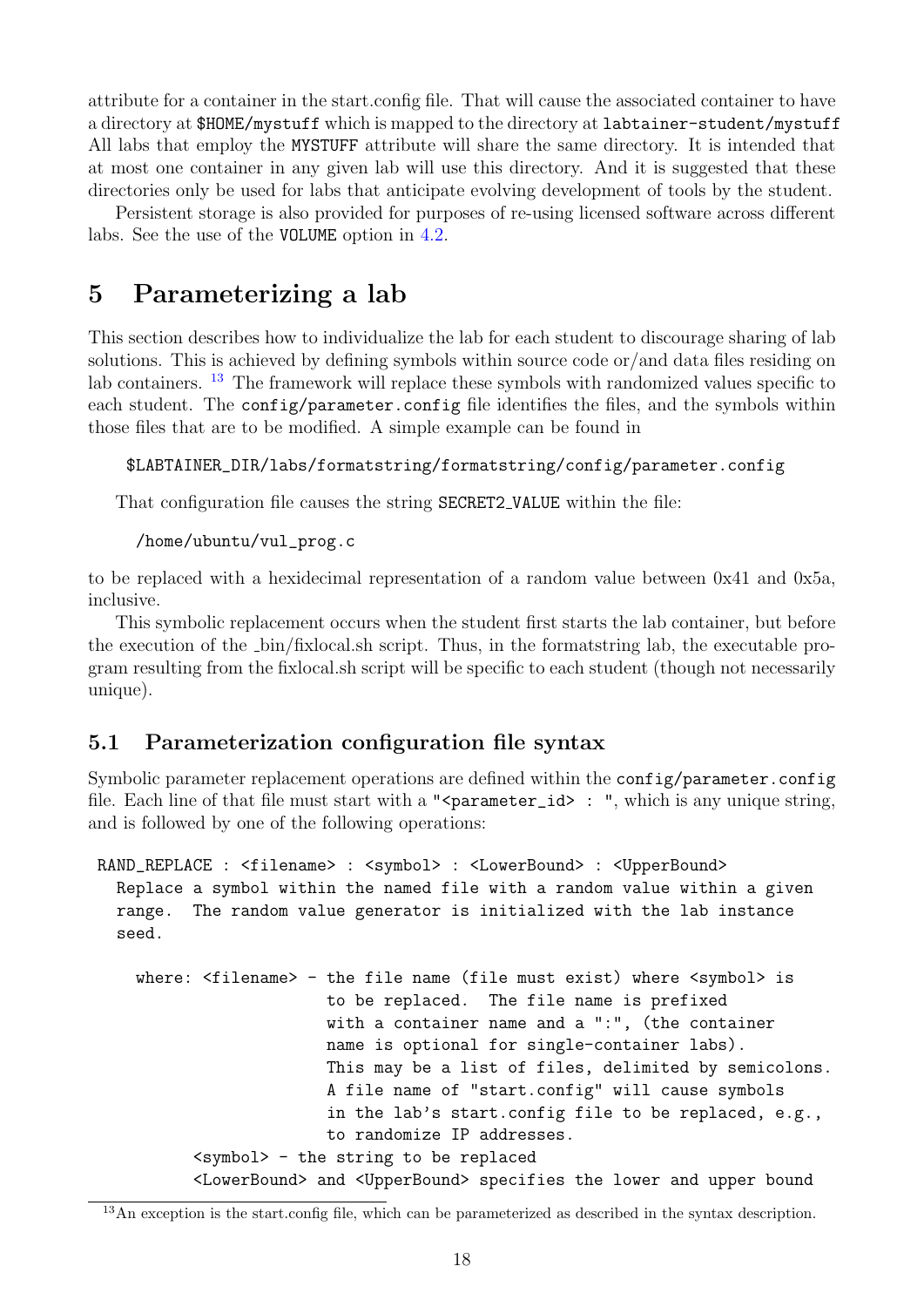example:

some\_parameter\_id : RAND\_REPLACE : client:/home/ubuntu/stack.c : BUFFER\_SIZE : 200 : 2000 (all one line) will randomly replace the token string "BUFFER\_SIZE" found in file stack.c on the mylab.client.student container with a number ranging from 200 to 2000

RAND\_REPLACE\_UNIQUE : <filename> : <symbol> : <LowerBound> : <UpperBound> Identical to RAND\_REPLACE, except randomly selected values are never resused within any given upper/lower bound range. This is intended for use on IP addresses, e.g., 198.18.1.WEB\_IP. It is suggested that random ranges be selected such that they do not intersect any non-random address allocations.

HASH\_CREATE : <filename> : <string> Create or overwrite a file with a hash of a given string and the lab instance seed. where: <filename> - the file name that is to contain the resulting hash. The file name is prefixed with a container name and a ":", (the container name is optional for single-container labs). This may be a list of files, delimited by semicolons The file name is is optionall, (in cases of a single container). This may be a list of files, delimited by semicolons. <string> - the input to a MD5 hash operation (after concatenation with the lab instance seed)

example: some\_parameter\_id : HASH\_CREATE : client:/home/ubuntu/myseed : bufferoverflowinstance A file named /home/ubuntu/myseed will be created (if it does not exist), containing an MD5 hash of the lab instance seed concatentated with the string 'bufferoverflowinstance'.

HASH\_REPLACE : <filename> : <symbol> : <string> Replace a symbol in a named file with a MD5 hash of a given string concatenated with the lab instance seed. where: <filename> - the file name (file must exist) where <symbol> is to be replaced. The file name is prefixed with a container name and a ":", (the container name is optional for single-container labs). This may be a list of files, delimited by semicolons. <symbol> - a string that will be replaced by the hash  $\langle$ string $\rangle$  - a string contatenated with the lab instance seed and hashed

example: some\_parameter\_id HASH\_REPLACE : client:/root/.secret :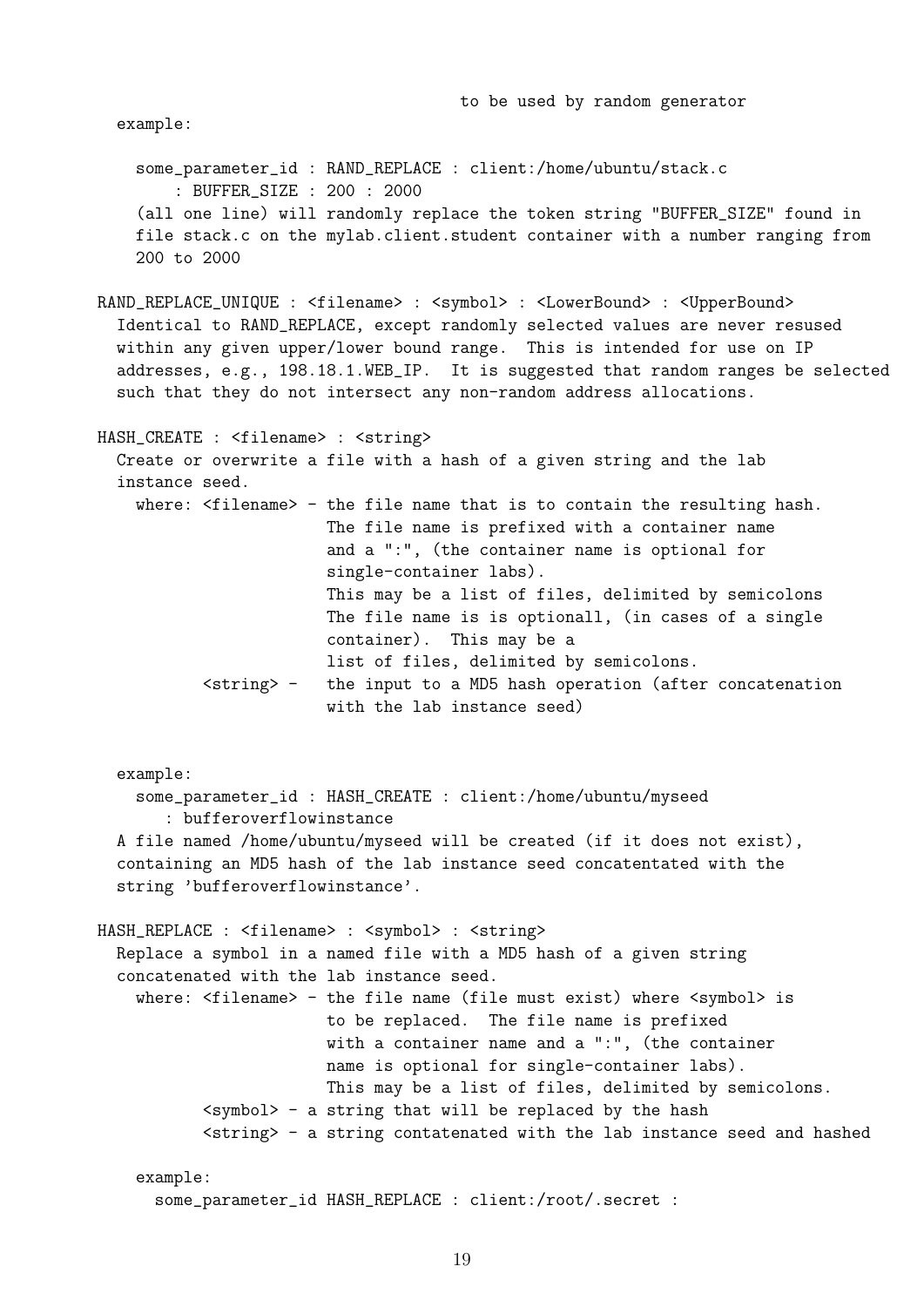ROOT\_SECRET : myrootfile The string "ROOT\_SECRET" in file /root/.secret will be replaced with an MD5 hash of the concatenation of the lab instance seed and "myrootfile".

CLONE\_REPLACE : <filename> : <symbol> : <ignored>

Replace a symbol with the clone instance number of a container per the CLONE option in the start.config file. This is intended for use in providing instanceunique values on cloned containers, e.g., to assign a unique password to each container based on the clone number. If the container has no clone instance number then the symbol is replaced with an empty string.

The parameter id fields may be referenced during the automated grading function, described below in section [6.3.](#page-28-0)

# <span id="page-20-0"></span>5.2 Synchronizing startup and parameterization

System initialization should generally occur as with any Linux based system, e.g., using rc.local or system services. You can enable rc.local by placing RUN systemctl enable rc-local in the Dockerfile. Parameterizing occurs subsequent to container "boot", but prior to running the fixlocal.sh script. The Ubuntu based images include a waitparam.service that delays reporting its initialization to systemd until parameterization has completed. That service is configured to run prior to rc.local. The service unit file is at:

trunk/scripts/designer/system/lib/systemd/system

If you have defined system services that should not start until parameterization has occurred, then add this to the [Unit] section of their service unit file:

After=waitparam.service

Note that if your fixlocal.sh script starts any such service, you must create a flag directory from within your fixlocal.sh script to unblock the waitparam.service. The following lines would achieve that:

PERMLOCKDIR=/var/labtainer/did\_param sudo mkdir -p "\$PERMLOCKDIR"

## <span id="page-20-1"></span>5.3 Parameterizing start.config

Parameterizing of the start.config file occurs prior to Docker container creation. The framework modifies a copy of the file stored in /tmp/start.config and uses that when assigning attributes to containers, e.g., IP addresses. Currently only IP addresses within the start.config can be parameteterized (e.g., not user names).

# <span id="page-20-2"></span>5.4 Simple Parameterization for Checking Own-work

The simplest, though by no means robust, strategy for ensuring students have turned in their own work, (vice getting a zip file from a friend and simply changing the name of the file), is to individualize some file on one of the containers, and then check that file and the archive file names during grading. The framework does this automatically and reports on any student archive that does not seem to have originated from a Labtainer initiated with that student's email address.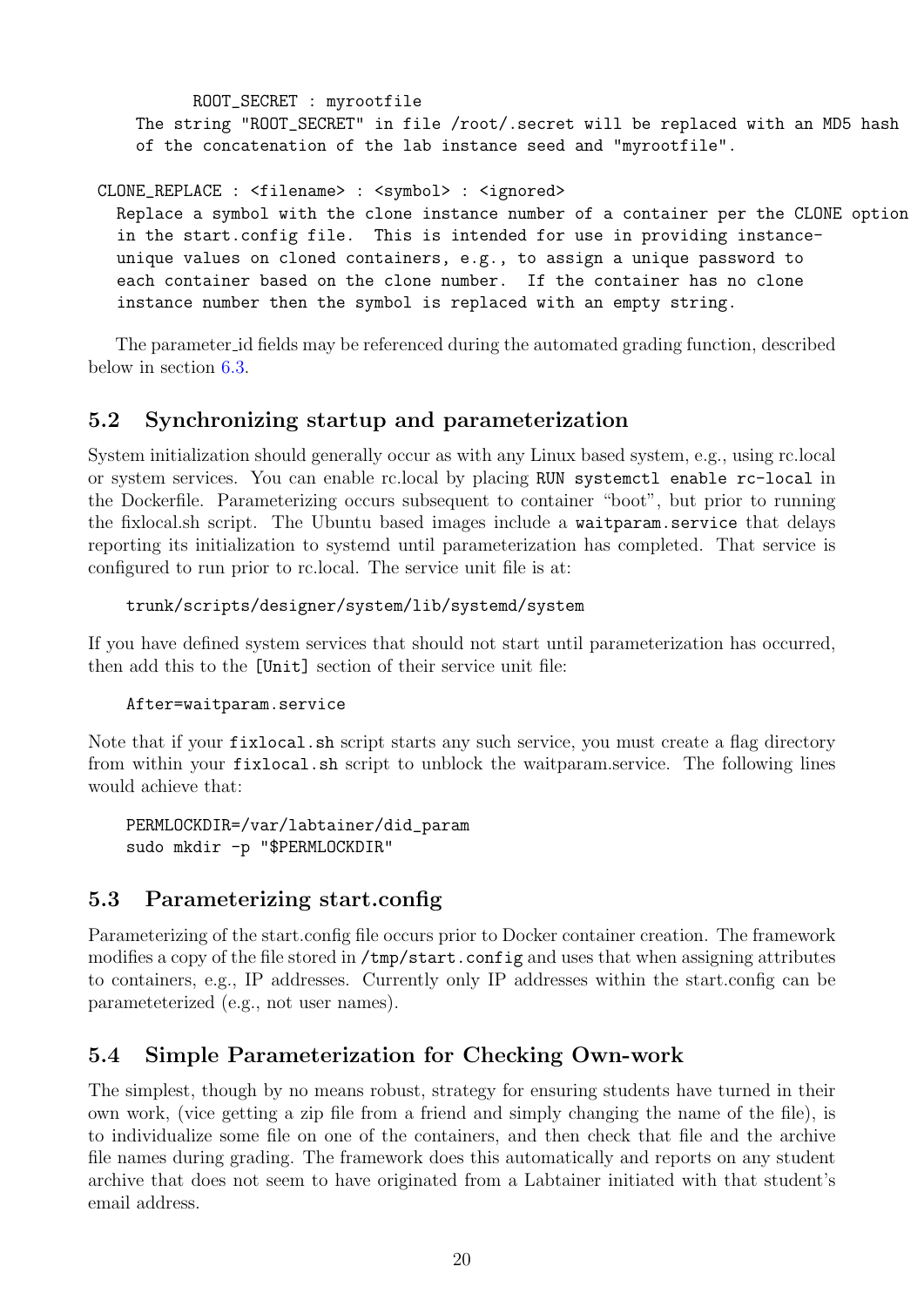### <span id="page-21-0"></span>5.5 Debugging parameterizing

The parameterization step occurs the first time each container is started. It occurs by running the .local/bin/parameterize.sh script on the container. Debugging output from the execution of this script can be found on the container in  $/\text{tmp/parameterize*}$ 

Within the labtainer.log, you can see the step occur following the log entry that reads: "About to call parameterize.sh...". The parameterizing step is preceded by a copying of the files in the labtainer-student/lab bin directory into the container.

# <span id="page-21-1"></span>6 Automated assessment of student labs

This section describes how to configure a lab for automated assessment of student work. Note the framework does not require automated assessment, e.g., the "results" of a lab may consist entirely of a written report submitted by the student. Support for automated collection of written reports is described in [4.6](#page-16-0) and the use of COLLECT\_DOCS in the start.config file.

The goal of automated assessment is to provide instructors with some confidence that students performed the lab, and to give instructors insight into which parts of a lab students may be having difficulty with. The automated assessment functions are not intended to standardize each student's approach to a lab, rather the goal is to permit ad-hock exploration by students. Therefore, lab designer should consider ways to identify evidence that steps of a lab were performed rather than trying to identify everything a student may have done in the course of the lab.

Automated assessment is achieved by first generating artifact files while the student works. That is described in the first subsection below. Next, artifacts within those files are identified as described in section [6.2.](#page-25-0) The values of the resulting artifacts are then compared to expected values, as per section [6.3.](#page-28-0)

## <span id="page-21-2"></span>6.1 Artifact files

The files from which artifacts are derived include persisent data, such as system logs and .bash history, as well as timestamped snapshots of transitory data such as stdout of a program. Lab designers can also generate customized artifacts in response to student actions using scripts that automatically execute when selected programs or utilities are executed – or when selected files are accessed. The following paragraphs describe how these artifacts are generated.

The Labtainer framework use of timestamps allows designers to express temporal relationships between artifacts, and thus between events. For example, the designer can determine if two distinct artifacts were part of the same stdout stream. Or if artifacts in the stdout stream from one program were occuring during the invocation of a different program that generated other specific artifacts. The framework also can incorporate timestamps from standard log file formats, e.g., syslog, allowing the designer to determine if some logfile entry occurred during the invocation of a program whose stdout stream contains selected artifacts. As a more concrete example, the use of timestamps allows the designer to determine that a spcific web log record occurred during invocation of some program that produced a specific artifact.

#### <span id="page-21-3"></span>6.1.1 Capturing stdin and stdout

Each time the student invokes a selected program or utility, the framework captures copies of standard input and standard output, (stdin and stdout) into timestamped file sets. This is transparent to the student. (Also see the following section for capturing program output other than stdout.) These timestamped file sets, selected system logs, and everything relative to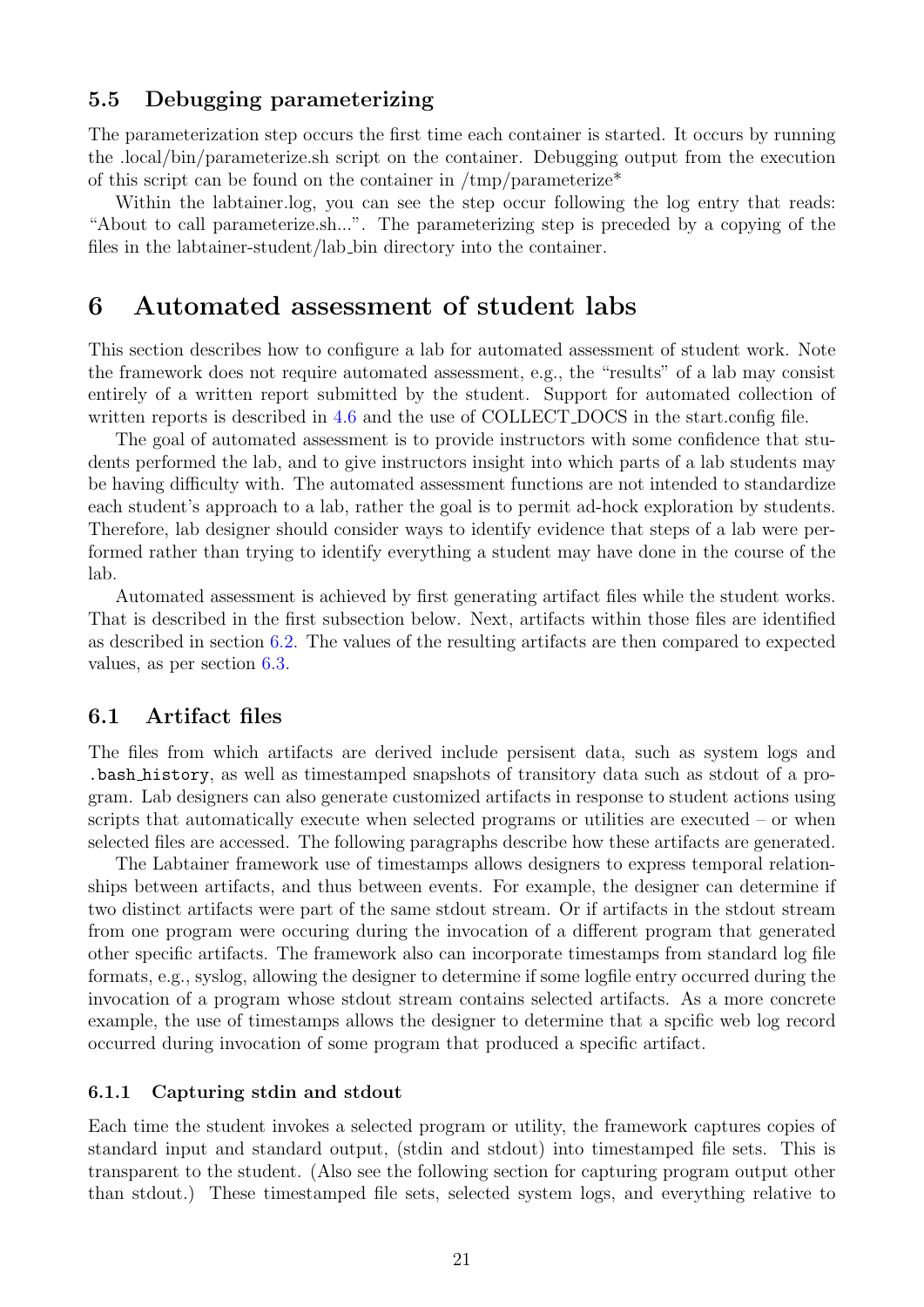the student's home directory, are automatically packaged when the student completes the lab. These packages of artifacts are then transferred to the instructor, (e.g., via email or a LMS), and ingested into the instructor's system where lab assessment occurs. Timestamped stdin and stdout files are captured in \$HOME/.local/result

By default, stdin and stdout for all non-system programs is captured, e.g., the results of an " $\sin$ " command are not captured. The stdin and stdout of system programs<sup>[14](#page-22-2)</sup> will be captured if the program names appear at the beginning of a line in the treataslocal file at

### \$LABTAINER\_DIR/labs/[labname]/[container name]/\_bin/treataslocal

The basename of the treataslocal entries are compared to the basename of each command. <sup>[15](#page-22-3)</sup>

Non-system programs can be excluded from stdin/stdout capturing by including their names in a "ignorelocal" file in that same directory. [16](#page-22-4)

The student commands are parsed to first account for the use of sudo, time, python or python3. The commands are also processed to account for the use of pipes and redirection.

### <span id="page-22-0"></span>6.1.2 Capturing program file output

Sometimes program file output is of interest to automated assessment, e.g., the program may not have useful stdout. The treataslocal entries can include optional output file identifiers that cause timestamped copies of specified files to be made whenever the named program terminates. If program file output from local programs is to be captured in timestamp files (in addition to the stdout and stdin), simply include those program names in the treataslocal file. These output file identifiers are of the form:

```
program delim_type:delim_value
        where delim_type is one of:
            starts -- the output file name is derived from the
            substring following the given delim_value within the
            command line typed by the student. For example,
            "dd starts:of=" for a command line of
            "dd in=myfs.img of=newfile" would yield an output
            file name of "newfile".
            follows -- the output file name is the command line
            token following the given delim_value. For example,
            "myprogram follows:myprogram" for a command line of
            "myprogram outfile" would yield "outfile" as the output
             file name.
            file -- the delim_value is the output file name
```
The resulting timestamped files are located with the stdin and stdout files in .local/result

#### <span id="page-22-1"></span>6.1.3 Bash History

The framework collects all student bash history into the \$HOME/.bash history and /root/.bash history files. These files are available for reference as an artifact file.

<span id="page-22-2"></span><sup>&</sup>lt;sup>14</sup>The "source" directive is not a system program, and should not be included in a treataslocal file.

<span id="page-22-4"></span><span id="page-22-3"></span> $15$ In other words, if the treataslocal entry is:  $usr/bin/mm$ , the path leading to nmap is ignored. <sup>16</sup>These should not include path information, just the program name.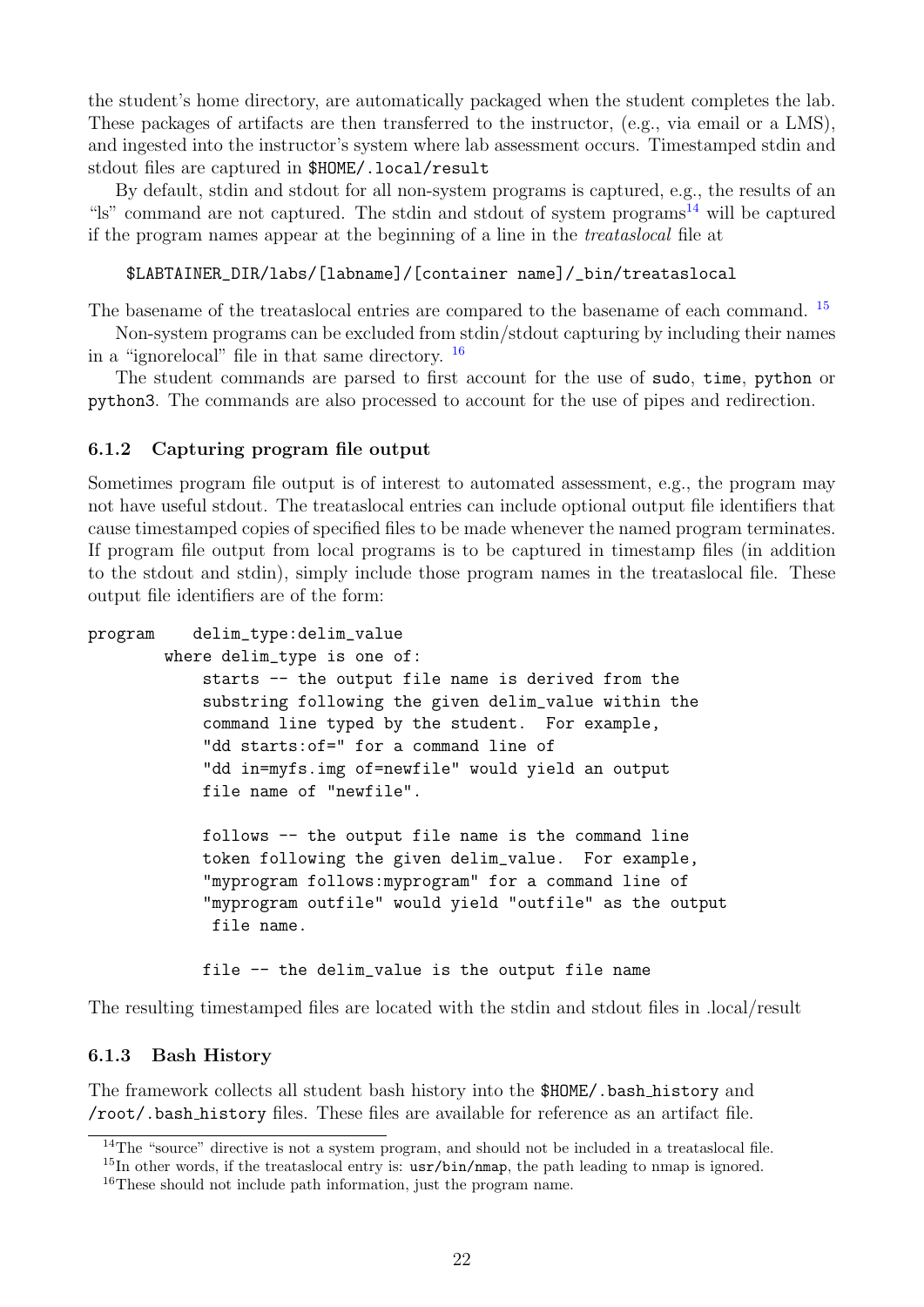### <span id="page-23-0"></span>6.1.4 System logs

All files referenced in the results.config file, (described below in section [6.2](#page-25-0) will be collected into the artifact archive.

## <span id="page-23-1"></span>6.1.5 Capturing information about the environment

Some labs require the student to alter system configuration settings, e.g., using the sysctl command to affect ASLR. A precheck.sh script in:

## \$LABTAINER\_DIR/labs/[labname]/[container name]/\_bin

is intended to contain whatever commands are necessary to record the state of the system at the time a program was invoked. The stdout of the precheck.sh script is recorded in a timestamped precheck.stdout file. The timestamp of this file will match the timestamp of the stdin and stdout artifacts associated with the command that caused precheck.sh to run. The precheck.sh is passed in the full path of the program as an argument, thereby allowing the designer to capture different environment information for different commands.

As another example, consider the file-deletion lab *precheck.sh* script. It mounts a directory, lists its content, and unmounts it. This all occurs transparently to the student, and, in this example, helps confirm a specific file was in fact deleted at the time of issuing a command to recover deleted content from the volume.

In other situations, you may wish to capture environment information when selected commands are executed, even though you have no interest in stdin or stdout of those commands. For example, imagine you want to capture the file permissions of /usr/bin/tcpdump whenever that command is executed. This can be achieved by including /usr/bin/tcpdump in a list within a file at:

## \$LABTAINER\_DIR/labs/[labname]/[container name]/\_bin/forcecheck

and then include  $ls -1$  /usr/bin/tcpdump in the precheck.sh script. Note that the *forcecheck* list of programs must include the full path name. The *forcecheck* file can be used instead of a treataslocal file entry for those cases where stdin and stdout are not required for goal assessment. An example of the use of forcecheck can be found in the *capabilities* lab.

### <span id="page-23-2"></span>6.1.6 Capturing file access events

File creation, reading and modification events can be recorded using a combination of a notify file and an optional notify cb.sh script at:

### \$LABTAINER\_DIR/labs/[labname]/[container name]/\_bin/

The notify file will name directory or file paths and the access modes of interest, one entry per line, having this format:

### <file\_path> <mode> [output file]

where the file path is the absolute path to the file of interest, and mode is one of the following:

- CREATE Assumes the path is to a directory. This will capture any file or directory creation within the named directory.
- ACCESS will capture any read of the file named by the path.
- MODIFY will capture any write to the file named by the path.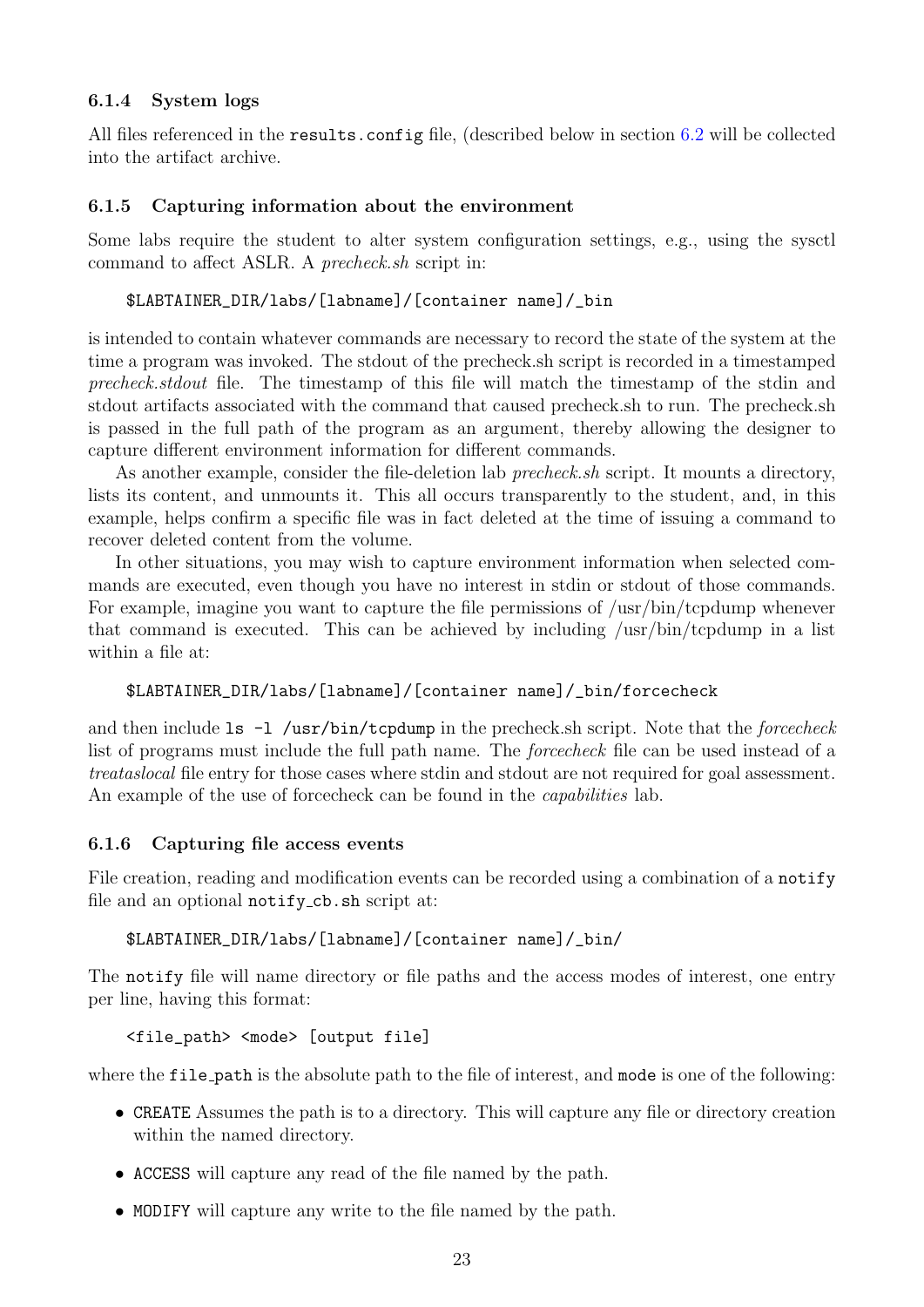• OPEN will capture any open of the file or directory named by the path.

The optional output file will be used for the timestamped filename of the output from the event (instead of the default  $\text{notify.stdout}$ . YYMMDDHHMM Each time an event occurs matching a criteria specified in the notify file, the notify cb.sh script is invoked (if it exists), passing in the given path and access mode. The script is also provided with the most recent command issued by either the container user, or the root account (whichever is more recent). If there is no notify cb.sh script, then the output consists of the file path, the most recent command, and the associated user (e.g., root). See the acl lab for an example.

The output from the notify event is captured in timestamped files, just as those resulting from events described in Section [6.1.5.](#page-23-1) If the optional output file provided in the notify list is given as precheck, then events resulting from program invocation, e.g., due to use of a forcecheck file, can be recorded in the very same timestamped file as events resulting from a notify file. In such cases, output from the former will preceed output from the latter within the file. The framework will append the notify output to any timestamped precheck.stdout file that was created up to two seconds prior to the notify event. Inclusion of both outputs into one timestamped file allows the designer to identify events that occured as part of a single program invocation. Again, see the acl lab for an example.

### <span id="page-24-0"></span>6.1.7 Generating results upon stopping the lab

The lab designer can cause a script to run on selected containers whenever the student stops a lab, or when a student issues the checkwork command per [6.4.](#page-33-0) This is achieved by creating an script or executable program at:

#### trunk/labtainers/lab/<lab>/\_bin/prestop

The stdout of any such program will be written to a timestamped file named prestop.stdout.timestamp The framework ensures that all such scripts on all of the lab containers will complete prior to shutting down any of the containers, and all the timestamps will be the same. Note the Labtainers framework generally allows students to acheive their goals at any point in their exploration, and the labs typically do not require the student to leave the system in any particular state. In other words, students should be free to continue experimenting subsequent to getting the correct results. Thus, any use of the prestop feature, (other than for *current state assessment* per [6.4.1\)](#page-33-1), should be accompanied by a lab manual entry advising the student that they may restart a lab after issuing the stoplab command. <sup>[17](#page-24-2)</sup>

All prestop scripts will timeout after 30 seconds with a SIGTERM. For debugging support, please consider adding signal handling to your prestop scripts. For example, for a bash script, include:

trap "echo Timed out; exit" SIGTERM

#### <span id="page-24-1"></span>6.1.8 Artifact archives

Artifacts from student labs are combined into a zip file that is placed in the student transfer directory, typically at /labtainer/xfer/<labname>. Students provide this file to their instructor for automated assessment, e.g., via email or an LMS.

Other uses for student artifacts are facilitated through use of a script named:

#### labtainers/labs/<lab>/bin/postzip

If such a script exists, it is executed after all of the student artifacts are zipped up. See the cyberciege lab for an example of postzip processing.

<span id="page-24-2"></span><sup>&</sup>lt;sup>17</sup>Perhaps a goalsmet type of command should be added that does nothing but record prestop results without actually stopping the lab?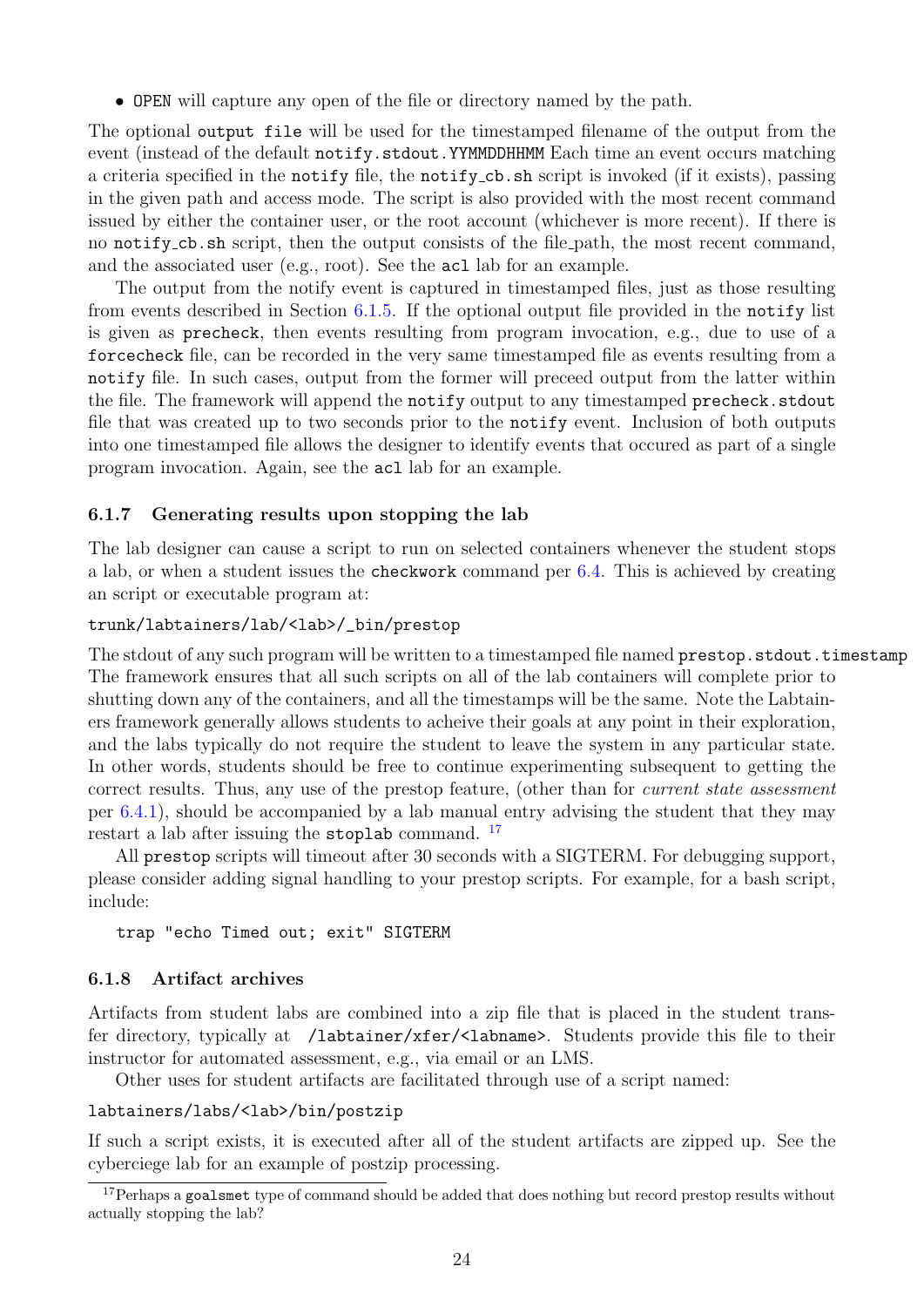# <span id="page-25-0"></span>6.2 Artifact result values

The automated assessment functions encourage labs to be organized into a set of distinct "goals". For each goal, the lab designer identifies one or more specific fields or attributes of artifact files that could be compared to "expected" values. These lab-specific artifacts are identified within the configuration file at:

## labtainer/trunk/labs/<lab>/instr\_config/results.config file

Artifact files are identified in terms of:

- 1. The program that was invoked
- 2. Whether the artifact is in stdin or stdout or is program output (prgout) as descrbed in section [6.1.2](#page-22-0)
- 3. An explicit file name, either as an absolute path or relative to the user HOME directory. These are intended to be persistent log files, e.g., syslogs.

One or more properties of each artifact file are assigned symbolic names, referred to herein as results, which are then referenced in the goals.config file to assess whether results match expected values. Directives within the results.config file assign each result a value having one of three types:

- Boolean, e.g., did an artifact file contain a specific string or regular expression?
- String, e.g., the third space-delimited token on the first line containing the string "Audience says:"
- Numeric such as the quantity of lines in an artifact file, or the quantity of occurances of a string in an artifact file.

There are typically multiple instances of each result, each with its own associated timestamp. The framework automatically associates timestamps with results, thereby allowing the designer to express temporal relationships between results as introduced in section [6.1](#page-21-2) The timestamp associated with any given result will be derived from different sources depending on the nature of the results.config directive:

- The timestamp of the artifact file. For example, each stdout artifact file name includes a timestamp reflecting when the program was invoked, (and its corresponding stdin file contains an entry reflecting when the program terminated).
- A timestamped entry from a log file, e.g., an entry in a web log, that matches criteria specified in the results.config directive.

### <span id="page-25-1"></span>6.2.1 Result field values

Directives within the results.config file each have the following format:

<result> = <file\_id> : <field\_type> : <field\_id> [: <line\_type> : <line\_id>]

Fields are defined below.

• result The symbolic name of the result, which will be referenced in the goals configuration file. It must be alphanumeric, underscores permitted.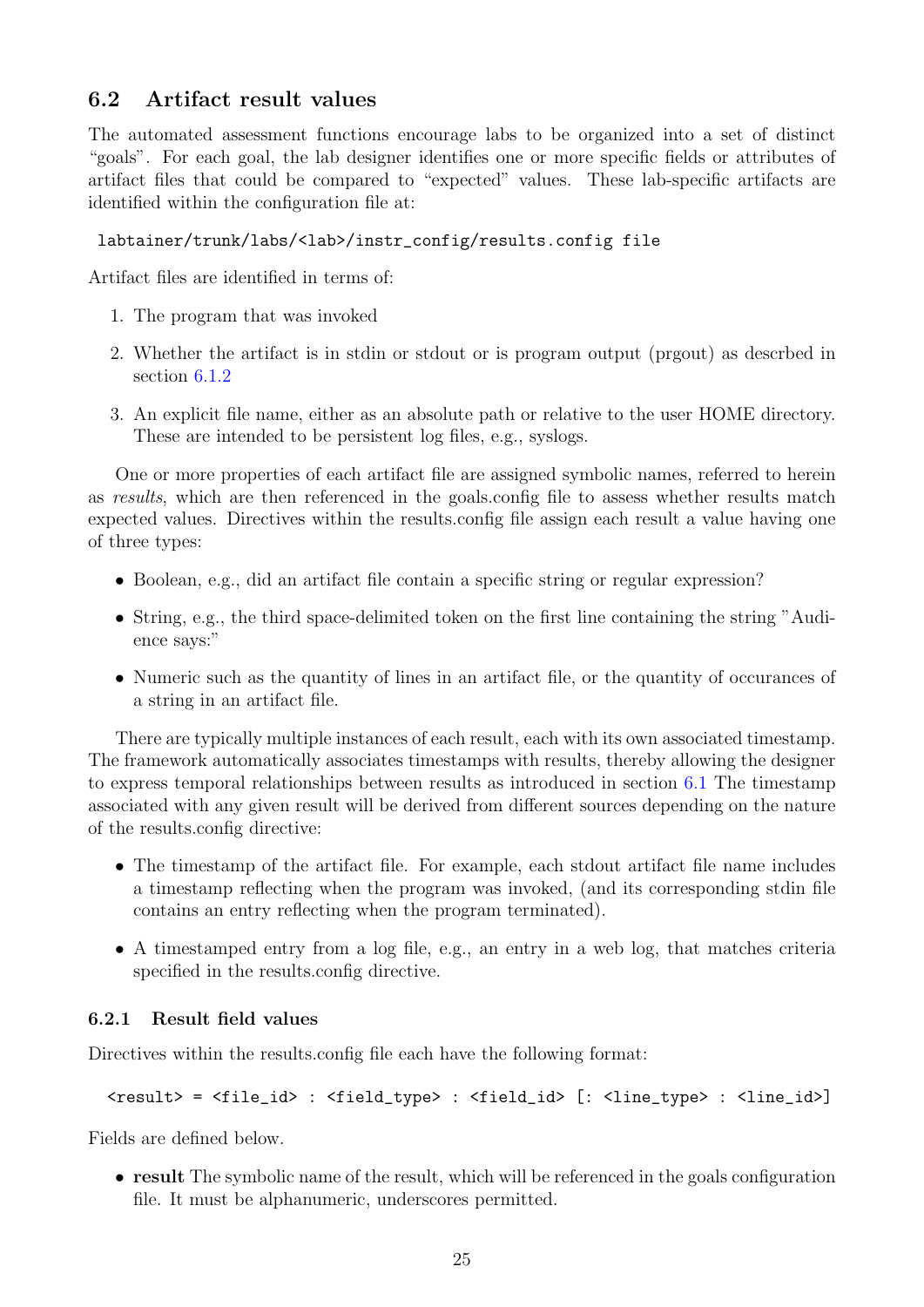• file id Identifies a single file, or the set of files to be parsed. The format of this id is:

## [container\_name:]<prog>.[stdin | stdout | prgout]

Where **prog** is a program or utility name whose stdin, stdout, or program output (prgout) artifacts will include timestamps. The optional container name identifies the container hosting the file. Labs with a single container can omit this qualifier. Alternately, an explicit file path is intended for log files of services that persist across multiple student operations. If the given path is not absolute, it is relative to the container user's home directory. The wildcard character  $\cdot^*$  can be used in place of prog, i.e.,  $*$  stdin is for all stdin artifacts and \*.stdout is for all stdout artifacts. Note prestop files are excluded from wildcard results.

- field type The following field type's are used to identify fields within a selected line in the file, as determined by the line type and line id defined further below. Once the line is found, the field type and the field id locate the value within the line.
	- TOKEN Treat the line as space-delimited tokens
	- PARENS The desired value is contained in parenthesis
	- QUOTES The desired value is contained in quotes
	- SLASH The desired value is contained within slashes, e.g., /foo/
	- SEARCH The result is assigned the value of the search defined by the given field id, which is treated as an expression having the syntax of pythons parse.search function. E.g.,  $frame_number = \{ :d\}$  would yield the frame number.
	- GROUP Intended for use with "REGEX" line types, the result is set to the value of the regex group number named by the field id. Regular expressions and their groups are processed using the python re.search semantics.
- line\_type Each of the above field\_type's require a line\_type and line\_id to locate the line within the file. The line type value is one of the following:
	- LINE The line id is an integer line number (starting at one). Use of this to identify lines is discouraged since minor lab changes might alter the count.
	- STARTSWITH the line id is a string. This names the first occurrence of a line that starts with this string.
	- HAVESTRING The line id is a string. This names the first occurrence of a line that contains the string.
	- REGEX The line id is a regular expression. This names the first occurrence of a line that matches the regular expression. Also see the "GROUP" field type.
	- $-$  **NEXT\_STARTSWITH** the line id is a string. This names the line preceeding the first occurrence of a line that starts with this string.
	- HAVESTRING TS Intended for use with log files that have timestamped entries. Each entry containing the string identified in line id will have its result stored as a timestamped value as if it came from a timestamped stdout or stdin file. See the snort lab for an example.
	- REGEX TS Similar to HAVESTRING TS, but with REGEX semantics, including optional use of the GROUP field\_type.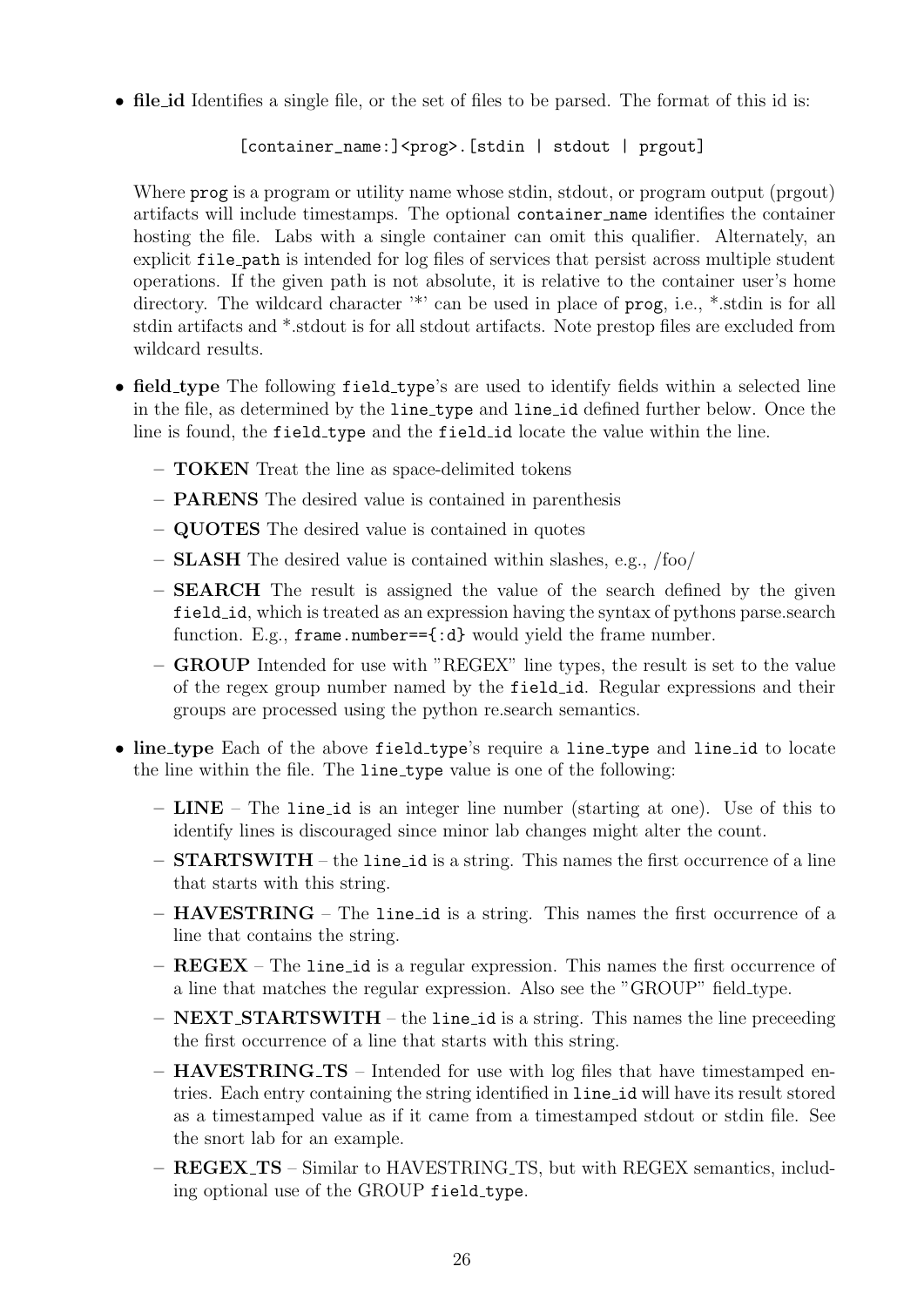- line id can be a parameterized value from the param.config file. Preface these with a  $"$  $"$ .
- field type (without line id) The following field types operate on the entire file, not just on selected lines. These entries will have no line type or line id fields.
	- LINE COUNT The quantity of lines in the file. Remaining fields are ignored.
	- CHECKSUM The result value is set to the md5 checksum of the file.
	- CONTAINS The result value is set to TRUE if the file contains the string represented in field id.
	- $-$  FILE REGEX The result value is set to TRUE if the file contains the regular expression represented in field id. The python findall function is used on the entire file. See the acl lab for an example of multi-line expressions.
	- $-$  LOG<sub>-TS</sub> Used with timestamped log files, this results in a timestamped set of boolean results with a value of TRUE for each log line that contains the string represented in the field id.
	- FILE REGEX TS Like LOG TS, but uses regular expressions.
	- LOG RANGE Similar to LOG TS, except the timestamped entries are ranges delimited by the matching log entries.
	- STRING COUNT–The result value is set to the quantity of occurances of the string represented in field id.
	- COMMAND COUNT-Intended for use with bash history files, counts the occurances of the command given in the field id. Commands are evaluatd considering use of sudo, time, etc.
	- $-$  **PARAM** The result value is set to nth parameter (0 is the program name), provided in the program invocation.
	- $-$  **TIME\_DELIM** The timestamps of the named files are used to create a set of time ranges with periods between the timestamps of each file, e.g., for use in time during goal operators. File identifiers should not include stdin or stdout qualifiers. The file identifier may be a list of container:file pairs separated by semicolons.
- field id An integer identifying the nth occurance of the field type. Alternately may be "LAST" for the last occurance of the field type, or "ALL" for the entire line (which causes the field type to be ignored). Or if field type is SEARCH, the field id is treated as the search expression. If field type is "CONTAINS", the remainder of the line is treated as a string to be searched for. If field type is "PARAM", the field id is the 1-based index of the parameter whose value is to be assigned, and no other fields should be present. If field type is "CHECKSUM", no other field is required.

### <span id="page-27-0"></span>6.2.2 Converting artifact file formats

Some artifact file formats are not easily referenced by results.config directives. For example, a browser history file in the .sqlite format is binary. Such files can be processed into a more convenient form through use of a script at:

### \$LABTAINER\_DIR/labs/[lab]/instr\_config/pregrade.sh

Modify or expand on the default pregrade.sh script. In general, the pregrade.sh script is expected to extract or convert data from an artifact file, and write it into a new file in the .local/results directory of the container. The pubkey lab has an example use of pregrade.sh.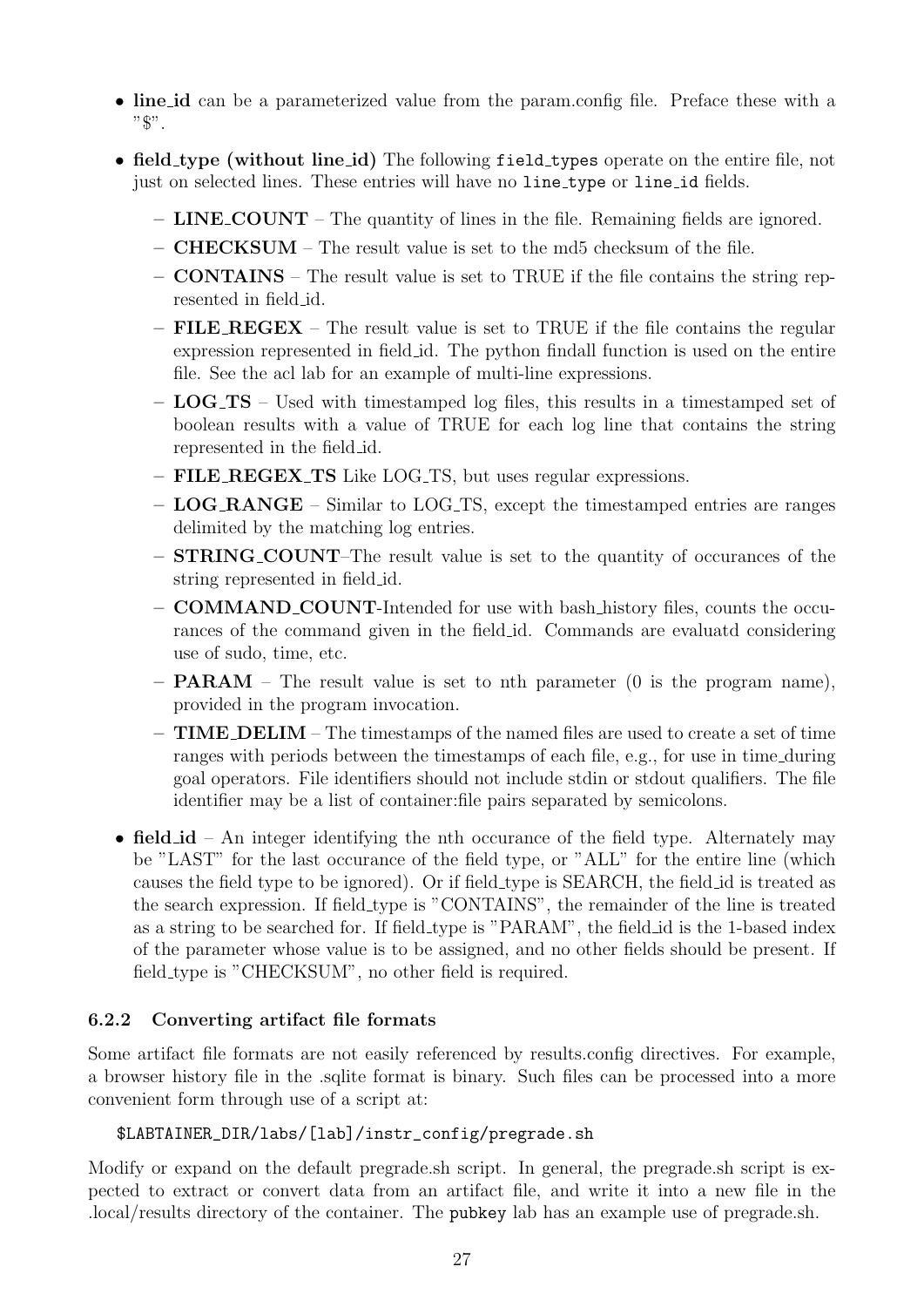## <span id="page-28-0"></span>6.3 Evaluating results

Results of student lab activity are assigned symbolic names by the results.config file as described above. These results are then referenced in the goals.config to evaluate whether the student obtained expected results. Most lab goals defined in the goals.config file will evaluate to TRUE or FALSE, with TRUE reflecting that the student met the defined goal. In addition to these binary goals, the designer can capture and report on quantities of events, e.g., the number of times a student ran a specific program. Once evaluated, a goal value may affect the value of subsequent goals within the goals.config file, i.e., through use of boolean expressions and temporal comparisons between goals. The evaluated state of each goal can then contribute to an overall student assessment.

Student results may derive from multiple invocations of the same program or system utility. The framework does not discourage students from continuing to experiment and explore aspects of the exercise subsequent to obtaining the desired results. In general, Labtainer assessment determines if the student obtained expected results during any invocation of a program or system utility, or during a time period delineated by timestamp ranges described in [6.3.2.](#page-31-0)<sup>[18](#page-28-2)</sup>

The goals.config file contains directives, each of which assigns a value to a symbolic name referred to as the goal id. Each goal id may have multiple instances of timestamped values, with their associated timestamp ranges inherited from results. Examples of assigning values to a goal id include:

- A goal id is automatically created for each boolean result from the results.config file. The timestamps are directlly inherited from the results.
- The value of a specific result is compared (e.g., do two strings match?) to a literal expected value. A boolean goal id value is generated for each referenced result's timestamp.
- The value of a specific result is compared to a parameterized value generated from the student email address as described in section [5.](#page-18-0) A boolean goal id value is generated for each referenced result's timestamp.
- A keyed hash of a specific result is compared to the keyed hash of an expected value to avoid publishing the actual value of the expected result. See [6.3.3.](#page-31-1)
- Timestamps and boolean values of two different goal id's are compared. For example, "was a TRUE value for result A generated while a TRUE value for result B was being generated?" A boolean goal id is generated for each timestamp range of result B within which falls at least one result A timestamp.
- A boolean expression consisting of multiple goal id's and boolean operators such as OR, AND, NOT AND. A boolean goal id is generated for each timestamp range for which there is an instance of every goal id named in the expression.

### <span id="page-28-1"></span>6.3.1 Goal definitions

The following syntax defines each goal within the goals.config file. While the syntax may appear complex, most goals can be expressed simply as can be seen in section [6.6](#page-34-0) and in the Labtainer exercises distributed with the framework.

<goal\_id> = <type> : [<operator> : <resulttag> : <answertag> | <br/> <br/> <br/> <br/>expression> | goal1 : goal2 | <resulttag> | value : subgoal\_list]

<span id="page-28-2"></span><sup>&</sup>lt;sup>18</sup>In those cases where the student is required to obtain the expected results during the final invocation of a program, the matchlast goal type may be specified as described below.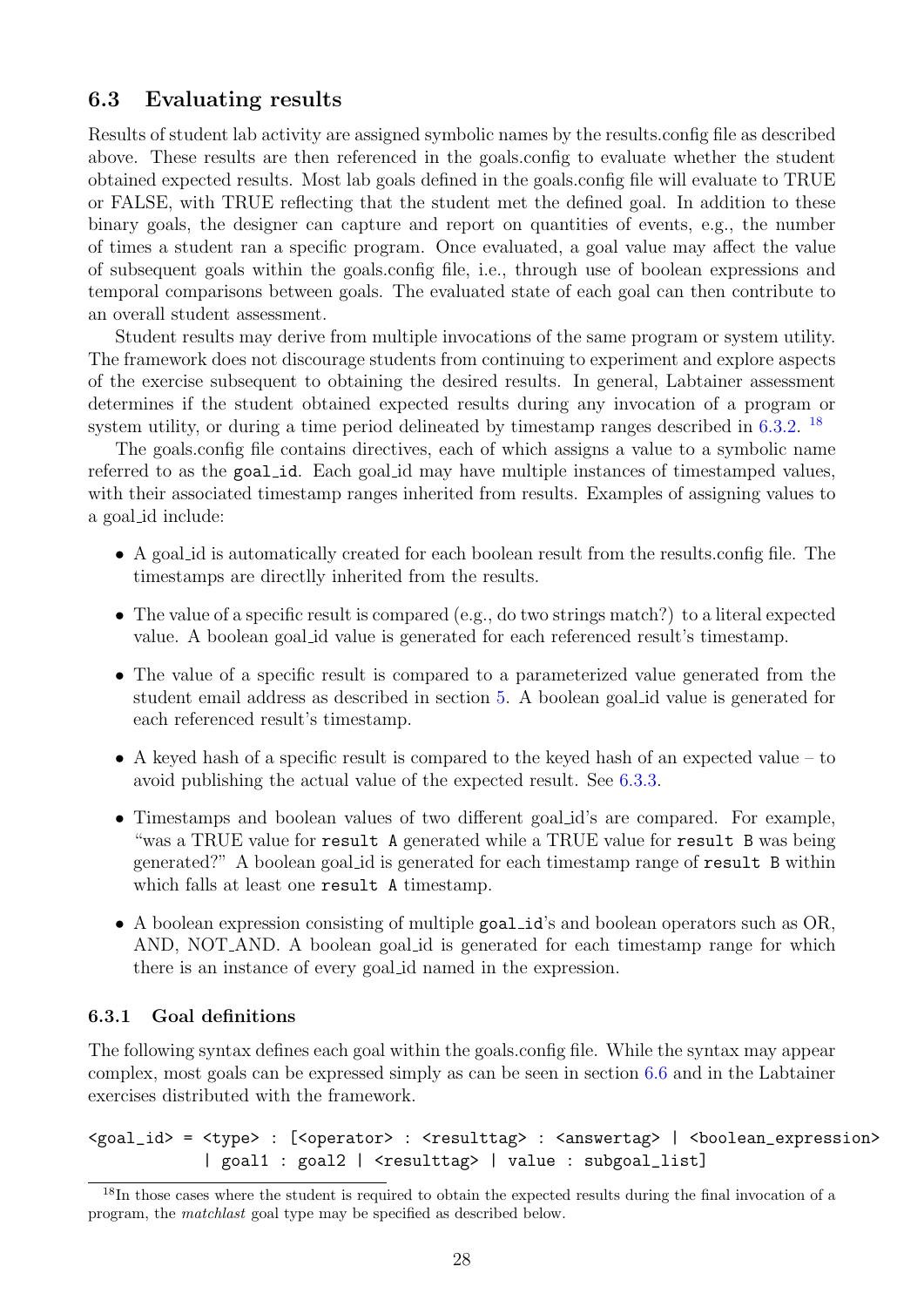<goal\_id> - An identifer for the goal. It must be alphanumeric (underscores permitted).

<type> - must be one of the following:

Where:

- matchany Results from all timestamped sets are evaluated. If the answertag names a result, then both that result and the resulttag must occur in the same timestamped set. The 'matchany' goals are treated as a set of values, each timestamped based on the timestamp of the reference resulttag.
	- matchlast only results from the latest timestamped set are evaluated.
	- matchacross The resulttag and answertag name results. The operator is applied against values in different timestamped sets. For example, a "string\_diff" operator would require the named results to have at least two distinct values in different timestamped sets. Note: 'matchacross' cannot be used within the boolean expression defined below.
	- boolean The goal value is computed from a boolean expression consisting of goal\_id's and boolean operators, ("and", "or", "and\_not", "or\_not", and "not"), and parenthisis for precedence. The goal\_id's must be from goals defined earlier in the goals.config file, or boolean results from results.config. The goal evalutes to TRUE if the boolen expression evaluates to TRUE for any of the timestamped sets of goal\_ids, (see the 'matchany' discussion above). The goal\_id's cannot include any "matchacross" goals. NOTE: evaluation is within timestamped sets. If you want to evaluate across timestamps, use the count\_greater\_operator below.
	- count\_greater The goal is TRUE if the count of TRUE subgoals in the list exceeds the given value. The subgoals are summed across all timestamps. The subgoal list is comma-separated within parenthesis.
	- time\_before Both goal1 and goal2 must be goal\_ids from previous matchany, or boolean values from results.config A timestamped goal is created for each goal2 timestamped instance whose timestamp is proceeded by a goal1 timestamped instance. The goal for that timestamp will be TRUE if the goal2 instance is TRUE, and at least one of the goal1 instances is TRUE. These timestamped goals can then be evaluated within boolean goals.
	- time\_during Both goal1 and goal2 must be goal\_ids from previous matchany goal types, or boolean values from results.config. Timestamps include a start and end time, reflecting when the program starts and when it terminates. A timestamped goal is created for each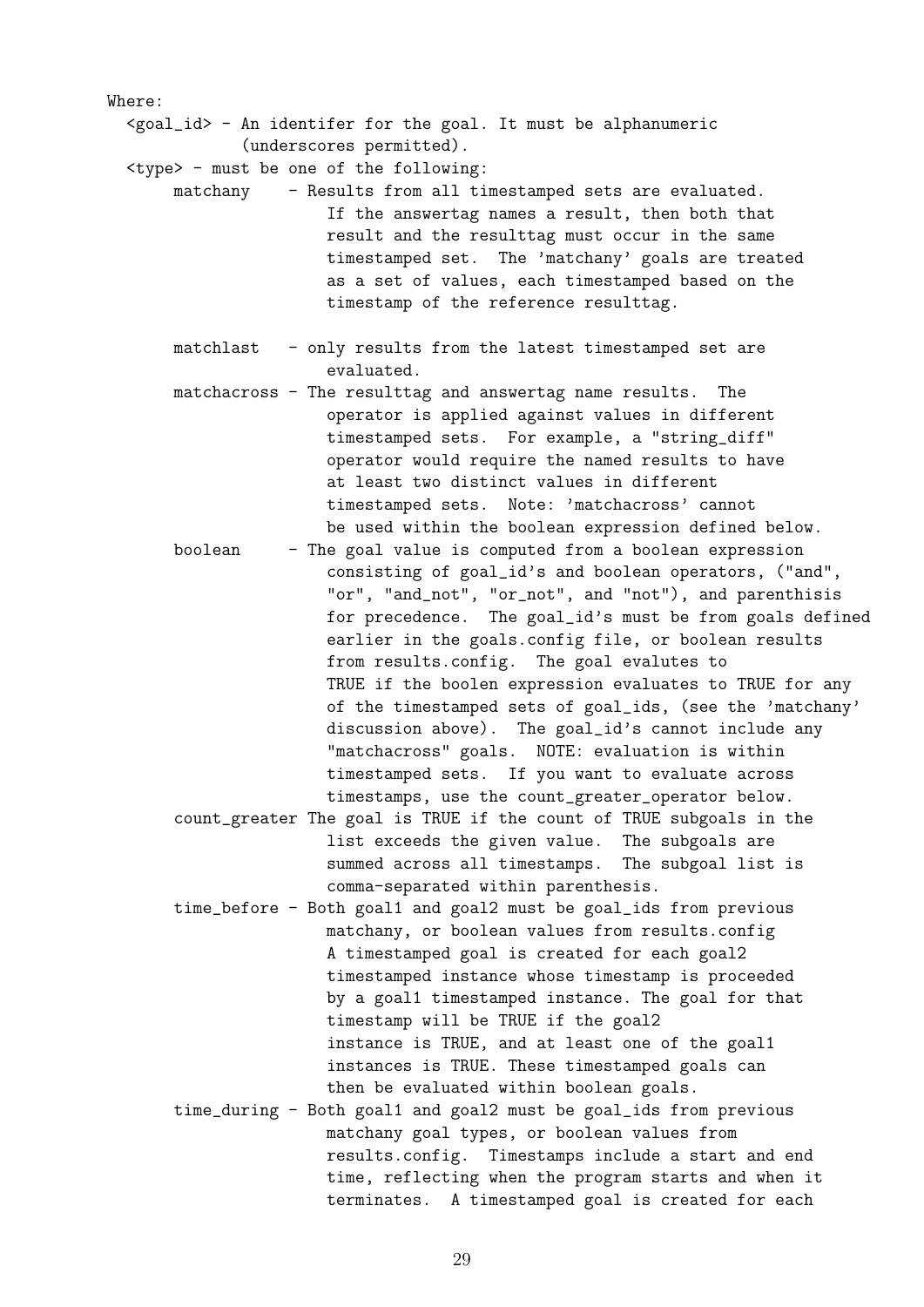goal2 range that encompasses a goal1 timestamp. The goal for that timestamp will be TRUE if the goal2 instance is TRUE, and at least one goal1 instance is TRUE. These timestamped goals can then be evaluated within boolean goals.

- time\_not\_during Similar to time\_during, but timestamped goals are always created for each goal2. Each such goal is True unless one or more goal1 times occur within a True goal2 range.
- execute The <operator> is treated as a file name of a script to execute, with the resulttag and answertag passed to the script as arguments. The resulttag is expected to be one of the symbolic names defined in the results.config file, while the answertag is expected to be a literal value or the symbolic name in the parameters.config file Note: the answertag cannot be a symbolic name from results.config
- count If the remainder of the line only includes a resulttag, then the goal value is assigned the quanity of timestamped files containing the given resulttag. Otherwise the goal value is assigned the quantity of timestamped files having results that satisfy the given operator and arguments.
- value The goal value is assigned the given resulttag value from the most recent timestamped file that contains the resulttag.

<operator> - the following operators evaluate to TRUE as described below: string\_equal - The strings derived from <answertag> and <resulttag> are equal. hash\_equal - The resulttag value is hashed using the Lab Master Seed

- defined in the start.config. That is compared with the answertag, which should have been generated by the hash-goals.py utility (see below).
- string\_diff The strings derived from <answertag> and <resulttag> are not equal.

string\_start - The string derived from <answertag> is at the start of the string derived from <resulttag>.

example: answertag value = 'MySecret'

resulttag value = 'MySecretSauceIsSriracha'

string\_end - The string derived from <answertag> is at the end of

- the string derived from <resulttag>.
	- example: answertag value = 'Sriracha'

resulttag value = 'EatMoreFoodWithSriracha'

- string\_contains The string derived from <answertag> is contained within the string derived from <resulttab>.
- integer\_equal Integers derived from <answertag> and <resulttag> are equal.
- integer\_greater The integer derived from <answertag> is greater than that derived from <resulttag>.
- integer\_lessthan- The integer derived from <answertag> is less than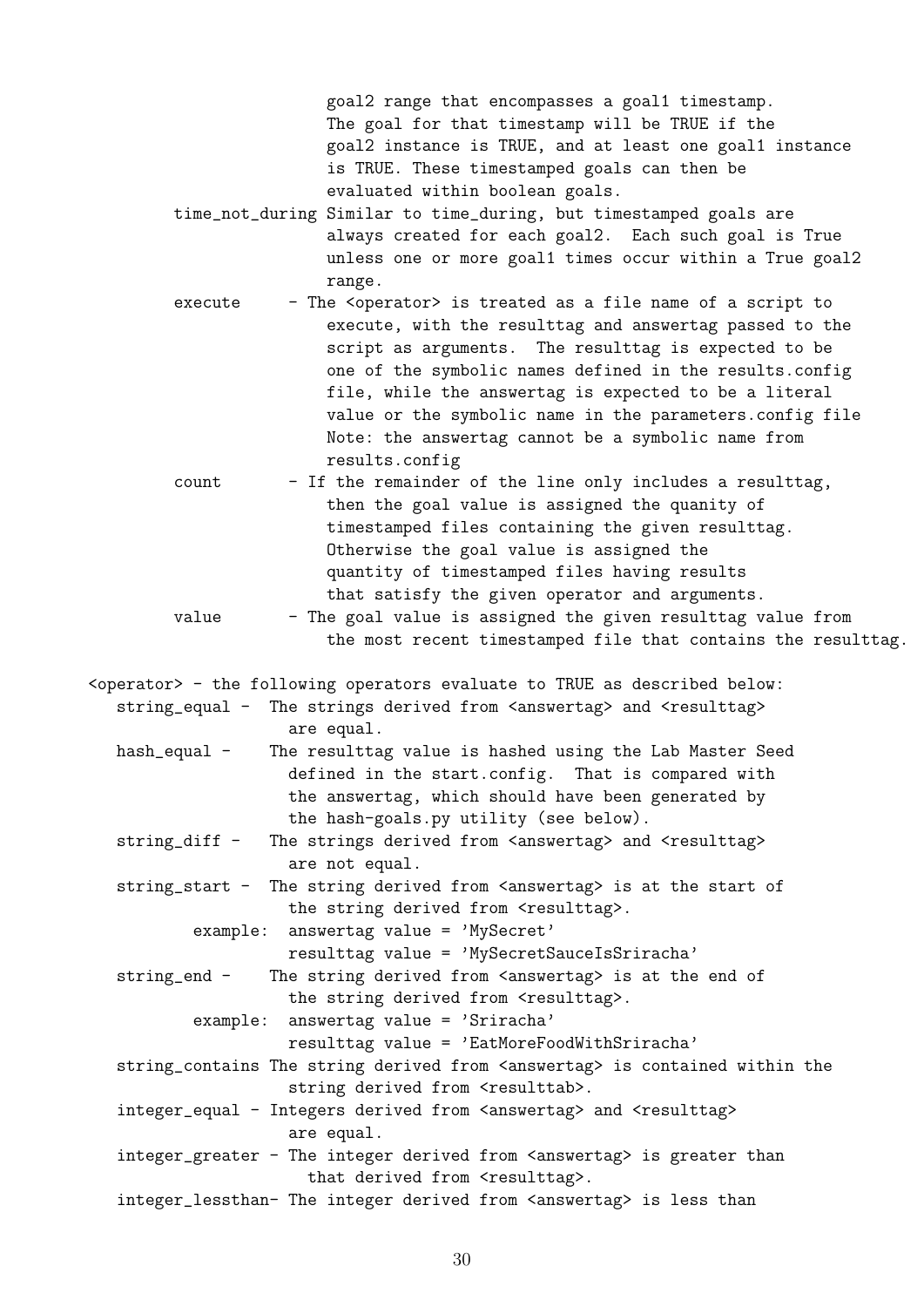that derived from <resulttag> <executable\_file> - If the type is 'execute' then <operator> is a filename of an executable. <resulttag> -- One of the symbolic names defined in the results.config file. The value is interpreted as either a string or an integer, depending on the operator as defined above. Alternately, for integer operators within matchany types, this may be an arithmetic expression within parentheses. For example, "(frame\_number-44)". <answertag> -- Either a literal value (string, integer or hexidecimal), or a symolic name defined in the results.confg file or the parameters.config file: answer=<literal> -- literal string, integer or hex value (leading with 0x), interpretation depending on the operator as described above. result.<symbol> -- symbol from the results.config file parameter.<symbol> -- symbol from the parameters.config file parameter\_ascii.<symbol> -- same as above, but the value parsed as an integer or hexidecimal and converted to an ascii character.

Note that values derived from the parameters.config file are assigned the same values as were assigned when the lab was parameterized for the student.

#### <span id="page-31-0"></span>6.3.2 Distinguish between results generated before and after configuration changes

Some labs direct students to configure a system so that it is "secure", or meeting some criteria germane to lab learning objectives. Once the system is so configured, the student is then directed to perform a specific set of actions to demonstrate the correctness of the configuration. For purposes of automated assessment, we would like evidence that the student performed all the prescribed demonstration steps without intervening configuration changes. In other words, though the student may perform a myriad of configuration changes and demonstrate steps (encourage experimentation!), we'd like to know if there ever was a single configuration in which all of the demonstration steps were performed.

Labtainers provides the LOG RANGE and TIME DELIM result types to establish time ranges over which we can assert that no configuration changes were made. Once those time ranges are established, i.e., as a set of results with a single tag, the time during and time not during goal operators bin other results into those time ranges. Once so binned, the boolean operator can be used to determine if the desired conditions were met within a single configuration state. See sections [6.6.6](#page-35-2) and [6.6.7](#page-36-0) for examples.

#### <span id="page-31-1"></span>6.3.3 Replace answers with hashes

Automated assessment files include expected results, which sometimes reflect "answers" to problems that instructors would prefer not to publish, e.g., how many packets did source X send? While automated assessment can help the instructor confirm that the student ran a program that generated the desired output, not all instructors use automated assessment. For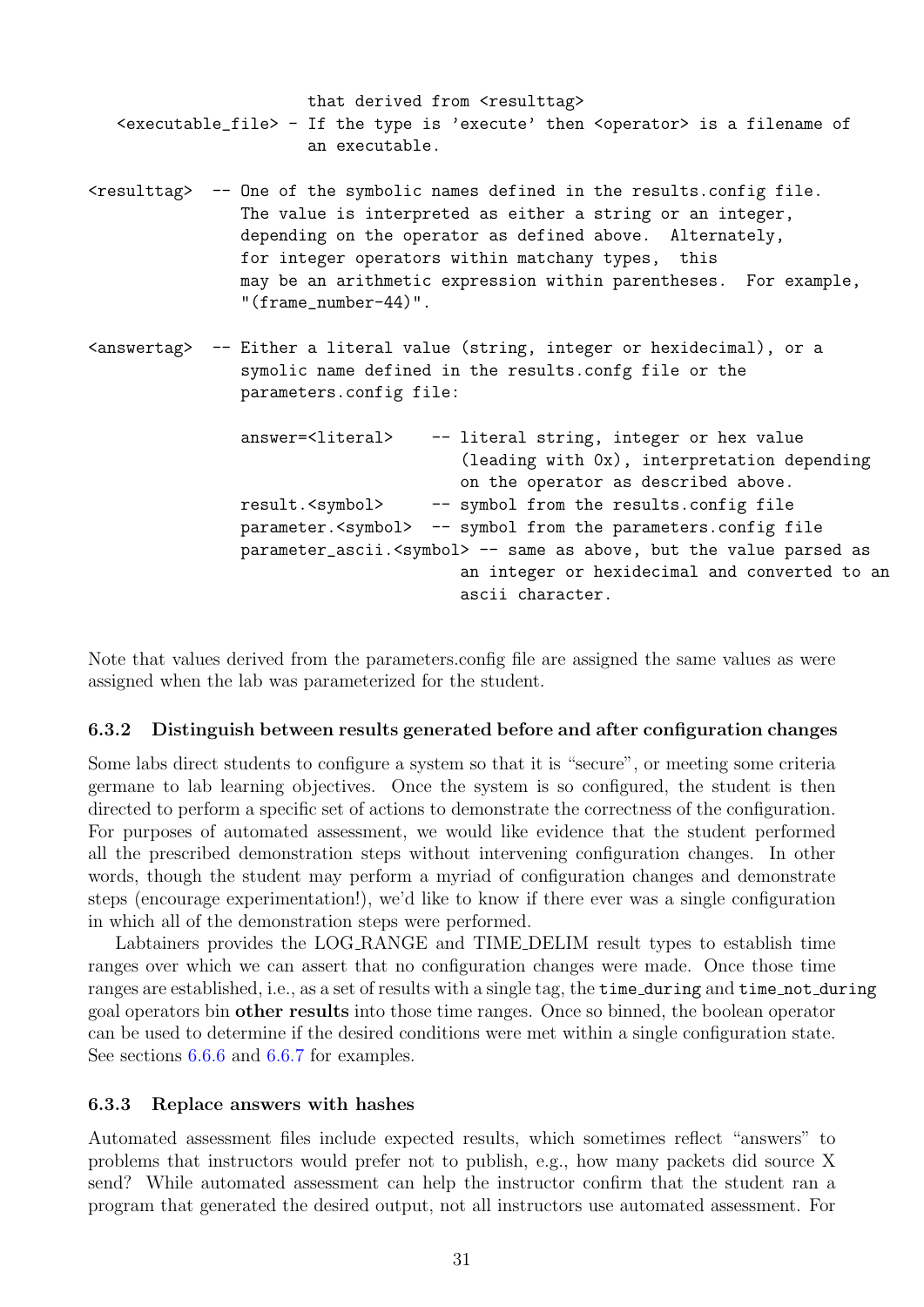example, they may simply review lab reports. Note this is not an issue when parameterization individualizes the expected result for each student.

Labtainers allows designers to include keyed hashes of answers within the published files rather than the answers themselves. The hash-equal operator used in a goals.config file functions like the string equal operator, except the comparison is made on a hash of the named result value, generated using the Lab Master SEED as the key.

Instead of creating a goals.config file directly, the designer creates a goals.answers file that contains the intended content of the goals.config file, but with the actual answers, e.g.,:

ipv4\_count = matchany : hash\_equal : \_ipv4\_count : answer=2029121

The hash-goals.py utility is then used to generate the goals.config file, replacing the plain text answers with the appropriate hashes.

It is intended that the goals.answers files will not be distributed, e.g., they would be maintained with the SimLab solutions repo.

#### <span id="page-32-0"></span>6.3.4 Assessment Report

Evaluation of student results occurs on a grading container that starts when the instructor runs the gradelab <lab> command. A report is generated and displayed on the screen. A copy of the report is also placed in the latainer xfer directory. Debugging your assessment configuration an be aided by using  $gradelab -d \langle lab \rangle$ , which will start the grading container and give you a shell into it. From there, run the script named instructor.py. There is a log in /tmp/instructor.log in addition to diagnostics that might be generated on the terminal. See section [6.7](#page-37-0) for additional information on debugging grading.<sup>[19](#page-32-2)</sup>. By convention, all goals and boolean results whose symbolic names are not prefaced with an underscore ( $\Box$ ) or an cw (see [6.4\)](#page-33-0), will have corresponding entries in the assessment report, located in the home directory in a file named <lab name>.grades.txt>

#### <span id="page-32-1"></span>6.3.5 Document the meaning of goals

Instructors will see descriptions of lab goals when they start the lab using gradelab. These descriptions are embedded within directives within the goals.config and results.config files. The descriptions are associated with symbolic names that immediately follow the documentation directives as described below:

```
# SUM: -- The remainder of the line and comment lines that immediately
           follow are displayed independent of any goal symbols.
# DOC: -- The remainder of the line and comment lines that immediately
           follow are displayed for the symbolic name that follows
           the comment lines.
# GROUP:-- The remainder of the line and comment lines that immediately
           follow are displayed for the group symbolic names that
           follows the comment lines. The group ends on a blank line, or
           new comment.
```
See existing labs for examples. Also see the [6.4](#page-33-0) for additional directives.

<span id="page-32-2"></span><sup>19</sup>Be sure to run stoplab after use of the -d option to shut down the grading container when you are done with it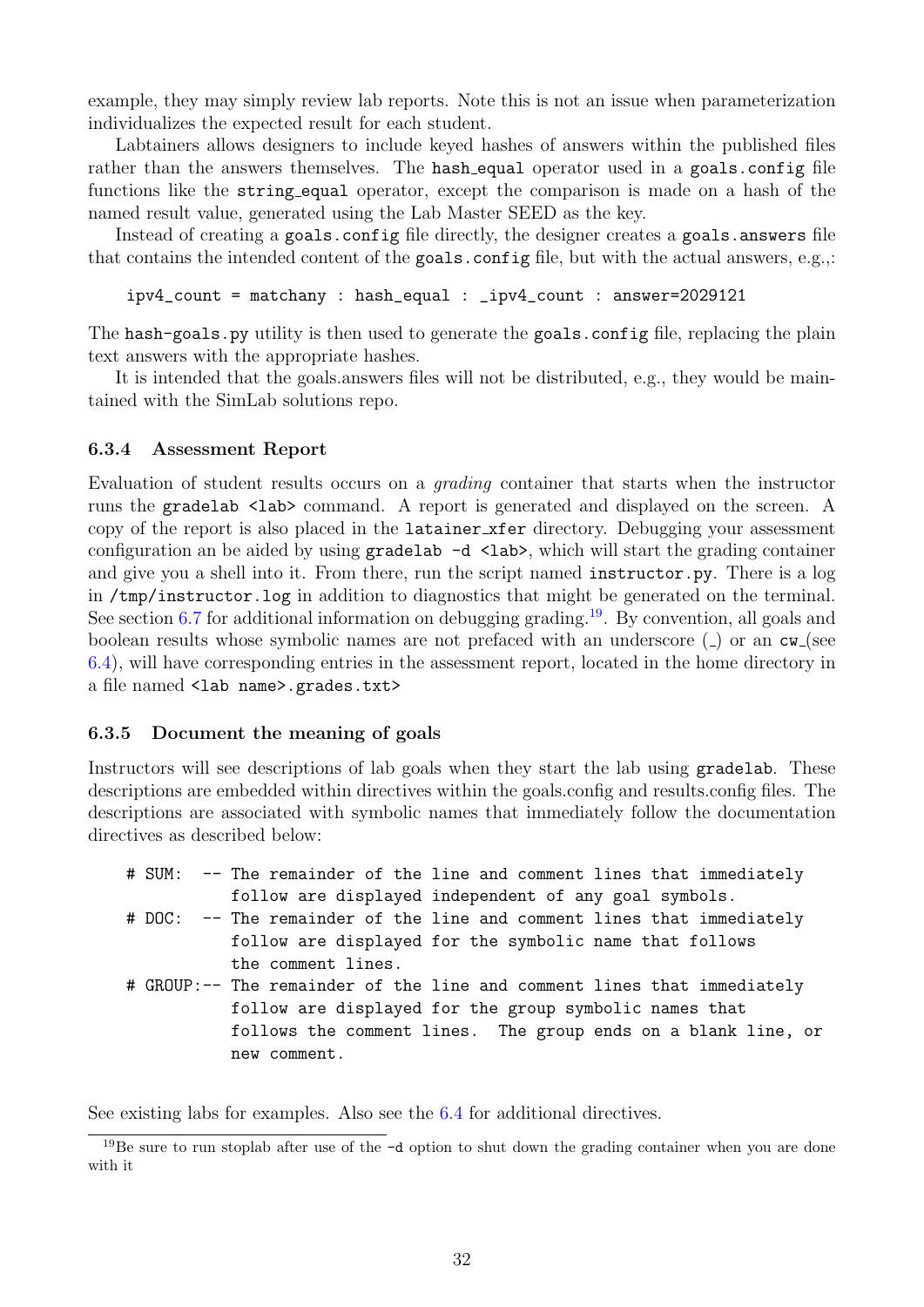### <span id="page-33-0"></span>6.4 Student self-assessment

The checkwork command allows students to assess their own work against the criteria used by instructors for automated assessment of lab performance. This can be disabled on a deploymentwide basis using the CHECKWORK no directive in the config/labtainers.config file. Of course this assumes you have separately provided access control over that file, e.g., through use of a custom VM appliance.[20](#page-33-3)

#### <span id="page-33-1"></span>6.4.1 Current state assessment

The lab designer can define a subset of goals and results that inform the student whether the current system state is as desired. This greatly differs from typical Labtainer goal assessment, which measure whether the student ever achieved expected results, regardless of the system's current state. These *current state* goals are intended to guide the student with potentially more information than is found (or is practical) in the standard goals. The current state goals are not intended to replace other goals, and they are not displayed to instructors.

The current state goals and results must have a prefix of  $cw_$ , and they are required to have documentation directives of CHECK TRUE or CHECK FALSE. Text included within a directive will be displayed to students if the value of the associated goals at the time checkwork was run does not match the directive value. In the example below the documentation directive will be displayed if the cw\_ssh\_open value is False.

```
#CHECK_TRUE: The SSH port is not open.
cw_ssh_open = client:prestop.stdout : FILE_REGEX : 22/tcp.*open
```
A CHECK OK documentation directive can be added display text in the event that all of the cw goals match their documentation directives.

Current state goals are expected to reflect the current state of the computers as described below.

### <span id="page-33-2"></span>6.5 Current state artifacts

Results and goals used for current state assessment should primarily be derived from artifacts generated by prestop scripts described in  $6.1.7$ . The system uses the most recent timestamp found for any files named by current state results, i.e., those with the  $cw$  prefix. The designer can name any file for a current state result – but note it may be difficult to divine current state solely from previous artifacts, e.g., the state may have changed. For this reason, we suggest use of prestop scripts.

To highlight the differences between current state assessment and standard Labtainers assessment, consider an example lab that requires the student to enforce an access control policy on a database having several users with differing authorizations. To support the instructor, we'd like to report on whether the student ever managed to configure the database permissions within a single configuration such that all users were prevented from exceeding their authorization and yet were able to access data to which they were authorized. Providing the instructor with point details of whether individual modes of access were permitted or denied at any time in the lab might not be very helpful because the context of such access would not be known. For example, a goal might reflect that John was denied access to some table at some point, but was it due to everyone being denied access? Or due to John being denied access to everything? Such intermediate results can be presented to instructors (or they can delve into intermediate results themselves on the grader container), but those results lack context within the grading

<span id="page-33-3"></span><sup>20</sup> Disabling self-assessment might be useful if Labtainers was repurposed for skills assessment testing.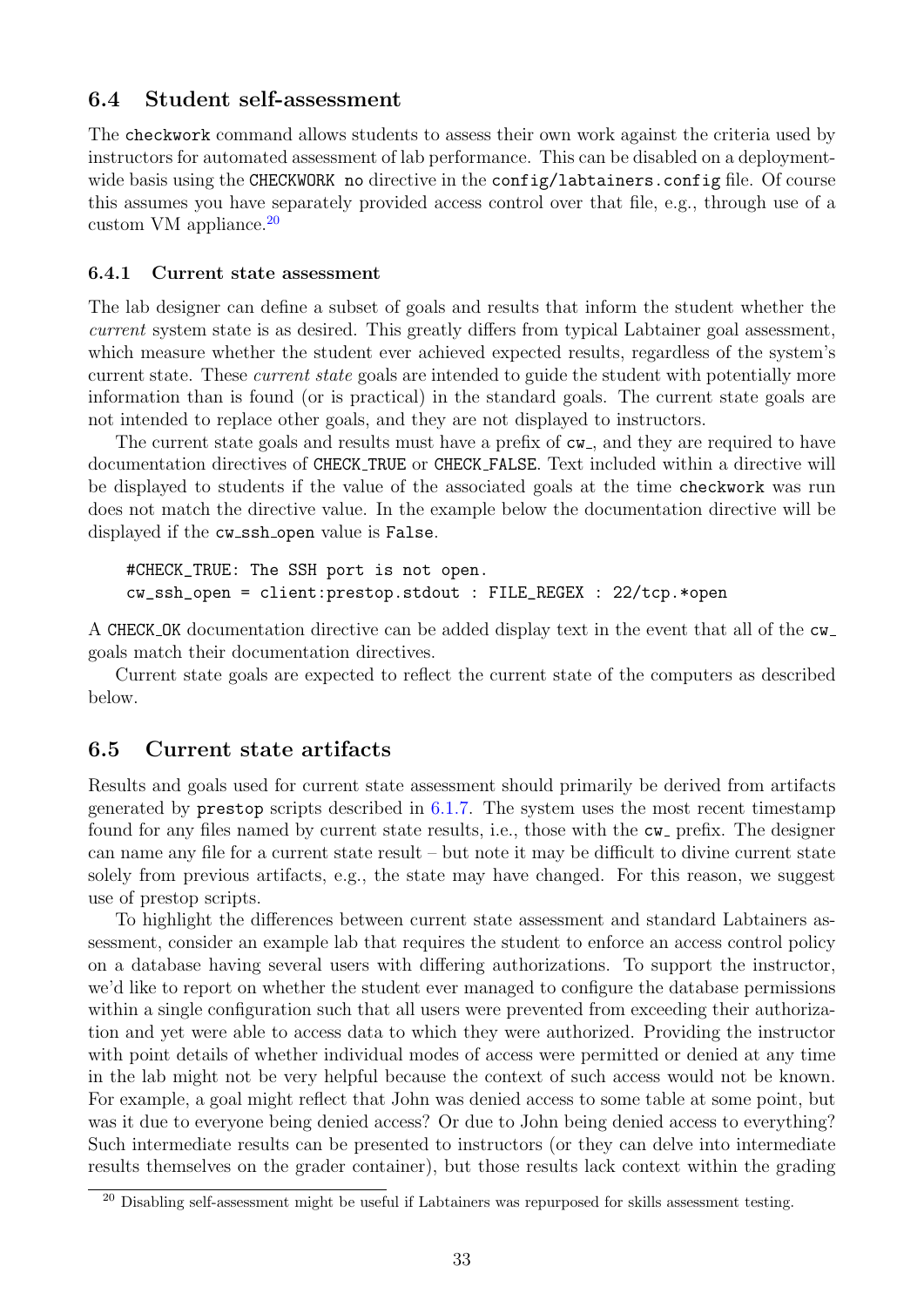report. On the other hand, when the student runs checkwork, the context is clear and we can provide feedback to the student about the current state of the system relative to the goals. Now the questions are better formed, e.g., does John currently have access to the expected table columns?.

The above discussion is not intended to dissuade lab designers from informing instructors about partial success. If goals can be defined to show the student was able to provide most of the desired access controls though unable to enforce the entire policy, that is to be encouraged. But that can also be hard to do. It is often far easier to provide the student with information about partial goal achievement because the context is now.

## <span id="page-34-0"></span>6.6 Assessment examples

The following examples illustrate some typical assessment operations as they would be defined in the results.config and goals.config files.

#### <span id="page-34-1"></span>6.6.1 Did a program output an expected answer?

Often, the easiest approach to such an assement is to simply use a FILE REGEX field type within the results.config – and not bother with the goals.config.

 $got_x = *.stdout : FILE\_REGEX : X is:.*347$ 

The lab goals will include a boolean named  $\gcd_x$ , which will be true if any stdout file contained a string matching that REGEX.

#### <span id="page-34-2"></span>6.6.2 Do artifact files contain one of two specific strings?

Consider the labs/formatstring/instr config/results.config file for a few examples. The first non-comment line defines a result having the symbolic name "-crash\_sig":

```
_crash_sig = vul_prog.stdout : CONTAINS : program exit, segmentation
_crash_smash = vul_prog.stdout : CONTAINS : *** stack smashing detected
```
This result is TRUE for each timestamped stdout file resulting from running the vul prog program in which the file contains the string "program exit, segmentation". The goals.config includes this goal:

crash = boolean : ( \_crash\_smash or \_crash\_sig )

The value of the crash goal is TRUE if either result was ever true. Use of the count greater operator in the above example would also provide the desired assessment. Note that the boolean operator only assesses values within timestamped sets. For example, if the result values came from different program outputs, then they may not be within the same timestamp, and thus would not compare. In such a case, the count greater operator should be used.

### <span id="page-34-3"></span>6.6.3 Compare value of a field from a selected line in an artifact file

Again refrence the labs/formatstring/instr config/results.config file. The third non-comment line defines a result having the symbolic name "origsecret1value":

```
origsecret1value = vul_prog.stdout : 6 : STARTSWITH : The original secrets:
newsecret1value = vul_prog.stdout : 6 : STARTSWITH : The new secrets:
```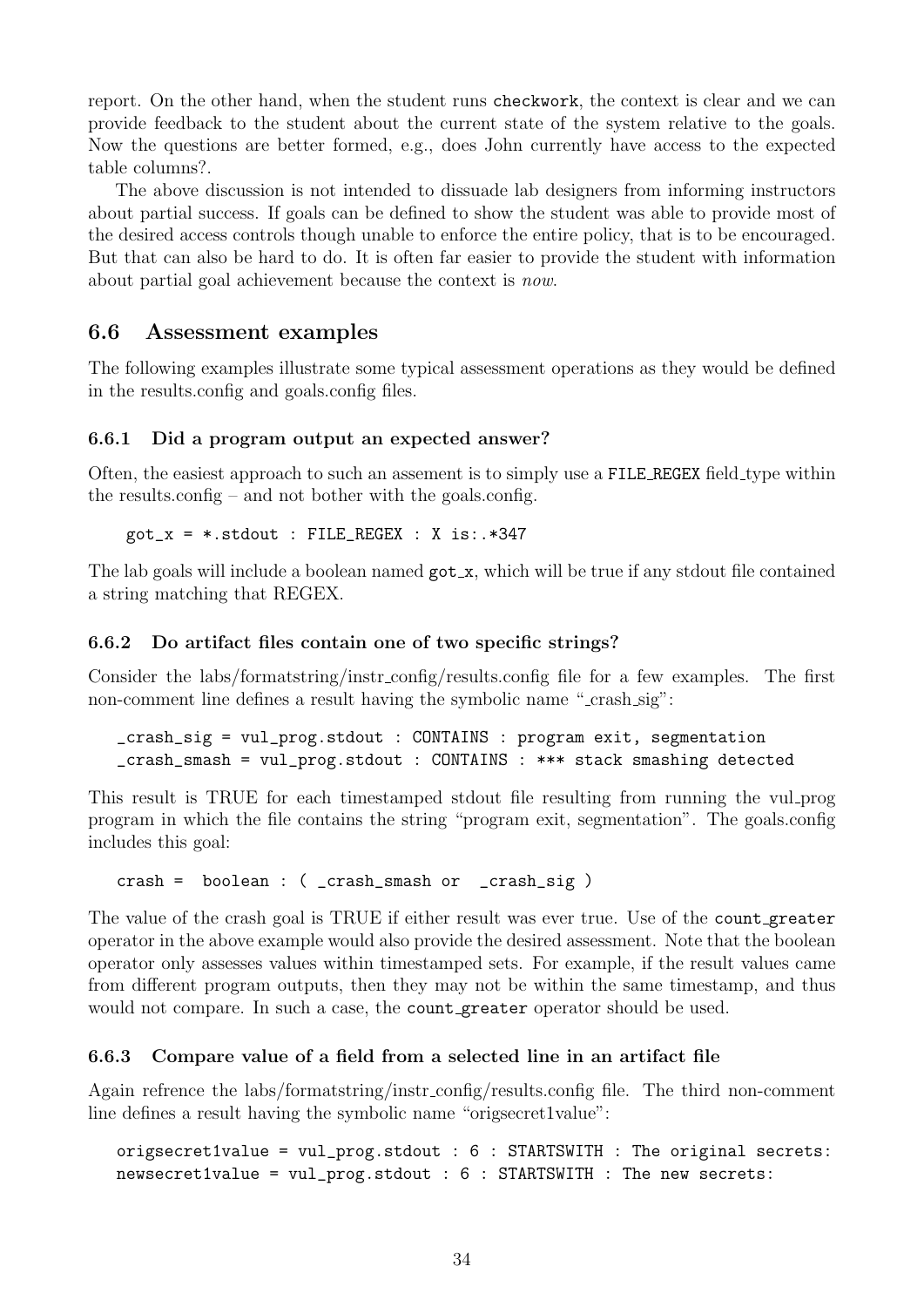The timestamped results are found by looking at stdout from the "vul prog" program, and finding the first line that starts with: "The original secrets:". The result is assigned the value of the sixth space-delimited token in that line. The "newsecret1value" assignment is similar. The goals.config file includes:

modify\_value = matchany : string\_diff : newsecret1value : result.origsecret1value

, which will be TRUE if any of the vul prog stdout files include a "newsecret1value" that differs from its "oldsecret1value".

### <span id="page-35-0"></span>6.6.4 Was a log entry written while some command executed?

Consider these two entries in results.config:

```
# Time stamp of log entry containing IP address
log-from-w1 = w3://var/log/myhttplogfile.txt : LOG_TS : 202.25.4.2# Use of wget -- will result in time stamp range: start-finish
wget-w1 = w1:wget.stdin : CONTAINS : 202.25.4.2
```
The following goals.config entry will be true if the log entry was ever generated using wget from the w1 computer:

```
didit = time_during : log-from-w1 : wget-w1
```
## <span id="page-35-1"></span>6.6.5 My desired artifacts are not in stdin or stdout, the program outputs a file

See section [6.1.2](#page-22-0)

### <span id="page-35-2"></span>6.6.6 Delimiting time using log file entries

The LOG RANGE result type generates a set of results having timestamp ranges that cover the period between specified log entries. For example, a results.config directive of:

 $syslog_slices = server://var/log/messages : \ \ \ \$ LOG\_RANGE : Started System Logging Service

would create a set of time ranges with periods between each start of the system logging service. The use of time\_during and/or time\_not\_during and boolean in the goals.config could then assess whether two or more events occurred during a given system log configuration. For example, assume the results.config file also included these directives:

```
_did_first_thing = client1:did_this.stdout : CONTAINS : Did that thing
_did_second_thing = client2:did_other.stdout : CONTAINS : Did that other thing
```
We'd like to know if the above two results were ever achieved within one configuration of the logging system. This can be determined by first binning the above two results into the time ranges established by the syslog slices result through use of time during within the goals.config as follows.

```
_did_first_during = time_during : _did_first_thing : syslog_slices
_did_second_during = time_during : _did_second_thing : syslog_slices
```
That yields two sets of goals having time ranges defined by the LOG RANGE results. We can then use a boolean operator to determine if those two goals were ever achived within the same established time range<sup>[21](#page-35-3)</sup>:

```
did_both = boolean : (_did_first_during and _did_second_during)
```
See the centos-log2 lab for an example.

<span id="page-35-3"></span> $^{21}$ Recall that the use of the boolean operator only makes sense for goals/results having matching timestamps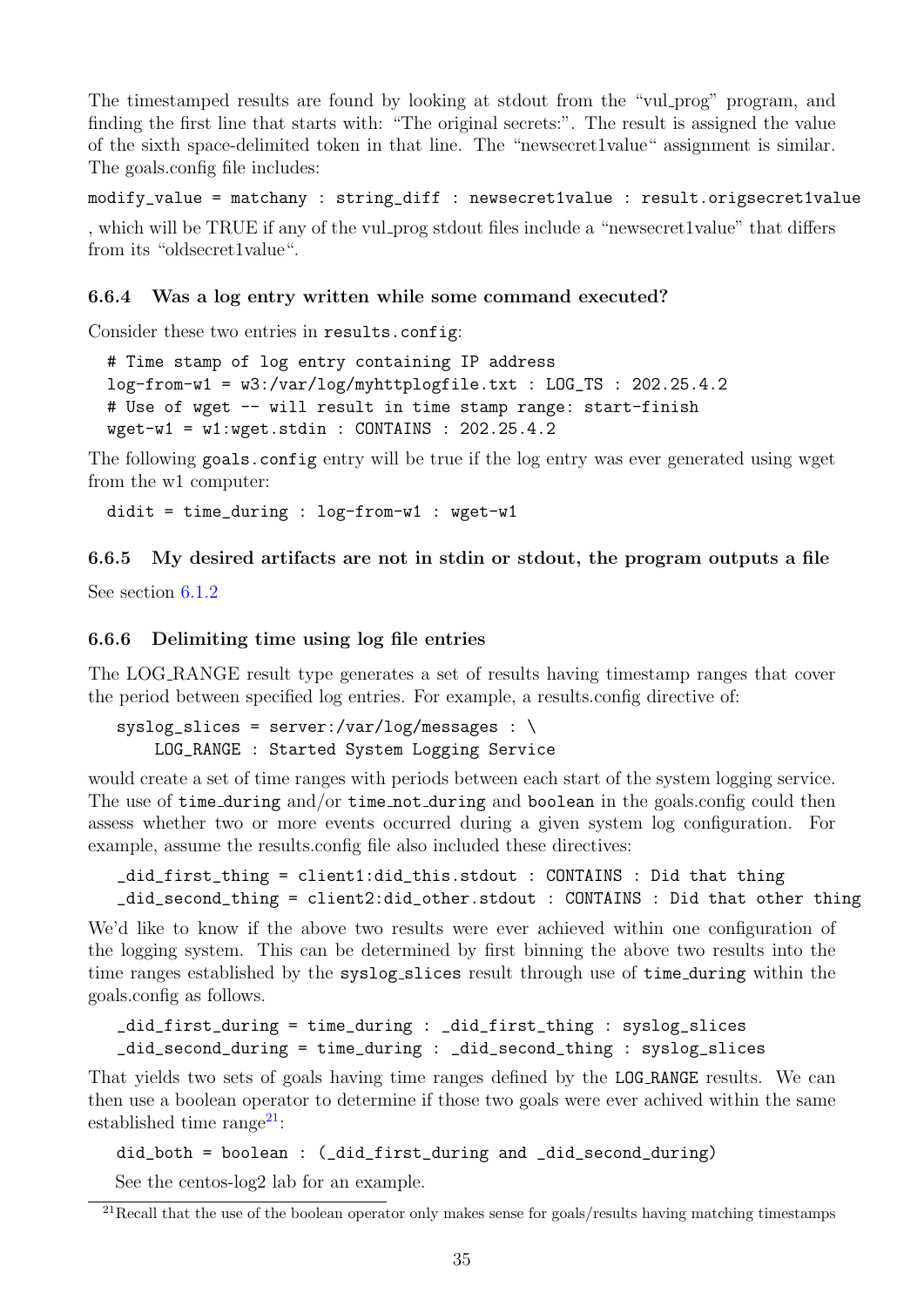#### <span id="page-36-0"></span>6.6.7 Delimiting time via program invocations

The TIME DELIM result type is intended to identify some program whose invocation times will be used to create a set of time ranges. These results, like those from LOG RANGE differ from other result types in that they define ranges between events. For example, a CONTAINS result set from stdout files would have timestamps reflecting the corresponding program start and stop time, while a TIME DELIM result would have timestamps reflecting the periods between invocations of the program named in the directive.

Consider a lab that directs students to alter iptables on a component. The student is required to demonstrate a desired iptables configuration by running nmap on various other components. The instructor wants to confirm that some set of expected stdout from nmap running on different components all occurred within a single configuration of iptables, delimited by the running of the iptables command. In other words, the student cannot succeed by altering iptables between invocations of nmap on different components.

Note, that to be generally useful, we do not wish to simply look for invocations of iptables by the student. For example, using the command to view the configuration does not represent a change to the configuration. Also, the iptables may be called from a script, e.g., rc.local, and our typical use of stdout files would not see the running of iptables. It is therefore suggested that TIME DELIM results be tied to files created as an effect of notify events described in [6.1.6.](#page-23-2) In this example, the notify event would be execution of /sbin/iptables, and the notify\_cb.sh script would determine if a change were being made to the configuration.

Then, if the lab results.config were:

```
iptables = firewall:iptables : TIME_DELIM
_remote_nmap_443 = remote_ws:nmap.stdout : CONTAINS : 443/tcp open https
_remote_nmap_sql = remote_ws:nmap.stdout : CONTAINS : 3306/tcp open mysql
_local_nmap_443 = ws1:nmap.stdout : CONTAINS : 443/tcp open https
_local_nmap_sql = ws1:nmap.stdout : CONTAINS : 3306/tcp open mysql
```
The iptables result set would then include up to  $N+1$  timestamped instances, where N is the quantity of times that iptables was executed to change the configuraion. The first possible timestamp would have a starting time of zero and an ending time of the very first consequential invocation of iptables. The nmap results would each have timestamps corresponding to their times of execution. Note the nmap results include results from two different computers, ws1 and remote\_ws.

A goals.config file of:

```
remote_nmap_443 = time_during : _remote_nmap_443 : iptables
remote_nmap_sql = time_during : _remote_nmap_sql : iptables
local_nmap_443 = time_during : _local_nmap_443 : iptables
local_nmap_sql = time_during : _local_nmap_sql : iptables
remote_correct = boolean : ((\text{remote\_mmap\_443 and\_not} remote_nmap_sql) \setminusand local_nmap_443 and local_nmap_sql)
```
would generate sets of nmap goals with timestamp ranges corresponding to the iptables results. The remote correct boolean expression could then be read as: "Was there any single iptables configuration during which the student used nmap to demonstrate that:

- The remote workstation could reach the HTTPS port but not the SQL port, and,
- The local workstation could reach the HTTPS port and the SQL port.

The file identifiers for TIME DELIM commands can be lists of container:file pairs separated by semicolons. This is useful when configuration changes are delimited by modifications made on more than one component or by more than one program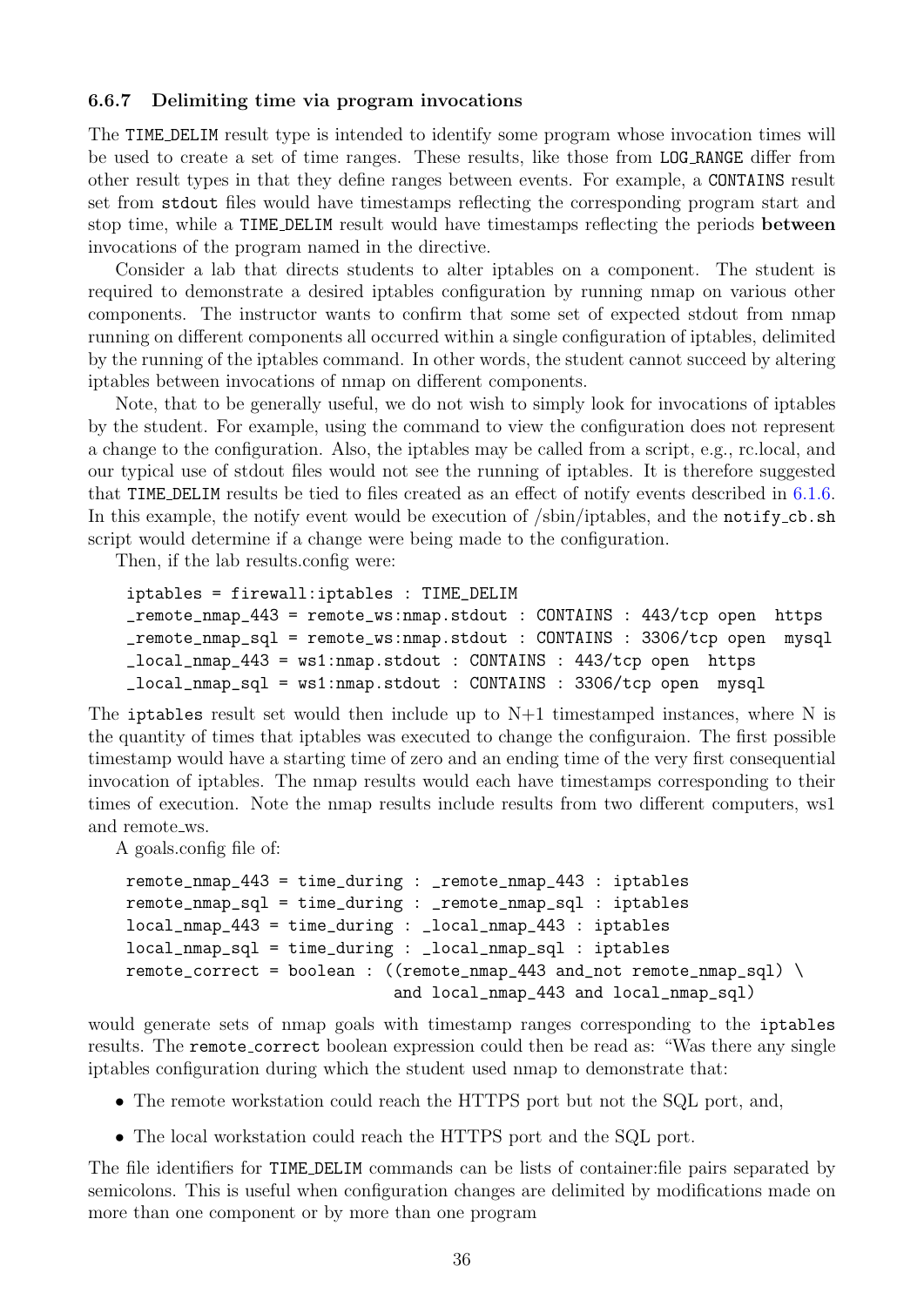### <span id="page-37-0"></span>6.7 Debugging automated assessment in labs

Developing automated assessment for a new lab typically requires some amount of debugging. This section is intended to guide new developers through the process.

When the gradelab script is run from labtainers-instructor, the configuration files in labs/[lab] name]/instr config are validated. If syntax errors are found, error messages are displayed at the terminal and processing halts. The error messages identify the offending results.config or goals.config entry. Refer to sections [6.2](#page-25-0) and [6.3](#page-28-0) for the expected syntax of these files.

Once initial syntax checking is passed, the lab is graded for each student. If the grading table does not display, or it displays incorrects values, then find run the gradelab command with the  $-d$  option. At the resulting terminal, enter the instructor.py command. That may display diagnostics at the terminal. It will also generate a /tmp/instructor.log file of debugging messages.

At this point, the workflow is easiest if you edit/test from that container – just remember to transfer your revised .config files from the container before doing a gradelab [lab] -r! A copy of your config files are in ~/.local/instr\\_config. You can edit those and try running instructor.py again. The [lab].grades.json contains the results of the goals assessment. You can find the results assessment for each student beneath the directory whose name is prefaced with the student email. From there, look in .local/result to find json files reflecting intermediate results of assessing the student results. The actual student result arifacts can be found in ~/[student dir]/[lab].[container].student/.local/result.

The mechanics of performing the lab (so that you can test grading for different outcomes) can be automated using the SimLab tool described in Appendix [A.](#page-60-0)

# <span id="page-37-1"></span>7 Quizzes

Labs may include simple quizzes intended to re-enforce a student's understanding of concepts necessary to perform the lab. The quizzes are not intended to be a primary source of student assessment, rather, they are intended to help the student understand if they understand. No attempt is made to protect quiz answers, or to randomize or parameterize quizzes. An example application of quizzes is to allow the student to confirm his or her understanding of a security policy prior to trying to implement enforcement of that policy.

Quizzes are performed on the Labtainer host from within the labtainer-student directory using the quiz command. Use the -h option to see its usage.

A lab may have multiple quizzes. Each is defined in a file in the lab config directory within a file having an extension of .quiz. Each quiz includes a set of questions. Each question is defined by a comma separated list. If a line terminates without a comma or a backslash, it is treated as the end of the question, and the next line is treated as the beginning of the next question. Question types include the following:

### <span id="page-37-2"></span>7.1 True or False

A question whose answer is either true or false.

### ID, TrueFalse, question, answer, right\_response, wrong\_response, prerequisit

Where:

- ID any string identifier, must be unique. Currently only used to identify prerequisites as described below.
- TrueFalse identifies this as a True or False question.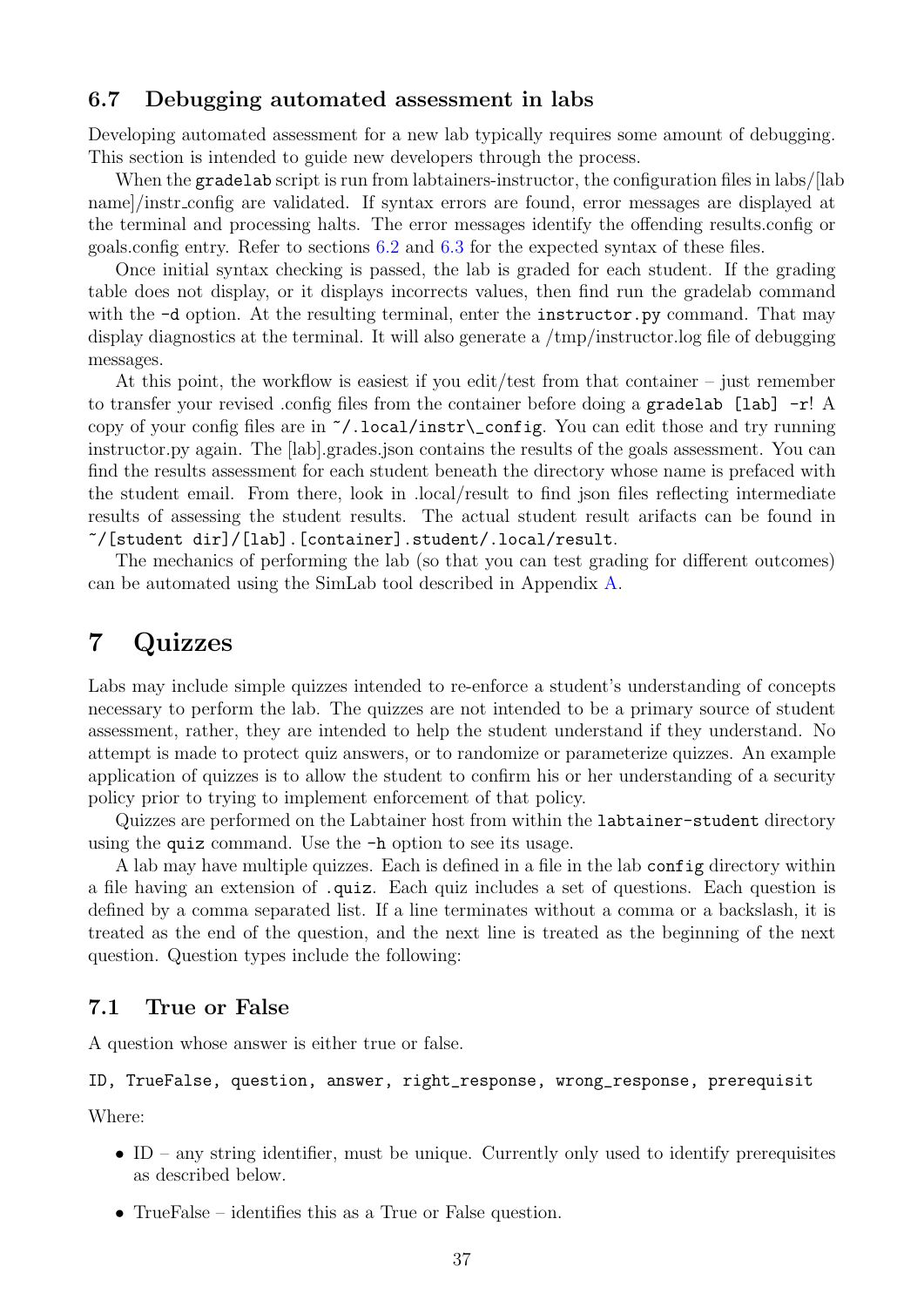- question The question, in double quotes.
- answer Ether T or F.
- right response Message to display if a correct response is provided. All correct responses cause the word Correct to be display in bold font. Use empty double quotes of if that should be the only message.
- wrong response Message to display if a incorrect response is provided. All incorrect responses cause the word Incorrect to be display in bold font. Use empty double quotes of if that should be the only message.
- prerequisite Optional ID of a another question. If provided, and that question was answered correctly, then this question will be skipped. This is intended to re-enforce concepts that the student previously answered incorrectly.

# <span id="page-38-0"></span>7.2 Preface

Text to display, e.g., prior to a set of questions.

#### ID, preface, text

Where:

- ID any string identifier, must be unique.
- preface identifies this as a preface whose text will be displayed.
- text The text to be displayed. This text is intended to provide context for whatever questions follow.

Here is an example quiz question and prefix:

```
0, Preface,
"The following quiz is intended to help you determine if you are \
ready to perform the lab."
1, TrueFalse,
"In this lab, you will configure a firewall to use malware signatures to block \
 traffic destined for a server.", F,
"This lab will use iptables to filter network traffic destined for a server.",
"This lab will use iptables to filter network traffic destined for a \setminusserver based on IP packet addresses and port numbers."
```
# <span id="page-38-1"></span>8 Networking

Most networking is simply a matter of defining networks and assigning them to containers as described in [4.2.](#page-10-0)

In addition to networks properties defined in the start.config file, each container /etc/host file includes a "my host entry" that names the host Linux. By Docker default, each container includes a default gateway that leads to the Linux host. This allows students to scp files to/from the container and host. It also allows the student to reach external networks, e.g., to fetch additional packages in support of student exploration.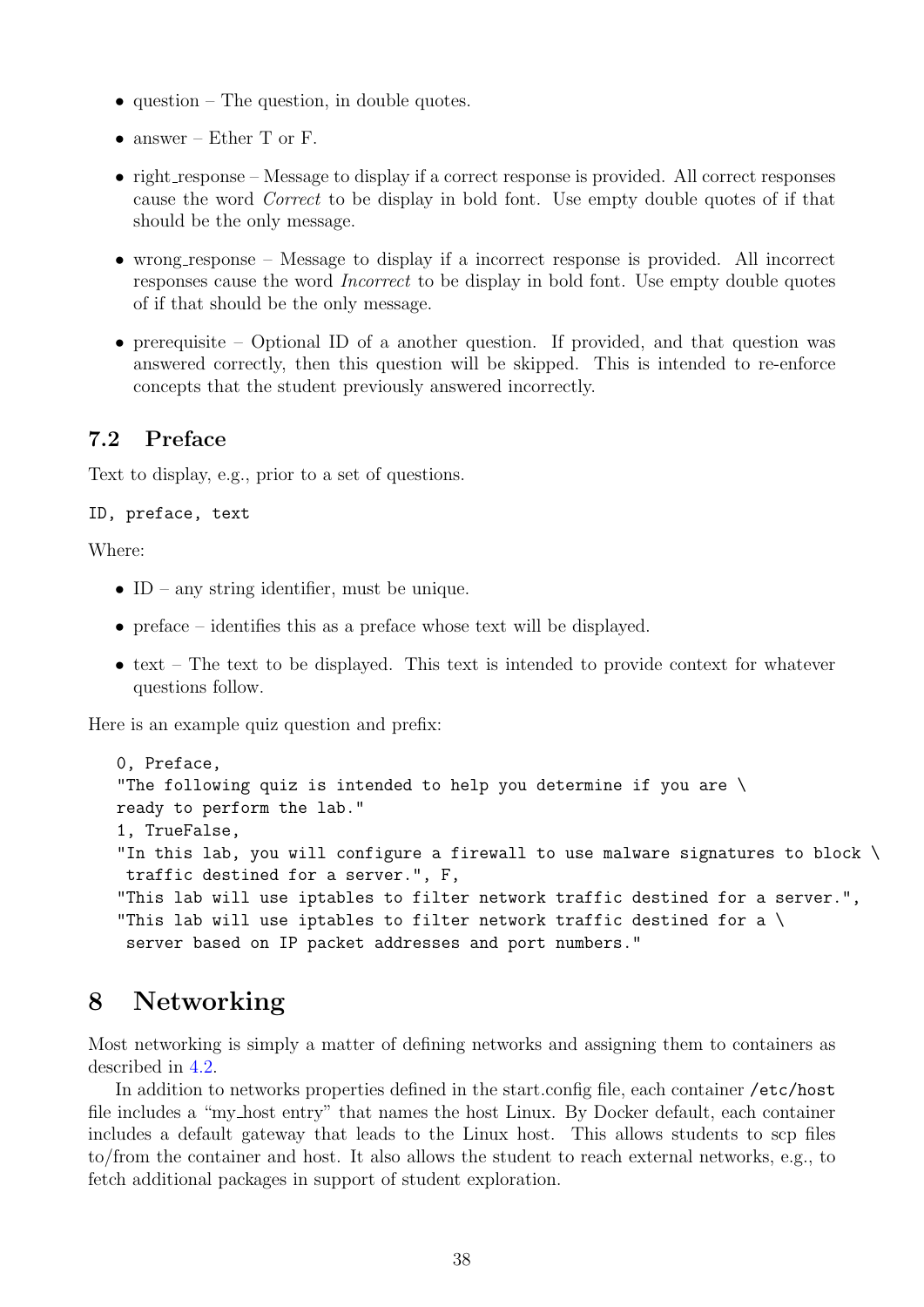In many instances, the lab designer will want to define a different default route for a container. The start.config definitions for each container include an optional LAB GATEWAY parameter that, if set, will replace the default Docker gateway with the given gateway, and it will replace the resolv.conf entry and delete the route to the my host address. That configuration setting is implemented using a *set default gw.sh*, which designers can optionally chose to directly use instead of LAB GATEWAY in order to get more control over the setting of a default gateway, e.g., as part of parameterization. This script will automatically retain a route table entry so that the student can reach the "my host" address. Additionally, those baseline images include a *togglegw.sh* script that the student can use to toggle the default gateway between one that leads to the host, and one defined for the lab. This allows students to add packages on components having lab-specific default gateways.

## <span id="page-39-0"></span>8.1 Network Taps

In general, Docker containers will only see network traffic addressed to the specific container, (or broadcast traffic). The behavior is consistent with use of a layer 2 network switch to interconnect containers on the same subnet. In some labs, the designer may wish to provide students with copies of all network traffic that occurs on one or more subnets. Labtainers supports network taps through use of two container base images: tap and netmon. The tap component should not be visible to the student, it exists to collect traffic off of all networks whose start.config definitions include the TAP YES attribute. The netmon component should be defined with a single network interface to a network called TAP LAN. The netmon component should be the only one on the TAP LAN network, (do not add the tap component to any network). The tap component must have the TAP YES attribute. A service runs on the netmon component that will receive network traffic sent by the tap component, and store it into the /taps directory within PCAP files named using the network name. See the plc-traffic lab as an example.

The netmon base is derived from the wireshark base. You may add other tools to that container as needed.

All containers attached to tapped networks will not be started until the tap and netmon containers are up and ready. This ensures that all startup traffic is captured in the PCAPs.

### <span id="page-39-1"></span>8.2 Realistic Network Routing and DNS

Some labs will strive to represent realistic networking environments, e.g., several networked components including gateways and DNS servers. To achieve that, you must override Docker, which automatically sets the container's /etc/resolv.conf file to use the host system DNS resolution. This is in addition to the default routes described above. While convenient, these mechanisms can distract and confuse students, particularly when routing and DNS resolution are central to the point of the exercise, (e.g., a DNS cache poisoning lab).

These Docker defaults can be easily overridden to present a more realistic networking environment. A worked example of such a topology can be seen in the *routing-basics* lab. This lab includes the following properties that can be reproduced in other labs:

- Default routes to gateway components.
- DNS definitions in /etc/resolv.conf that name gateway components.
- Use of iptables in gateway components to implement NAT.
- A hidden ISP component that exchanges network traffic with the host Linux system, thereby allowing all visible components to include routing, DNS and iptables entries that do not expose virtual networking tricks. See section [14.6](#page-56-5) for additional information.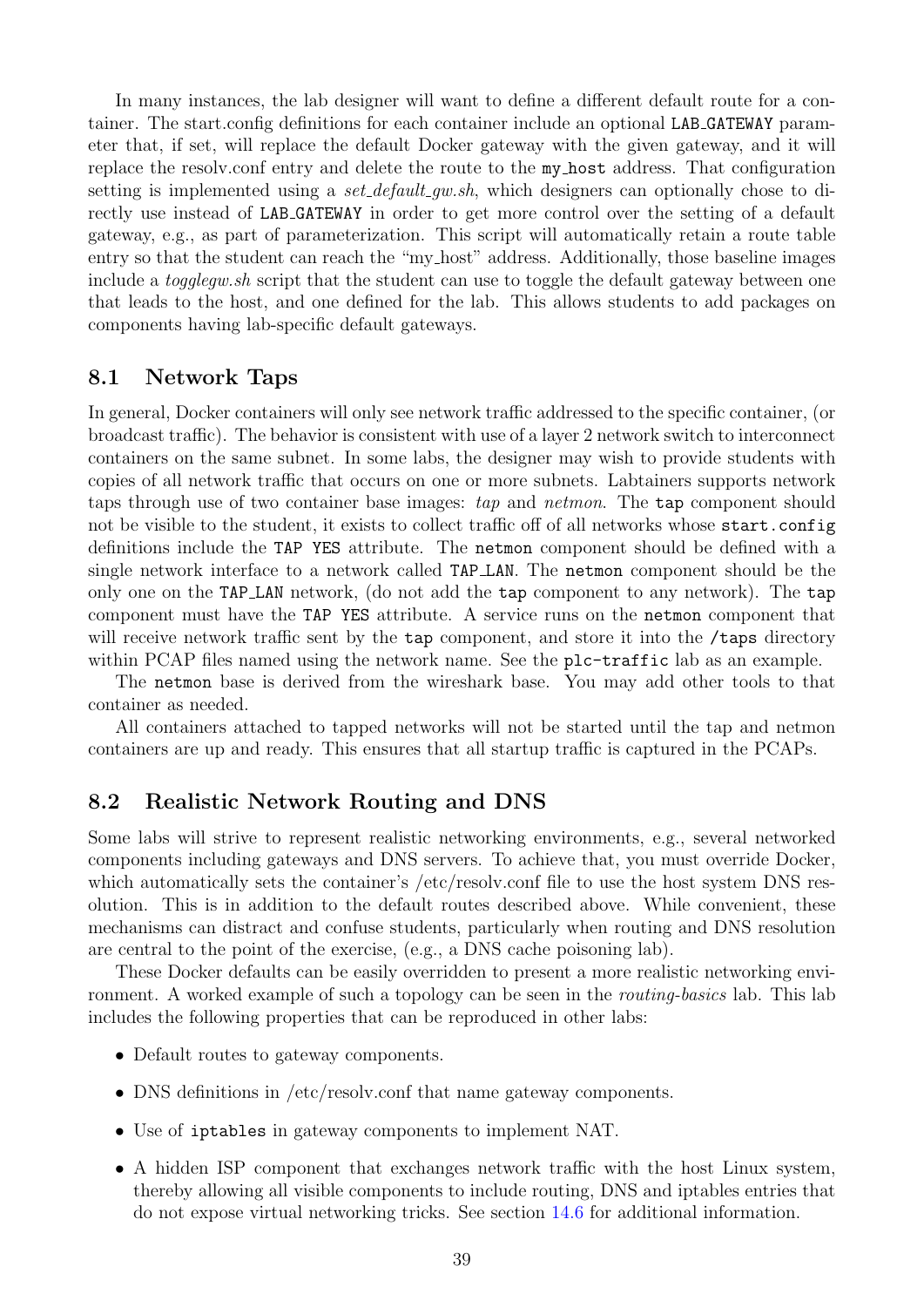# <span id="page-40-0"></span>8.3 Communicating with external hosts or VMs

A container can be configured to support network communication hosts external to Labtainers. For example, consider a VirtualBox VMM that hosts a Linux VM that runs Labtainers and a Windows VM. Assume the Windows VM has a fixed IP of 192.168.1.12 and the container will be assigned a network address of 192.168.1.2. To permit network communication between a container on the Linux VM and the Windows VM:

- Define a host-only network in VirtualBox with ip address/mask 192.168.1.1/24, and assign that to the two VMs, configuring the VM network links to use promiscuous mode.
- Start both VMs. On the Linux VM, make note of the ethernet interface associated with the host-only network (assumed to be enp0s8 below).
- On the Linux VM, ensure the network interface is in promiscuous mode, sudo ifconfig enp0s8 promisc
- In the container start.config file, define a network as:

```
NETWORK LAN
     MASK 192.168.1.0/24
     GATEWAY 192.168.1.1
     MACVLAN_EXT 1
     IP_RANGE 192.168.1.0/24
```
where the MACVLAN value is the Nth network interface (alphabetically ordered), that lacks an assigned IP address.

• Assign 192.168.1.2 to the container in the start.config



Figure 2: Networking with external hosts.

Also see the description of Multi-user labs in [12.](#page-51-0)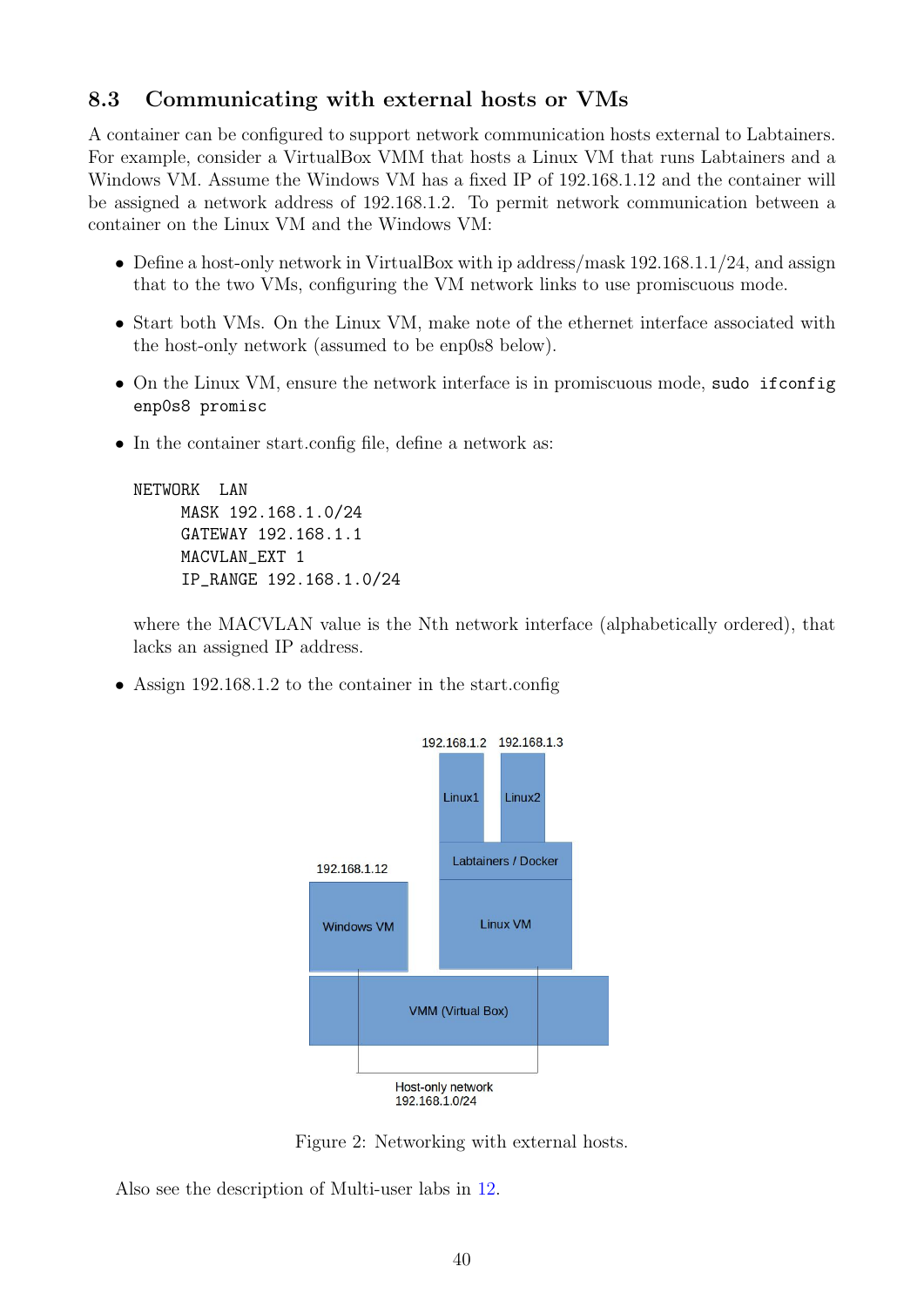### <span id="page-41-0"></span>8.4 Network interface assignments

Docker appears to assign network connections to containers in alphabetical order. E.g., connecting networks LAN1 and LAN2 to a container would result in LAN1 being connected to device eth0 – regardless of the order in which LANs are defined within the start.config file. Understanding this ordering may be helpful for networking labs, e.g., when defining routes.

# <span id="page-41-1"></span>9 Building, Maintaining and Publishing Labs

This section describes how labs are built, maintained and published. Additional information on tools and strategies intended for use by outside developers are described in section [10](#page-45-0)

Typically, when a Labtainer is started, the container's associated Docker images are pulled from the Docker Hub if they are not already local on the Linux host. When building and editing labs, the designer desires to run images reflecting recent changes that have been made. The framework includes logic to identify dependencies within containers whose image content has changed, and it will rebuild those images, (using the Docker build command). The framework will only rebuild those images that have changed. The designer can force the rebuild of all images within a lab by appending the "-f" switch to the end of the "rebuild.py" command. That switch is not intended for routine use because it wastes time and masks errors in our dependency logic.

If you build a new Labtainer exercise, the container images will not be on the Docker Hub unless you put them there. If you create your own public repository on the Docker Hub (https://hub.docker.com/), you can populate that with your lab(s) by setting the "REG-ISTRY ID" value in the start.config file for the lab(s). You would then use the distrib/publish.py script to build, tag and push your lab container images to your registry. Please refer to the section [10.](#page-45-0)

### <span id="page-41-2"></span>9.1 NPS Development Operations

When building lab images at NPS, please set the LABTAINER NPS environment variable to "YES", e.g.,

#### export LABTAINER\_NPS=YES

This will force packages to be retrieved from the local NPS mirrors (centosmirror.uc.nps.edu or ubuntumirror.uc.nps.edu). Refer to section [9.4](#page-43-1) for additional information. If builds fail with this environment set, it is likely due to trying to install packages not present in the mirror. In those cases, edit the Dockerfile to remove this line:

#### ENV APT\_SOURCE \$apt\_source

That will force use of the original apt-sources for that container.

Labs must be checked into the local Git repository in order to be distributed. After creating and testing a new lab, use the scripts/designer/bin/cleanlab4svn.py script to remove temporary files that do not belong in git. Use the publish.py script (described above) to publish the lab containers. The distrib/mkdist.sh script is used by NPS to create the distribution tar file. This script relies on your local Git repository as the source to the Labtainer scripts and labs. Use the mk-devel-distrib.sh script to publish the developer configuration of the tar file.

The mkdist.sh and mk-devel-distrib.sh scripts include "myshare" variables that define a path to a directory shared with the development VM's host. The scripts will place the resulting tar files in this directory. You must then manually transfer the updated tar files (including the labtainer pdf.zip file) to the Liferay server at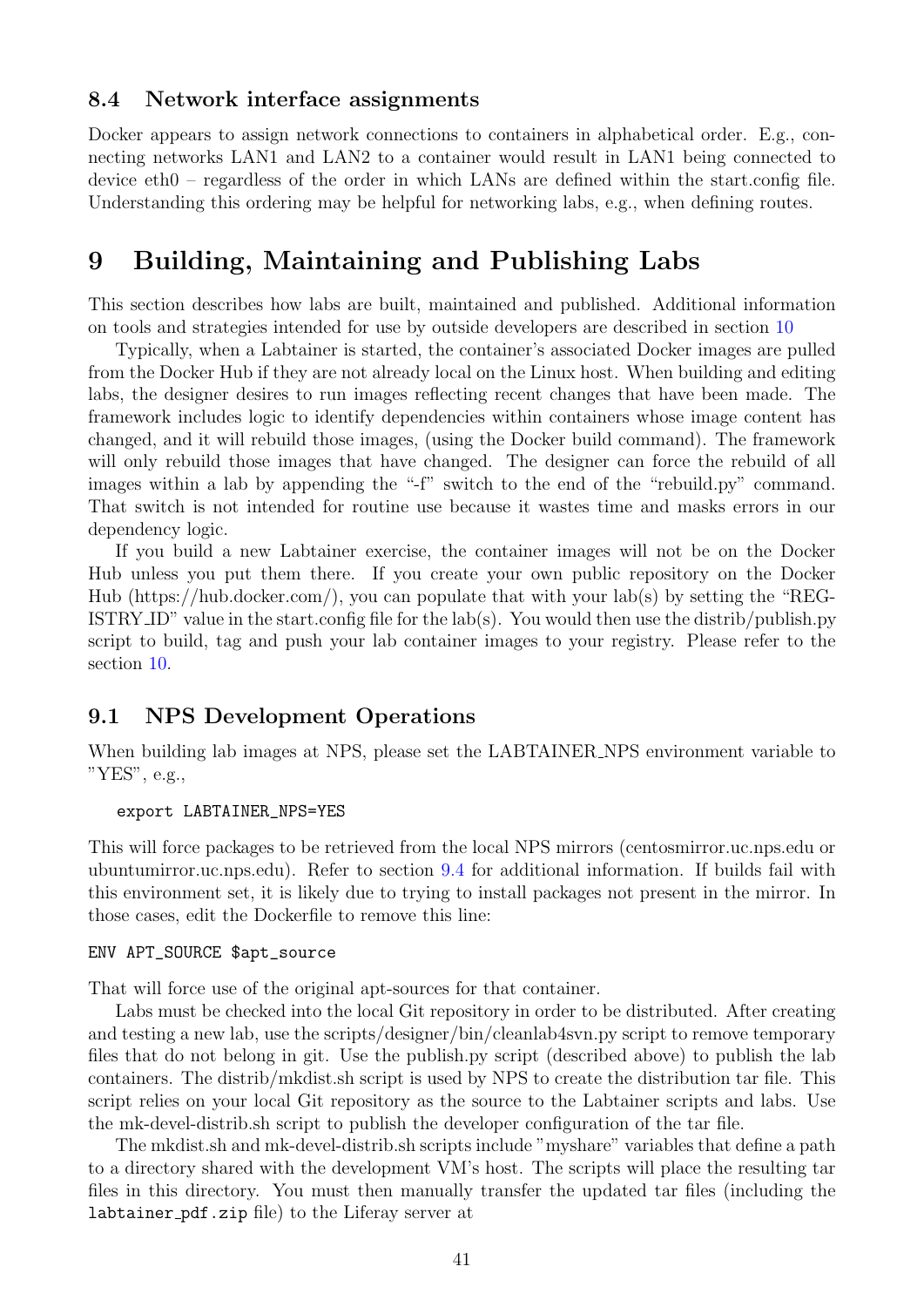### davs://my.nps.edu/webdav/c3o-staging/document\_library/labtainers

After transfering the files, use the Liferay "Publish to Live" function to make the files available on the Labtainers website (which is also where they are pulled from when a student runs update-labtainer.sh).

Be sure to push your Git repository updates to the GitHub master.

The distrib/publish.py script is used to rebuild and publish individual labs, or optionally all of the Labtainer exercises managed by NPS. The publish.py (without the -l option) script will only rebuild labs that have changed. After pushing a new lab container image to the Docker hub, the script deletes the image from the local system. The intent is to ensure that future testing of the lab is done on the authoritative copy, i.e., from the hub.

Labtainer base images are built and published from the scripts/designer/bin directory. Prior to publishing baseline images, it is suggested that all local images be purged from the development machine, e,g.,

```
/trunk/setup_scripts/destroy-docker.sh
```
This will ensure that new baseline images do not incorporate layer remnants.

All new images should be first built and pushed onto the test registry, i.e., using the ./publish image.sh <image> -t

Framework modifications made to support changed or new functions within container images must be evaluated with respect to their impact on compatibility. If a new lab image requires an updated Labtainers framework, then the "framework version" must be incremented within the bin/labutils.py script before the image is built and published. This will prompt users to run update-labtainer.sh prior to running any newer lab image. Also insure that these lines are present in the container dockerfile:

ARG version LABEL version=\$version

And, be sure to publish the revised framework before publishing the revised lab(s).

## <span id="page-42-0"></span>9.2 Alternate registry for testing

If the environment variable TEST REGISTRY, is set to TRUE, labs to be pulled and pushed into an alternate registry defined in the trunk/config/labtainer.config file test registry entry. Also, the build\_lab.py, labtainer, and publish.sh scripts include -t flags to force the system to reference the test registry instead of the Docker Hub. It is easy to set up a registry (it is a container!), <https://docs.docker.com/registry/deploying/> Use the trunk/setup\_scripts/prep-testregistry. script to prepare a test system to use a test registry.

## <span id="page-42-1"></span>9.3 Large lab files

Consider storing the authoritative source of large files (e.g., pcaps) or directories in external locations, e.g., nps.box.com. This has two advantages: 1) Reduces the size of the lab designer distribution tar; 2) avoids putting large files into github. Note this issue does not affect container images, which will always include the large files regardless of how they are stored. The question is simply the location of the source of the large files for purposes of rebuilding a specific lab. Our model is to provide potential lab developers with a distribution that is not gigabytes, but also contains whatever is needed to rebuild existing labs – or at least links that are automatically followed when building the lab.

A file named <lab>/config/bigexternal.txt with entries as follows: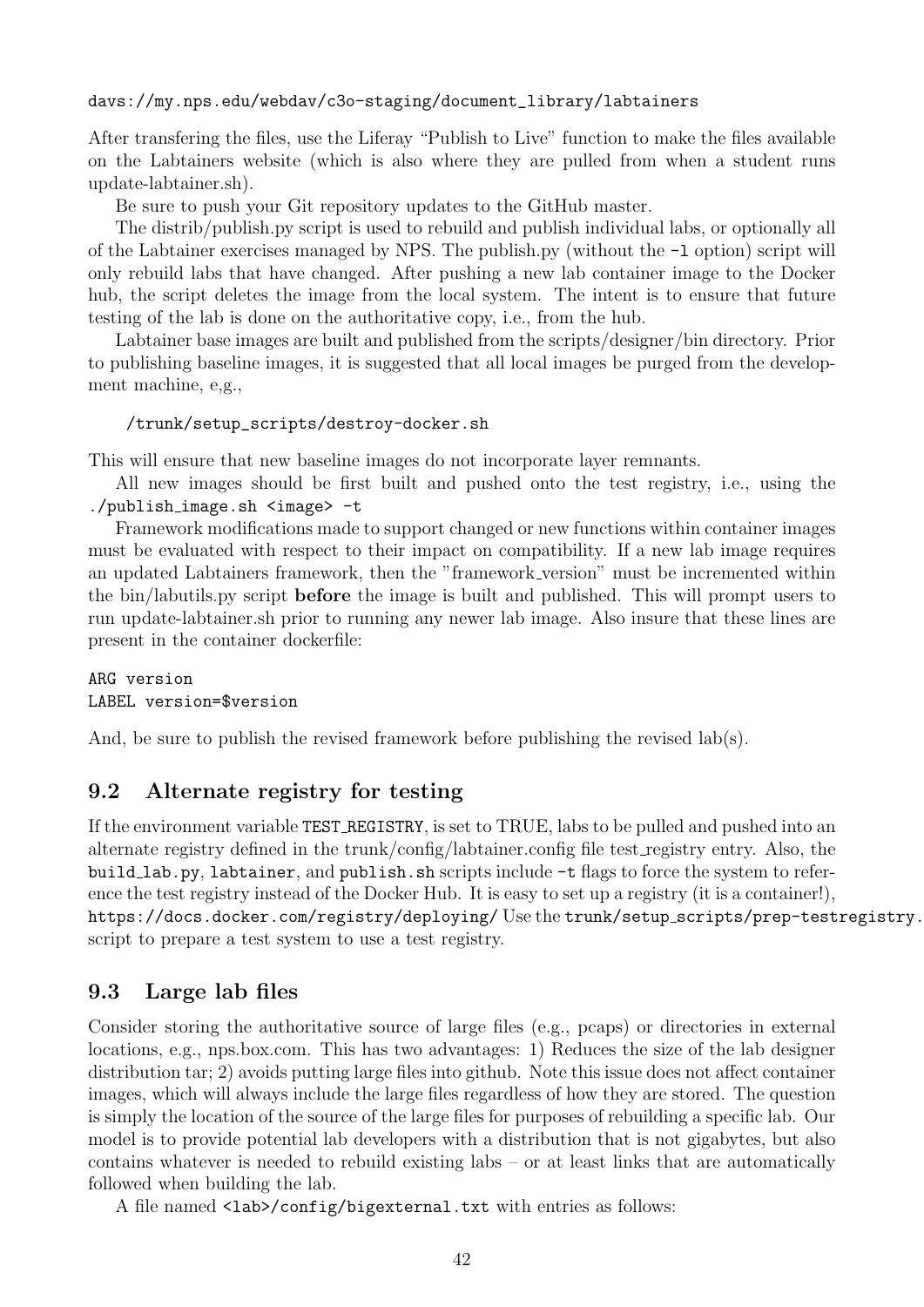### <url> <relative\_path>

will cause a rebuild to look for a file at relative **path** relative to the lab directory, and fetch it from the url if it is missing. Note that the date/times of these files are not referenced for rebuild dependencies due to limitations in product such as box.com which fails to provide file modification times. Instead, the modification time of the bigexternal.txt file is used to control rebuilds. Thus, if you update one of the large files, you will want to make a gratuitous change to the bigexternal.txt file to force a rebuild (for you and others who may extend your lab.)

## <span id="page-43-0"></span>9.3.1 Reuse of large file sets

The use of "sys<sub>-tar</sub>" and "home<sub>-tar</sub>" described in [4.3.1](#page-14-1) facilitates sharing of common baselines of large or numerous files. New labs can incorporate tar files from existing labs through the use of "external-manifest" files, (see the xsite/victim/home tar as an example). The syntax of the external-manifest is shown below, and it may contain multiple entries, one per line:

### lab:container

Where "lab" is the name of the lab, and "container" is the name of the container whose tar file is to be included.

The framework will include content of tar archives referenced within these files when creating an archive for the new lab. This allows the sys tar to include lab-specific files as well as files from other labs. Designers should avoid adding duplicate tar files to the SVN repository. This will avoid duplication of the files when a new distribution is created.

## <span id="page-43-1"></span>9.4 Package sources for apt and yum

Labtainer base images include configuration files to use local NPS mirrors when creating derivative images. The original apt or yum sources are restored to an image if it is built without an environment variable of LABTAINER NPS=YES The original sources are also restored when any container is first run. See the baseline Labtainer Dockerfiles in trunk/scripts/designer/base dockerfiles to understand how the sources files are manipulated.

The apt\_source entry in the trunk/config/labtainer.config file will set the \$apt\_source environment variable in a Dockerfile, and this can be used by lab designers to force image builds to use alternate sources. By default, the value of the variable is "archive.ubuntu.com". This hostname can be overridden via the trunk/config/labtainer.config file apt\_source entry, and having the following in your Dockerfile:

RUN sed -i s/archive.ubuntu.com/\$apt\_source/ /etc/apt/sources.list

# <span id="page-43-2"></span>9.5 Locale settings

The locale settings, (e.g., used when interpreting character encodings) are set to en US.utf-8 as can be seen in

### trunk/scripts/labdesigner/base\_dockerfiles/Dockerfile.labtainer.base

Similar Dockerfile entries in new or existing labs can provide alternate locale settings.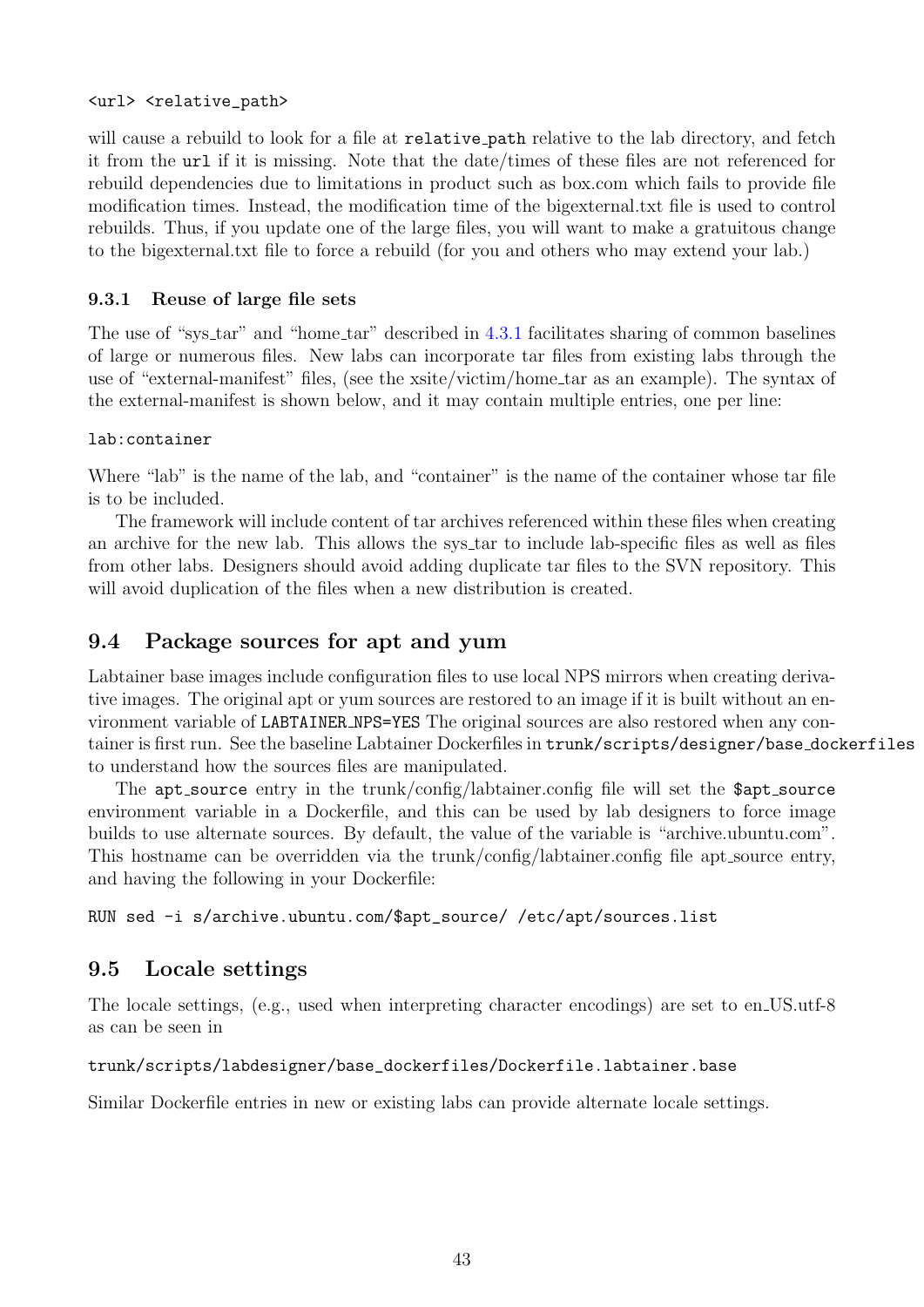### <span id="page-44-0"></span>9.6 Lab versions

Substantive changes to an existing published lab should be made in a new named lab. A substantive change is defined as one that would break any existing installation in a manner that could not be corrected with a framework update. Issues with compatibility between two lab versions is often due to there being lab-specific files on the framework, (i.e., from where the lab is run) as well as within the Docker images that make up the lab. When a newer version of a lab image is published, it must be able to work with existing installations. If that requires an update to the framework, then that update cannot break any existing labs present in that installation, i.e., labs that have already been started.

For example, never change container names for existing labs. If such a change is needed, create a new lab, and assign version numbers to it and the old lab.

Lab version numbers are kept in the optional labs/[lab]/config/version file. There is no need to have such a file until there are two or more versions of the same lab. (Note if you want two versions of a given lab to be runnable and to appear in the list of labs, then they are not versions of the same lab. They are different labs.) The format of a lab version file is:

lab-base version

where lab-base is a name to associate with the multiple versions. It can be anything and does not appear at the user interface. The version is an integer.

To create a new version of a lab:

- Create a new lab using new lab setup.py (perhaps with the clone option).
- Create a version file for the old lab (if it does not already have one).
- Create a version file for the new lab, giving it a version numerically greater than the old version.
- Add the old lab name to the trunk/publish/skip-labs list.

When the user types the labtainer command with no arguments, the list will then only include the latest version of that lab. An exception is if the old lab already has been run in this installation, in which case both lab versions will display.

### <span id="page-44-1"></span>9.7 Creating new base images

Labtainer base images are managed using scripts and configuration files in the scripts/designer directory. The bin subdirectory includes a set of scripts that create various base images, and the base dockerfiles contain their Dockerfiles. Use those as a template.

Typically, new base images are created to support a new lab. Proper Labtainer lab Dockerfiles have FROM directives that include the \$registry/ qualifier, however your new base image might not yet be published to a registry as you test it, and tagging the new base image with the registry name may complicate your desired workflow. Use the -L option to the rebuild command to direct the build to use unqualified image names if needed.

### <span id="page-44-2"></span>9.8 Importing labs: Warning!

Avoid the use of "shared folders" in VMWare and VirtualBox as a means of copying lab directories. Use tar and/or scp instead. Otherwise permissions of directories may be changed, e.g., no x access to /etc for other.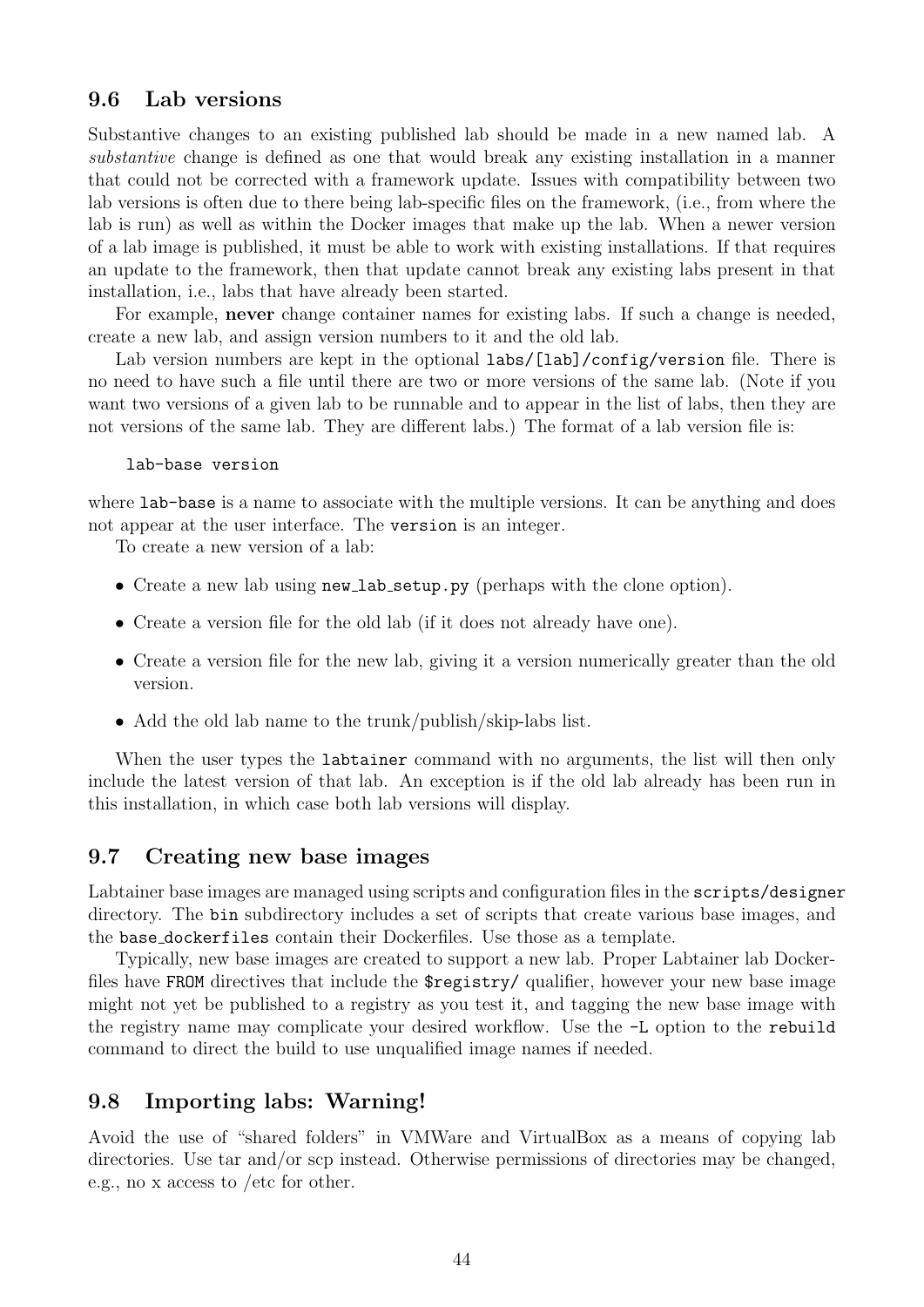# <span id="page-45-0"></span>10 Labtainer Instructor Modules (IModules)

This guide describes how instructors can add content to Labtainers. Instructors extend Labtainers with new labs or customized versions of existing labs by defining IModules and directing their students to enable the IModules within their individual Labtainers instances.<sup>[22](#page-45-3)</sup> Students simply type: imodule  $\epsilon$   $\epsilon$   $\epsilon$   $\epsilon$   $\epsilon$   $\epsilon$  and a given URL to their Labtainers instance. The scope of instructor-generated extensions can range from modified lab manuals to new Labtainer exercises. The Labtainers framework provides tools to assist instructors in creating and publishing these extensions.

## <span id="page-45-1"></span>10.1 Labtainers distribution strategy

To understand how IModules are distributed, it is helpful to first review the general Labtainers distribution strategy. A Labtainers installation, (e.g., the initial content of a Labtainers VM appliance, or the results of installing from the distribution), includes the scripts and configuration files needed to run all Labtainers exercises. The installation initially only includes a small number of Docker container images that provide the core of container images for each of the labs. When a student first starts a given lab, the framework retrieves all Docker image layers required for that lab. These layers are retrieved from the Docker Hub, and build upon the core images present in the initial distribution. The scripts and configuration files are published as a tar archive on the Labtainers website. Whenever a Labtainers installation is updated, the archive is retrieved from the website and used to update the installation.

Files needed to create Docker images are typically not distributed in Labtainers distributions, but are installed when the user runs the update-designer script. These files are drawn from a separate tar archive on the Labtainers website.

## <span id="page-45-2"></span>10.2 Imodule distribution strategy

Instructors place archives on a web server and student instances of Labtainers retrieve those archives from the web server while retrieving other Labtainer updates. When creating new labs, instructors publish the lab Docker images to DockerHub, where they'll be retrieved by the framework when students run that lab. While the publishing of extensions does not depend on any particular source control system, supporting tools that simplify archive creation are built around git.

Archives published by instructors are tar files that include only changed and new files, relative to the Labtainers baseline. Inclusion of unchanged (relative to the Labtainers baseline) files is discouraged, as is publishing only deltas from previous IModule publications. Put another way, an IModule will contain any and all files necessary for running, (not building), all new labs – or to modify existing labs, relative to the Labtainers baseline as defined by the GitHub master repository.

Support tools simplify creation of IModule tar files through use of git attributes. Instructors who chose not to use git are responsible for creating a tar of selected files – which may be trivial, e.g., if the IModule consists of lab manual modifications or new lab guides. Paths within tar files will be relative to the labtainers/lab directory. For example, a revised telnet-lab manual would have the path:

```
telnet-lab/docs/telnet-lab.pdf
```
Note the modified source, e.g., docx files, need not be included in the IModule archive, though the support tools do include them.

<span id="page-45-3"></span> $22$ Or, instructors can enable IModules in VMs, and direct students to use those.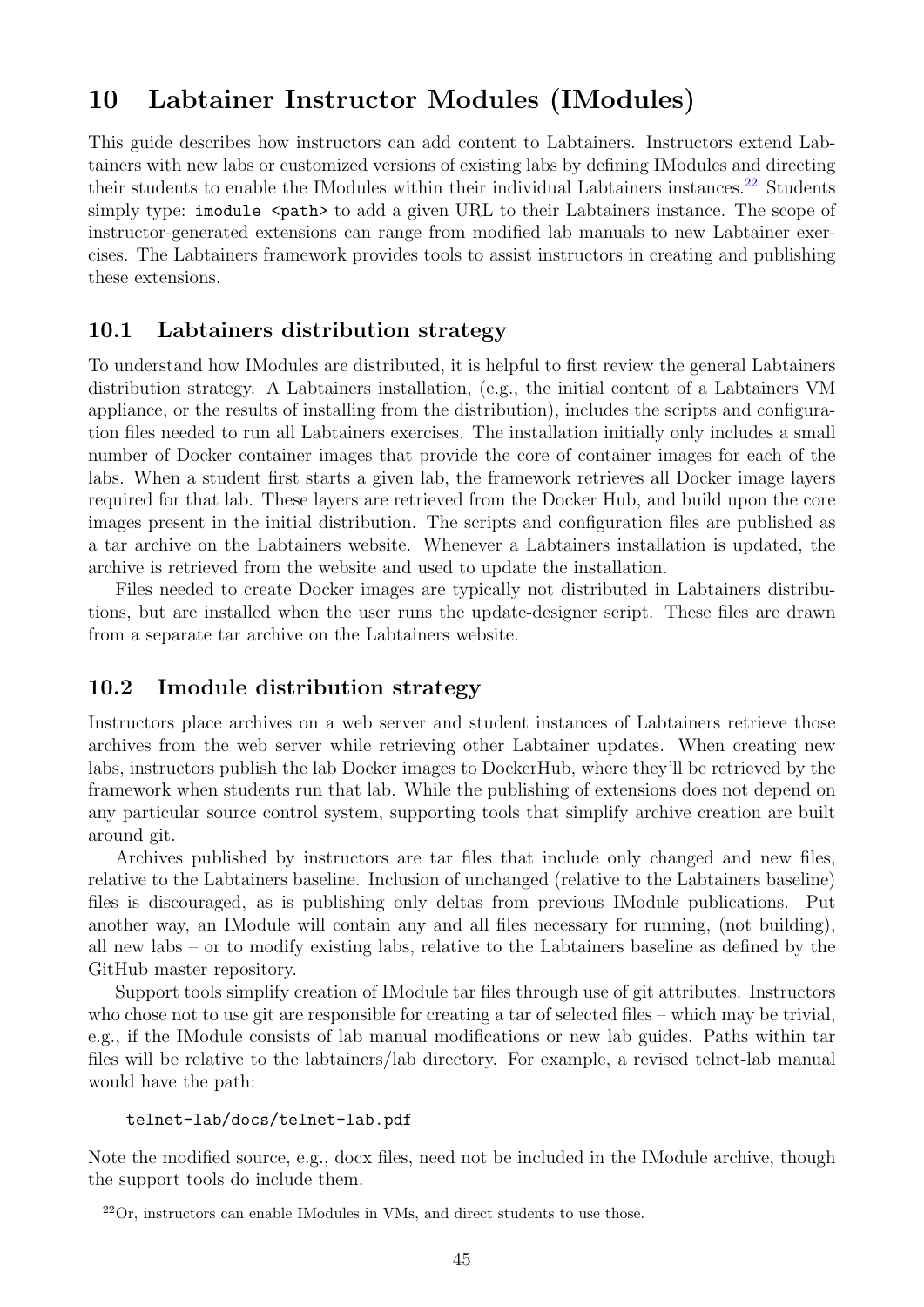Typically, each participating instructor will publish a single archive (i.e., a tar file) at a publically accessible URL specific to the instructor or institution. The URL is distributed to students and entered into their Labtainers instance using the imodule command  $23$ . For example, if the instructor publishes at [https://myschool/mystuff/labtainers/imodule.](https://myschool/mystuff/labtainers/imodule.tar) [tar](https://myschool/mystuff/labtainers/imodule.tar), the students would each issue this command to Labtainers:

imodule myschool/mystuff/labtainers/imodule.tar

The student labs will be updated to include those IModules. Student labs will be updated whenever the student runs either update-labtainer.sh or imodule -u.

IModule support tools rely on instructor contributions existing in local git repositories. The tools do not reference remote repositories. IModule repositories have no relationship to the main Labtainers repository, and should be managed within Labtainer distributions rather than within local repo copies of the main Labtainer repository. [24](#page-46-3)

### <span id="page-46-0"></span>10.3 Testing IModules

Use a separate VM to test your IModules, i.e., not the VM used to develop the lab. A separate Labtainer VM is suggested. Use this independent VM to mimic what a student will see and do. If you'd prefer to test an IModule prior to publishing the imodule.tar file, place the file on the test system and use the file:// URL syntax, e.g.,

imodule file://home/student/imodules/imodule.tar

Use of SimLab, as described in [A](#page-60-0) is encouraged to ensure the lab behaves as intended.

### <span id="page-46-1"></span>10.4 Custom lab manuals

The easiest way to provide your students with a custom version of a lab manual that they can reference from Labtainers is described below. This does not require that you use the Labtainer VM or git. The example assumes you are customizing the telnet-lab manual.

- Create your version of the manual in the pdf format (if the manual source is docx, export it as pdf).
- Put that manual in a file with the original name, in a directory whose name is the lab, e.g.,

telnet-lab/telnet-lab.pdf

- Create a tar file of the manual including the lab name in the path.
- Publish that tar file onto a web server, i.e., something that responds to http get commands.
- Instruct your students to provide that URL to the imodule command.

If you wish to publish multiple custom lab manuals, put them all in the same tar file.

<span id="page-46-2"></span><sup>&</sup>lt;sup>23</sup>The full URL is published because many web hosting systems, e.g., box.com make it impossible to construct URLs from relative paths

<span id="page-46-3"></span><sup>&</sup>lt;sup>24</sup>In general, instructors and lab designers are encourage to work from Labtainer distributions rather than repos pulled from the Labtainers repo at GitHub to avoid git repository conflicts.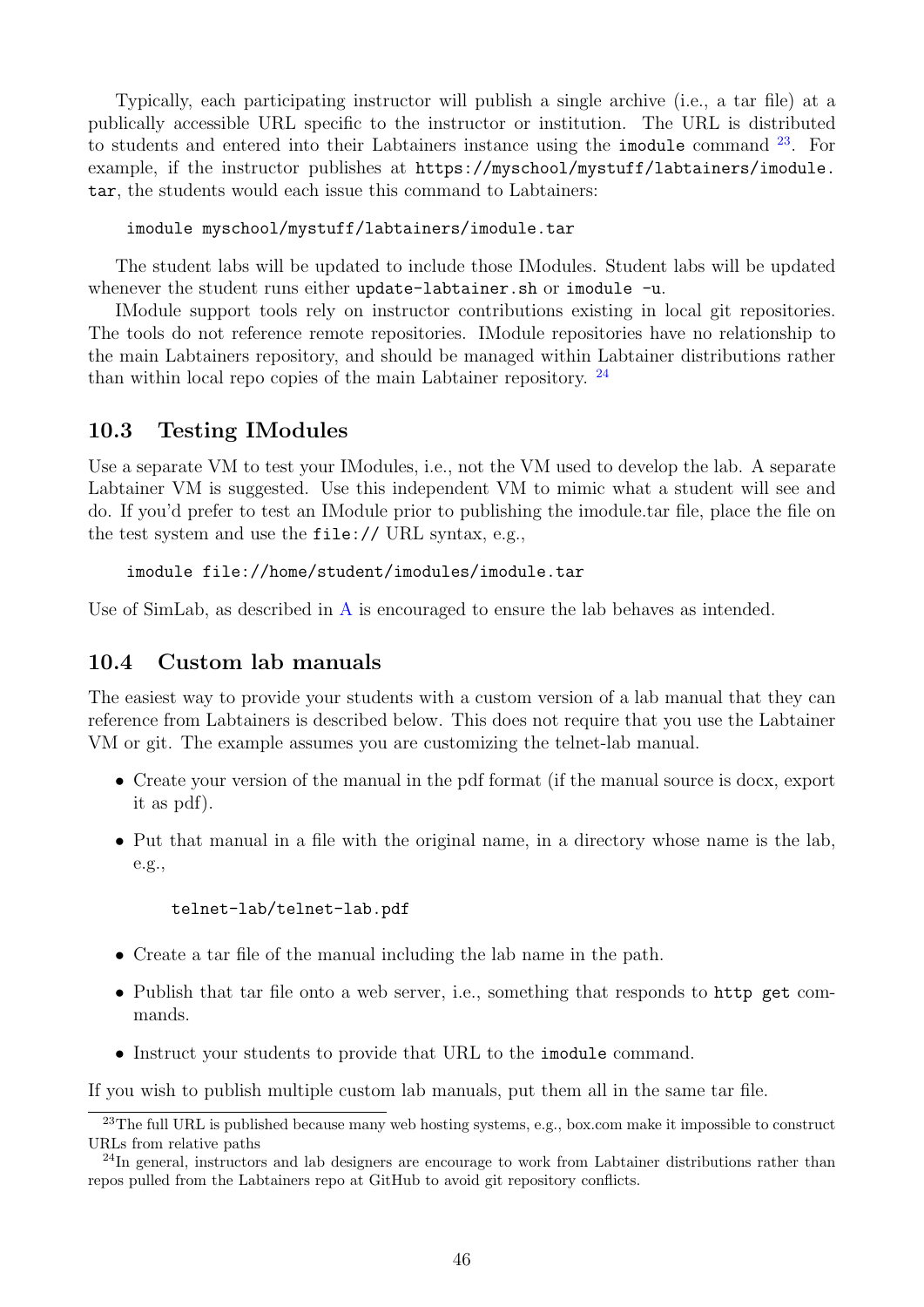# <span id="page-47-0"></span>10.5 Imodule examples

These examples assume the instructor is working from a Labtainers distribution, e.g., one of the VM appliance.

## <span id="page-47-1"></span>10.5.1 Modify a lab manual for the telnet-lab

In this example, the instructor wants his or her students to work with a customized version of the telnet-lab manual.

- Change directory to \$LABTAINER DIR/labs
- Initialize the git archive:

git init

(Do this only once, no need to repeat for each IModule.)

• Add the original Labtainer file as the baseline:

git add telnet-lab/docs/telnet-lab.docx

- Edit the telnet-lab/docs/telnet-lab.docx file
- Commit your change:

```
git commit telnet-lab/docs/telnet-lab.docx
```
This change has no effect on any Docker container, so we need only generate the updated tar:

```
create-imodules.sh
```
Then publish the imodule.tar to the website.

### <span id="page-47-2"></span>10.5.2 Create a new lab

In this example, the instructor wants to create a new lab for use by his or her students. This example assumes the instructor has created a DockerHub registry that is publicly accessible.

- Change directory to labtainer/labs
- Initialize git archive: git init (Do this only once, no need to repeat for each IModule.)
- Create the lab per the Lab Designer User Guide, for this example, we assume the lab is my-new-lab.
- Include the name of your Docker Hub registry the lab config/start.config file REGISTRY attribute.
- Complete development and testing of the lab, e.g., build a SimLab test.
- While in the my-new-lab directory, run cleanlab4svn.py to remove temporary files that should not be under source control.
- While in the lab directory (parent of my-new-lab), add the lab to source control: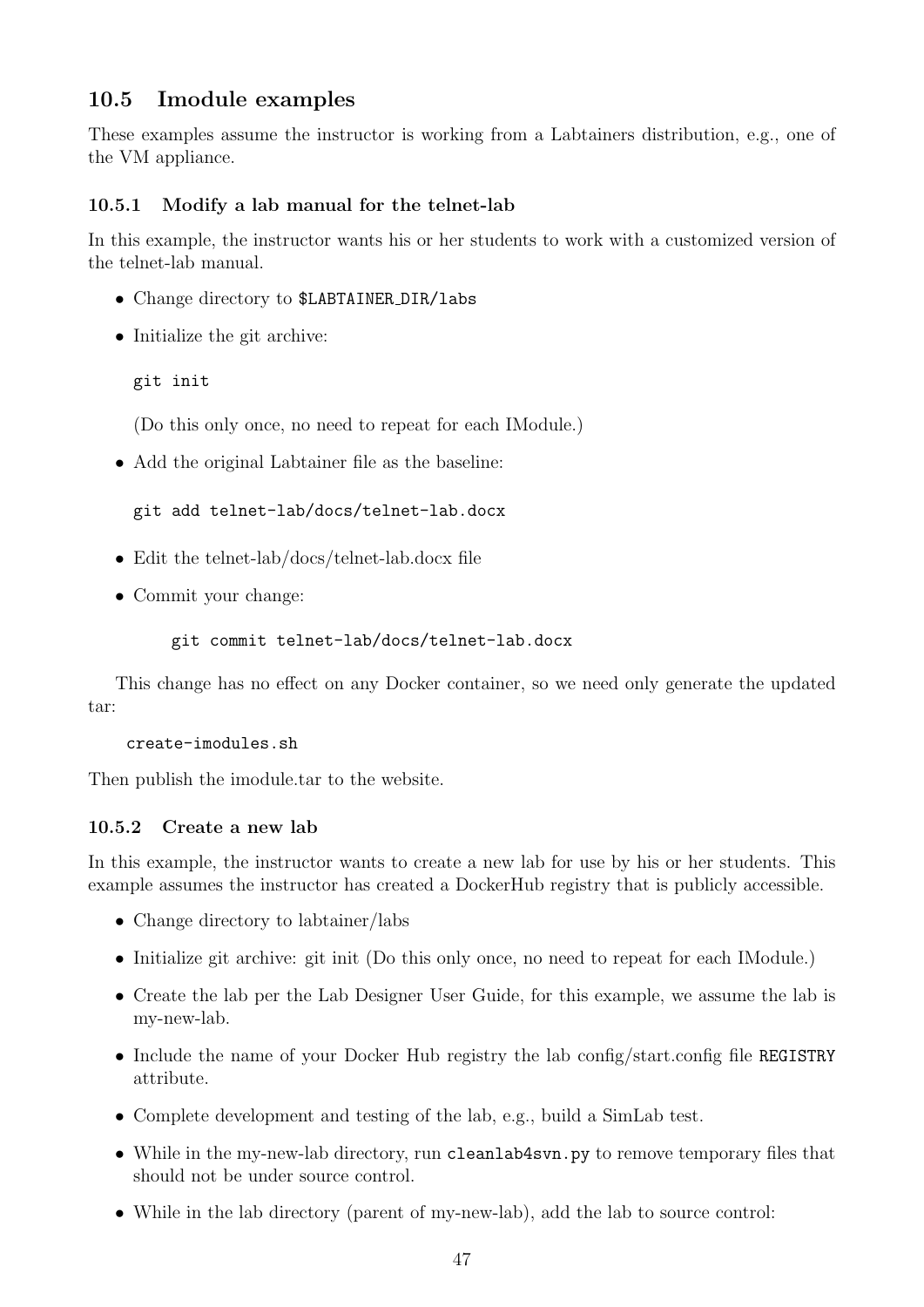git add my-new-lab git commit my-new-lab -m "Adding an IModule"

• Publish the lab container images:

cd \$LABTAINER\_DIR/distrib ./publish.py -d -l my-new-lab

This will rebuild the lab container images and publish them to your DockerHub registry. Your start.config files for your labs name this registry, and that allows student Labtainer implementations to retrieve your lab images without having to rebuild them. Note the -d option directs the function to publish to the DockerHub registry named in your lab start.config file. Otherwise, it will try to publish to a test registry. Use of test registries is optional, and are described in the Lab Designer User Guide.

• Generate the updated IModule tar:

create-imodules.sh

This creates a tar that contains all of your IModule labs, i.e., those you have added to your git repo. If you do not use git to manage your lab source, you will have to create the IModule.tar yourself.

• Then publish the imodule tar to your website and distribute the URL to whoever you want to have access to your labs.

# <span id="page-48-0"></span>11 Remote access and control of Labtainer exercises

This section describes features intended for use within structured environments in which one or more students are performing a lab exercise under supervision of an instructor or red-team member. This does not apply to environments in which students individualy run Labtainers on dedicated computers at their own pace.

The environment may have one of two forms:

- 1. Each student has a dedicated computer upon which a Labtainer VM resides, and the instrutor has network access to each computer; or,
- 2. Multiple Labtainer VMs (or custom-built VMs containing Labtainers) run on one or more servers that are networked together. Students interact individually with their allocated VM using a tool such as VMWare Horizon or Apache Guacamole, which presents the student with the Linux desktop of their allocated VM via a browser or client application.

We assume that something within the infrastructure allows remote network access by an instructor to each VM, e.g., via port forwarding. The instructor will use this network access to manage aspects of the lab exercise, and/or remotely access selected containers, e.g., as a red-team activity.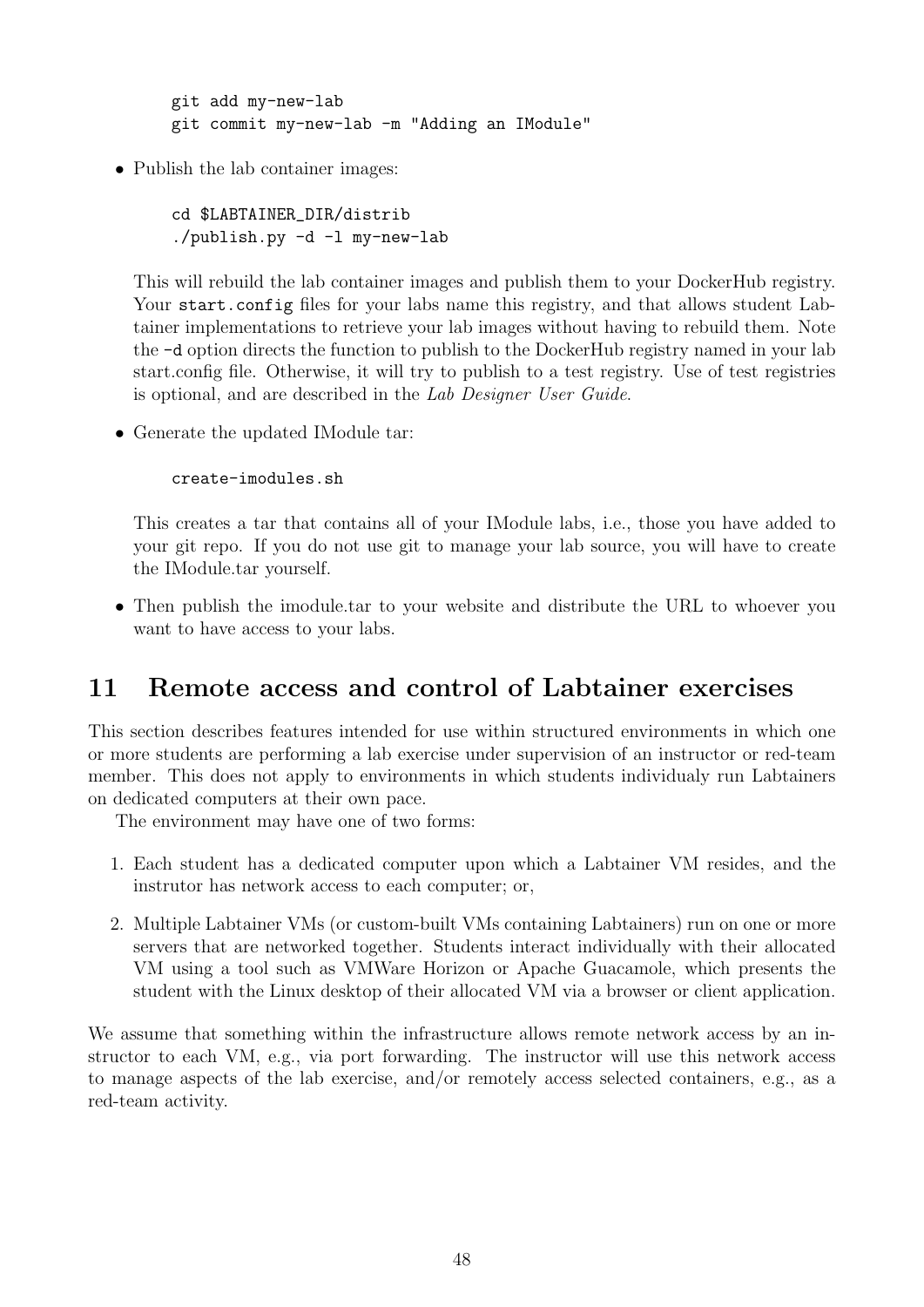## <span id="page-49-0"></span>11.1 Remote management

Labtainer remote management functions allow instructors to query and change the state of the Labtainers exercise currently running on each VM. The remote access functions available to instructors currently include:

- status Display the name of the lab running on a specific VM.
- $copy Copy$  files into a Labtainer container per a copy directive defined in:

<lab>/config/copy.config}

#### <span id="page-49-1"></span>11.1.1 File copying

The copy.config file contains one or more directives, one per line as follows:

<directive> <container> <source> <destination>

Where:

- *directive* is a arbitrary string identifier that names the directive.
- *container* is the name of the container into which the files are to be copied.
- source is a source path upon the VM. If this path starts with \$LAB, the path is relative to the lab directory. Otherwise, a full pathname is expected, e.g., the path to a folder shared with all VMs on a host.
- destination is the destination path upon the target container. Permissions are retained if possible, e.g, if the source files are owned by root:root, that will be maintained on the destination.

The semantics of source and destination are per the Unix  $cp -a$  command. Please see the discussion of SRC PATH and DEST PATH in [https://docs.docker.com/engine/reference/command](https://docs.docker.com/engine/reference/commandline/cp/)line/ [cp/](https://docs.docker.com/engine/reference/commandline/cp/)

#### <span id="page-49-2"></span>11.1.2 Client and server setup

The python service at scripts/remote/remote.py should be started on each Labtainers VM with the  $-$ -daemon option.

The python client at host\_scripts/remote/remote.py should be copied to whatever host the instructor will work from.

Port forwarding for each VM should be defined such that some host port is forwarded to port 60000 on the VM. You would assign each VM on a given host a different host port number. That host port number will be how the instructor names different VMs on the same host. For example, on VirtualBox, the port forwarding entry for one VM might look like:

| Host IP | Host Port Guest IP Guest Port |                 |  |
|---------|-------------------------------|-----------------|--|
| 0.0.0.0 | 60003                         | $0.0.0.0$ 60000 |  |

Then, if the instructor is working from the computer that hosts the VM, the following command would cause a copy directive named one to occur on that VM if it is running a lab named tlab:

./remote.py -l tlab -c one -p 60003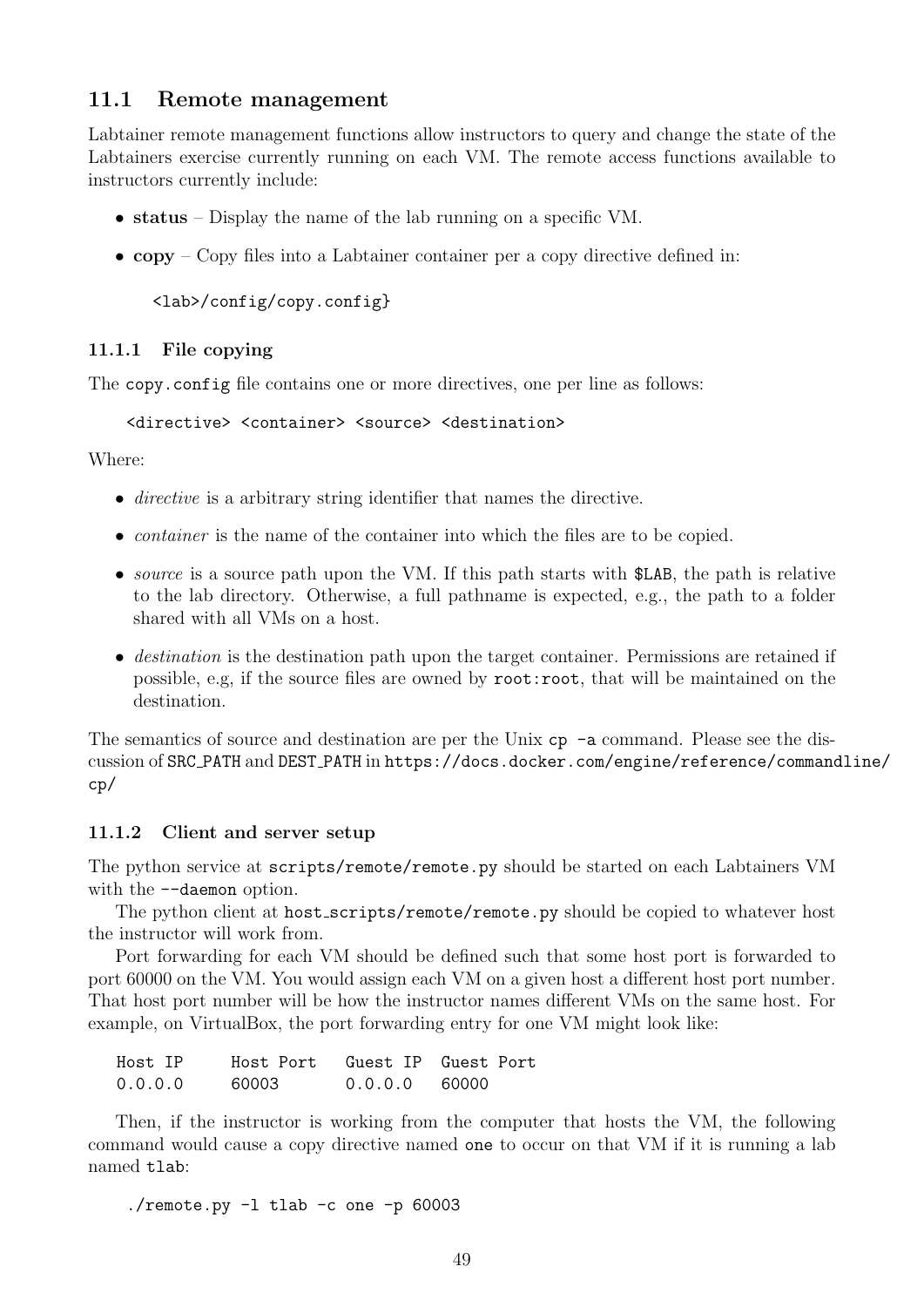## <span id="page-50-0"></span>11.2 Remote access to containers

This section describes environments in which an instructor or red team member is to interact with containers within the lab, e.g., to perform penetration testing. This interaction would occur via computers external to the lab exercise, e.g., networked to a server hosting VMs. The strategy employed to achieve this depends on whether the lab utilizes GNS3, (which manages the virtual networks without relying on Docker networking).

### <span id="page-50-1"></span>11.2.1 Remote access without GNS3

Docker port publishing provides external network access to containers. For example, remote ssh access to a specific container within the lab can be achieved as follows:

• Use the PUBLISH directive in the start.config to bind a container port to a host VM port, e.g.,

PUBLISH 0.0.0.0:60020:20/tcp

• Use port forwarding to bind the VM port to a server port. Here, the host port would differ for each VM on a server as a means of naming the VM whose lab is to accessed. For example, on VirtualBox, a port forwarding entry might be:

| Host IP | Host Port Guest IP Guest Port |                 |  |
|---------|-------------------------------|-----------------|--|
| 0.0.0.0 | 61022                         | $0.0.0.0$ 60022 |  |

The above example would then allow an external computer to ssh into the selected container using port 60122, assuming the container has SSH enabled (see the telnet-lab server container for an example). Authentication to control who can SSH into a given container could be provided through use of SSH keys. This remotely accessed container can be hidden from the student, and provide the instructor or red-team participant with a means to probe and attempt to compromise the other computers within the Labtainers exercise network.

#### <span id="page-50-2"></span>11.2.2 Remote access with GNS3

For labs that run in the GNS3 environment, remote network access is provided through use of the GNS3 cloud endpoint device, which interacts with an Ethernet network interface. In this example, access is provided from external to the VM – with no network access to the container from within the VM.

The following assumes your VM has a virtual Ethernet interface named enp0s3, with IP an address on the 10.0.2.0/24 subnet. On your VM, find the Ethernet interface that has an assigned IP address. Alternately you could define the VM to share a physical host network, but that is outside the scope of this example.

Define a component within your Labtainers lab that is be remotely accessed, e.g., a workstation or router, and assign it an IP address on the enp0s3 interface subnet, e.g., 10.0.2.100. Within the start.config file, provide the container with the KICK\_ME <LAN> attribute, where LAN is the name of the network intended to be connected to the cloud component. Then, when defining the GNS3 network topology, i.e., creating and connecting links:

• Select a Cloud component from the Browse End Devices menu, and drag it to the desktop. (computer terminal icon).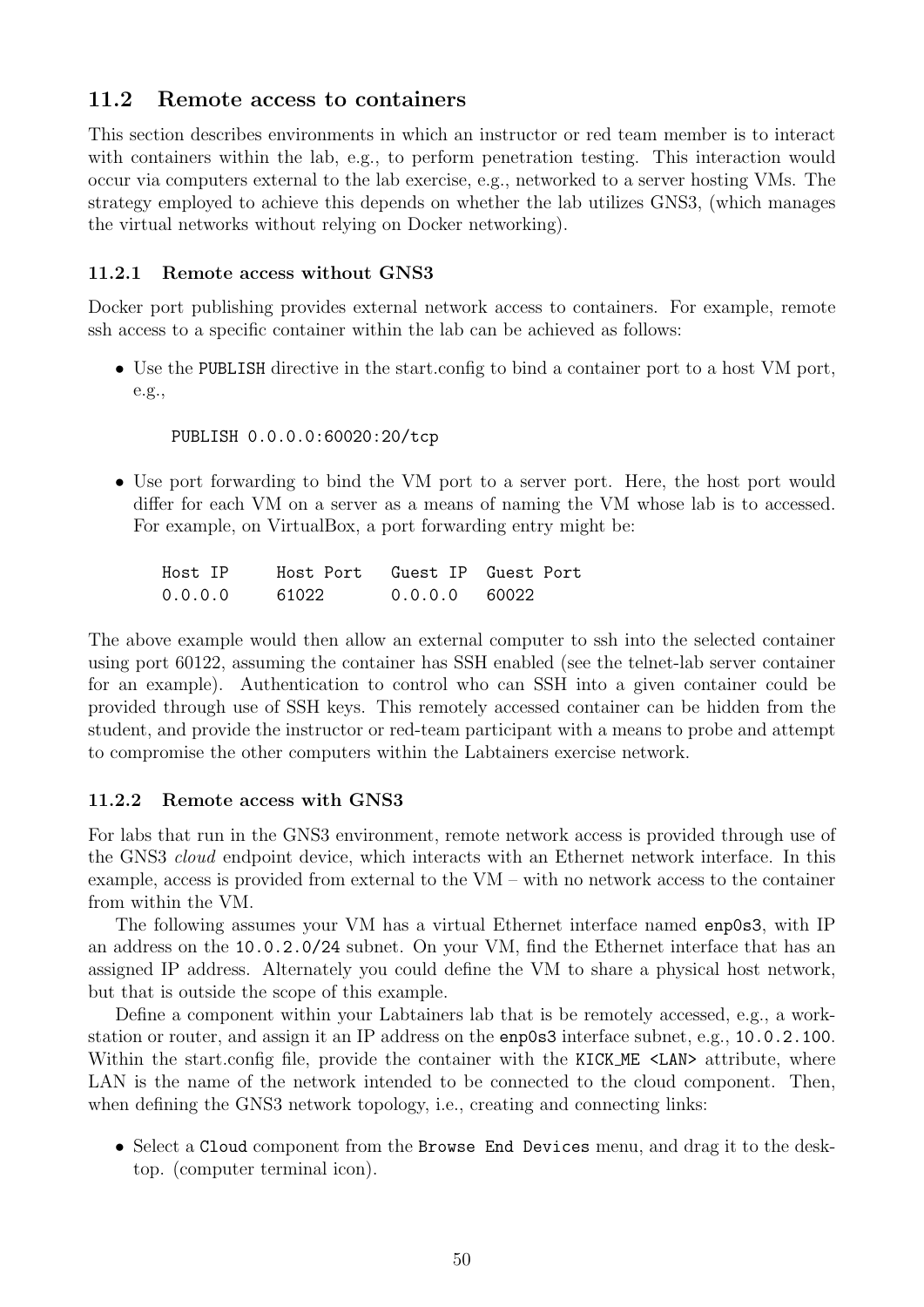- Right click, select Configure and confirm that the Ethernet interface that you selected (e.g., enp0s3) is in the list. If it is not there, select the device from the pull-down list and click the Add button. Then click OK.
- Use the network links to connect the cloud to the desired component.
- Use port forwarding as described earlier to map host ports to ports on the VM. When defining port forwarding, enter 0.0.0.0 as the "Host IP", and the container IP address, e.g., 10.0.2.100 as the "Guest IP".
- You should now be able to ssh to the container from outside of the VM using the mapped port.

Alternately, to provide access from the VM (but not from external sources), pick virbr Ethernet interface and:

- Select a Cloud component from the Browse End Devices menu, and drag it to the desktop. (computer terminal icon).
- Right click, select Configure and delete the default Ethernet interface if any is selected.
- Click the Show special Ethernet interfaces checkbox in the lower left. That should add devices to the pull-down list.
- Select the virbr0 device from the pull-down list and click the Add button. Then click OK.
- Use the network links to connect the cloud to the desired component.
- When the lab is started, you should be able to ping the connected container from the VM.
- Use port forwarding as described earlier to map host ports to ports on the VM. When defining port forwarding, enter the container IP address as the "Guest IP".

Note that the subnet used for this remote access is defined by the VM's Ethernet device. Putting multiple lab computers on that subnet as part of the lab network topology may be awkward and confusing to students since 192.168 addresses are private.

When a GNS3 Labtainer is run with the  $-$ -student option, the Cloud components are hidden, as are any Labtainer components whose start.config entries include HIDE YES. Links to hidden devices are also hidden.

# <span id="page-51-0"></span>12 Multi-user Labtainers

Labtainer exercises can support multiple concurrent users, such as students collaborating or competing on a shared set of networked components. A multi-user lab can be operated in any one of three modes:

- 1. Dedicated to a single student, e.g., on a laptop or a VM allocated to the student from a VM farm.
- 2. Shared by multiple students, each running Labtainers on a per-student VM with shared componets running on separate Labtainers VM. This is illustrated in Figure [3](#page-52-1)
- 3. Shared by multiple students, each SSHing from a non-Labtainer VM into a per-student Labtainer computer on a single VM running Labtainers. This is illustrated in Figure [4](#page-52-2)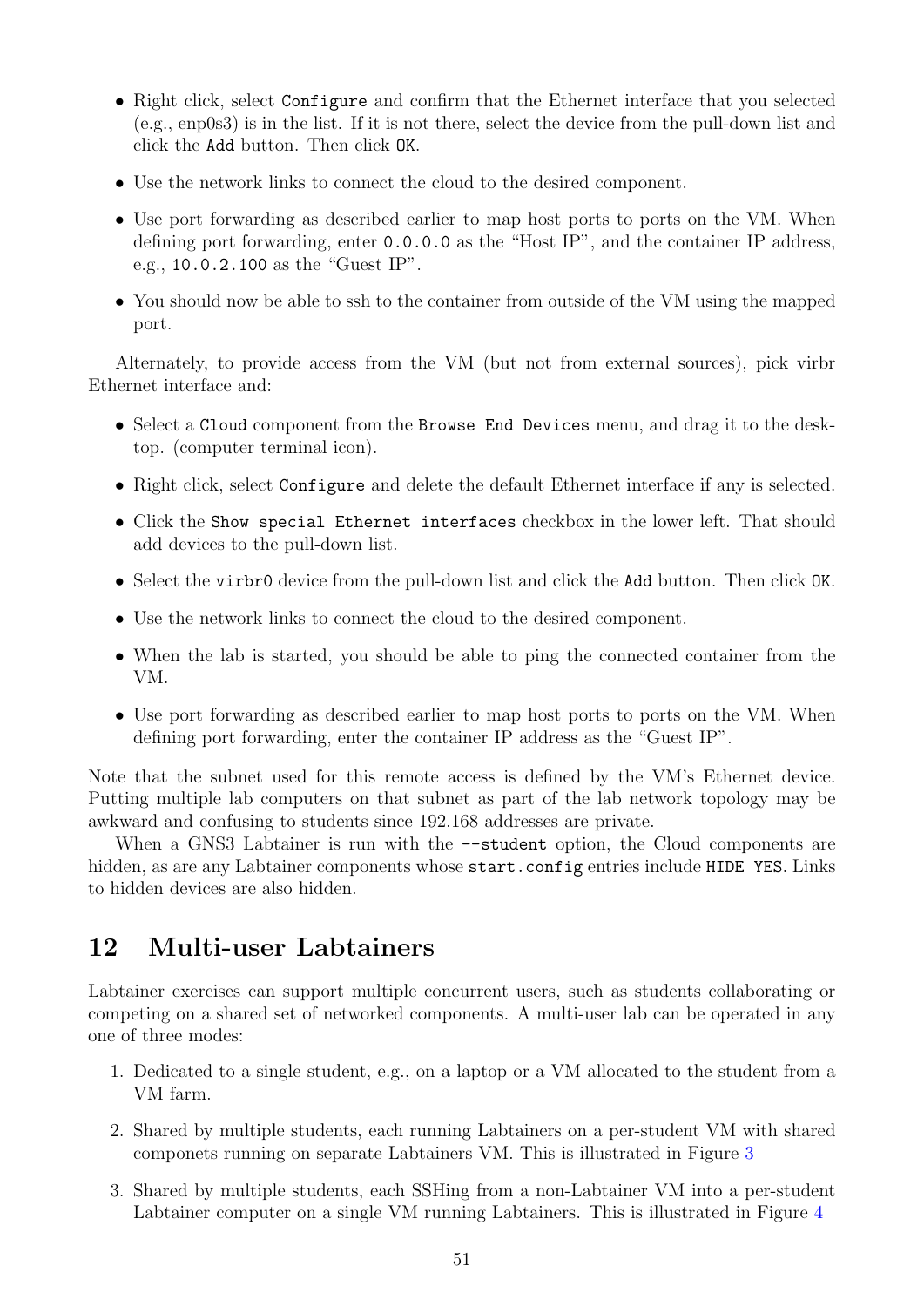

Figure 3: Multi-user Labtainers with multiple instances of Labtainers.

<span id="page-52-1"></span>

<span id="page-52-2"></span>Figure 4: Multi-user Labtainers via SSH.

Both of the multiuser modes require a host-only network defined by the VMM. This network should be defined before it is allocated to any VM, and the DCHCP server on the host-only network should be disabled within the VMM.

### <span id="page-52-0"></span>12.0.1 Multi-user Labtainers, one Labtainer VM per student

In this approach, each student is assumed to have been allocated an individual VM upon which Labtainers is installed. The student has access to that VM, e.g., via ssh or a vSphere client. Each student VM runs a single per-student workstation Labtainer component. The remaining containers, e.g., vulnerable servers, all run on a single VM, which we refer to herein as the "server VM". Provisioning a lab to run in this mode is summarized below.

• Allocate the host-only network to each Labtainers VM. Be sure to disable the IPv4 networking for this network on each Labtainers VM, and set the network interface to promisuous mode (within the Linux host as well). For example:

sudo ifconfig ethx 0.0.0.0 sudo ifconfig ethx promisc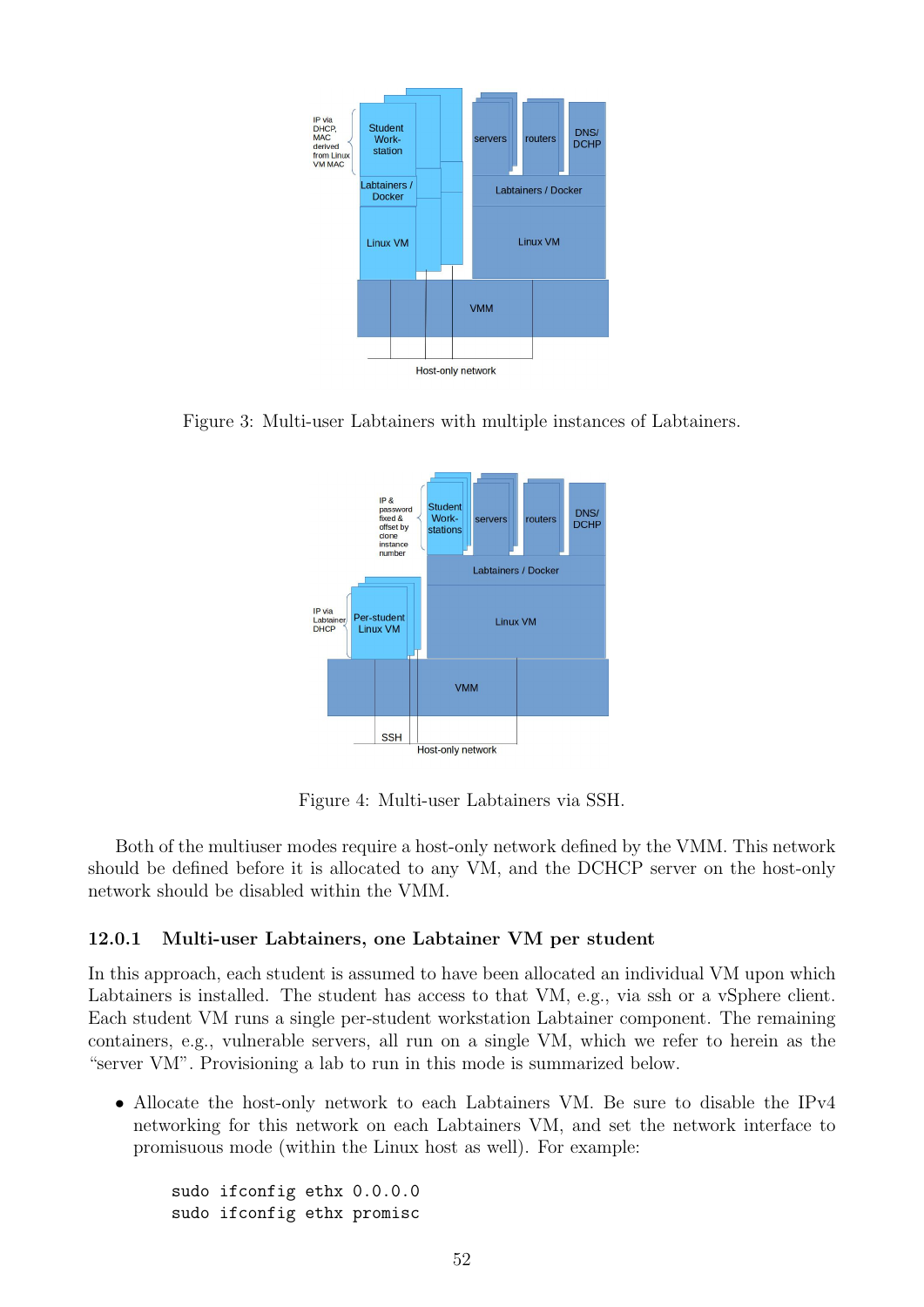- Start the lab on the server VM using the labtainer command with the –server  $(-s)$ switch. This causes Labtainers to start each container in the lab that is not tagged as a "CLIENT".
- Students then start the lab on their individual VMs using the labtainer command with the –workstation switch, which will cause the student VM to only start the container identified as the "CLIENT" in the start.config file.

When conformant labs (see [12.1\)](#page-53-1) are started, the workstation containers use DHCP to optain IP addresses from a Labtainers DHCP server. The MAC address of the workstation container is derived from the MAC address of the Linux VM host-only network interface (to avoid duplicate MAC addresses on the host-only network).

## <span id="page-53-0"></span>12.0.2 Single Labtainers VM with multiple students

In this approach all the Labtainer containers will run on a single VM. Students have access to one or more other VMs hosted on the same VMM as the VM that hosts Labtainers. Students will SSH from these VMs into the container workstation allocated to the student via the hostonly network. The ssh command may include the "-X" option to permit X11 forwarding, thus allowing students to run GUI-based applications on their workstation containers.

- Allocate the host-only network to the Labtainers VM. Be sure to disable the IPv4 networking for this network on the Labtainers VM, and set the network interface to promisuous mode (within the Linux host as well).
- Allocate the host-only network to each VM used by students to SSH into their Labtainers workstation. Configure the network on the VM to use DHCP (the host-only DHCP server should be disabled, the VM will get an IP from a Labtainer DHCP server.)
- Start the lab on the server VM using the labtainer command with the –clone count (-n) switch, specifying the quantity of per-student client containers to start.
- Students then ssh into their respective containers over the host-only network.

Conformant labs will assign each student workstation component an IP address in a sequence, starting from a fixed value. These IP addresses are allocated to the students.

## <span id="page-53-1"></span>12.1 Creating conformant multi-user labs

The following suggestions are intended to yield labs that can be started in any of the three operating modes.

- The lab should include a "client subnet" via which multiple VMs will communicate.
- Within the start.config file, identify this subnet as either a MACVLAN or a MACVLAN EXT. The MACVLAN EXT option will create a MACVLAN for this interface regardless of what mode the lab is started in, and is only intended for use if the lab includes an external host as described in [8.3.](#page-40-0)
- Itentify the client component within the start.config file using:

CLIENT YES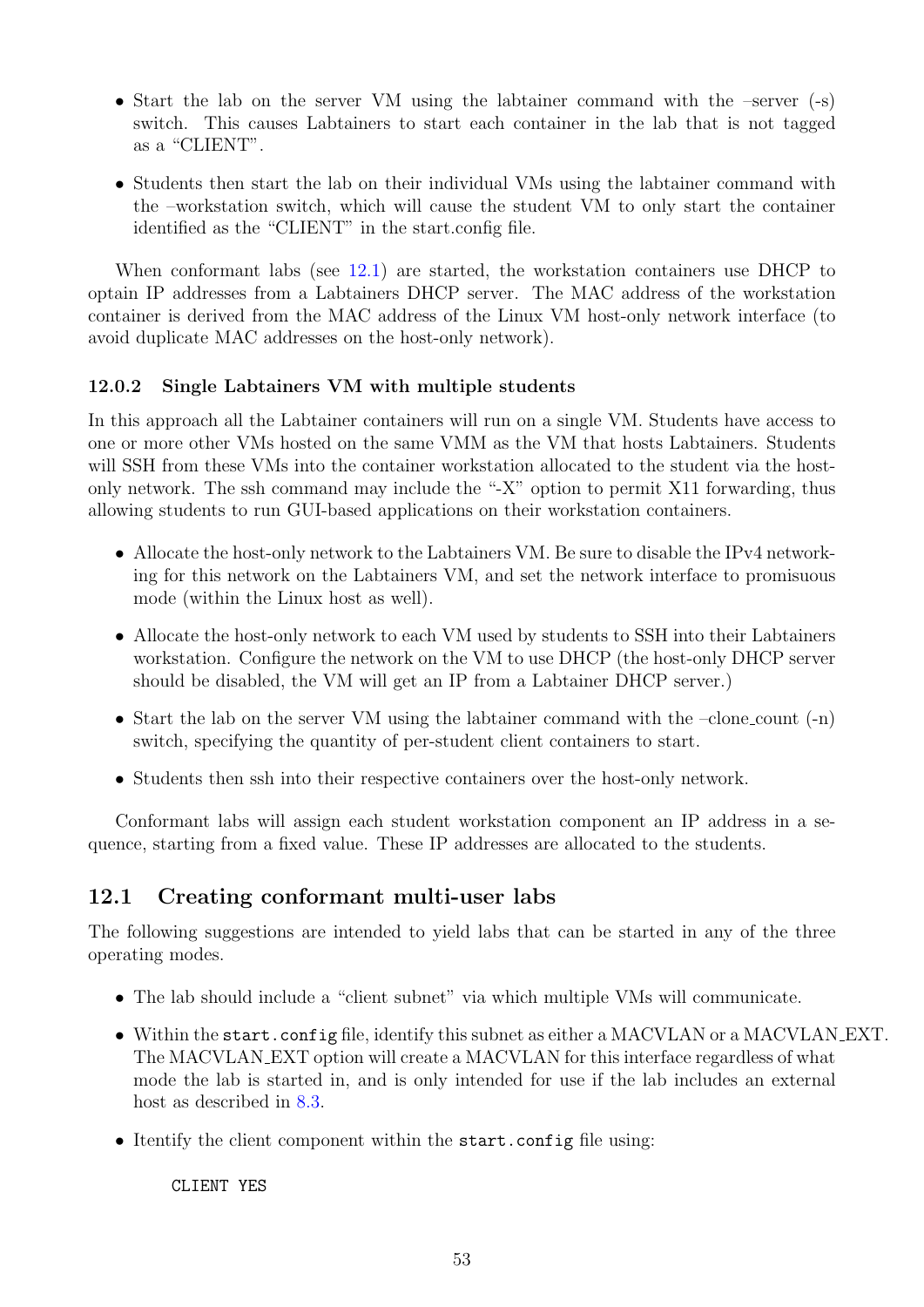• Define the client component network address for the client subnet using the  $\pm$ CLONE MAC option, e.g.,

LAN 192.168.1.10+CLONE\_MAC

When run in single user mode, the  $+CLONE_MAC$  suffix is ignored. When run with multiple Labtainer instances, the last four bytes of the network MAC address for each client is cloned from the network interface tied to the MACVLAN. When all multi-user Labtainer workstations run on a single VM, then the IP address is incremented by one less than the clone instance number.

- Include a dhcp server as one of your containers, e.g., per the dhcp-client lab. The labtainer.network base includes the dnsmasq service, which includes a DHCP server. Reconfigure dnsmasq to start the DHCP service, e.g., in your fixlocal.sh script.
- Edit the dhcp container's \_system/etc/dnsmasq.conf file to include the range of DHCP addresses you wish to allocate to the clients. When multiple instances of Labtainers are run, then "client" is the per-student Labtainer workstation. When there is a single Labtainers VM, then "clients" are the VMs from which students SSH into their Labtainer workstations. An example dnasq.conf entry is:

dhcp-range=192.168.1.10, 192.168.1.99, 12h

• Enable dhcp on the client workstation components by installing isc-dhcp-client (via the Dockerfile), and putting this in the workstation system/etc/rc.local:

/sbin/dhclient-labtainer eth0

Note the dhclient-labtainer invokes the dhclient program and then manually sets the ip address. This is a workaround for a Docker limitation.

- Include an SSH server in the workstation container, e.g., by deriving it from the labtainer.network base. Include a system/etc/ssh/sshd\_config file for the workstation container that permits X11 forwarding (if desired), e.g., by copying the file from the kali-test lab.
- Password management (only has an effect in multiuser mode when all Labtainers components are on a single VM). Assuming you'd like to allocate each student a unique (insecure) password for purposes of further ensuring one student does not accidently ssh into some other student's workstation, put this in the workstation's bin/fixlocal.sh file:

```
newpwd=studentCLONE\_NUM
user=$2
/usr/bin/passwd $user <<EOF
$1
$newpwd
$newpwd
EOF
```
Add, this in the labs/[your lab]/config/parameter.config

PASSWD : CLONE\_REPLACE : .local/bin/fixlocal.sh : CLONE\_NUM : CLONE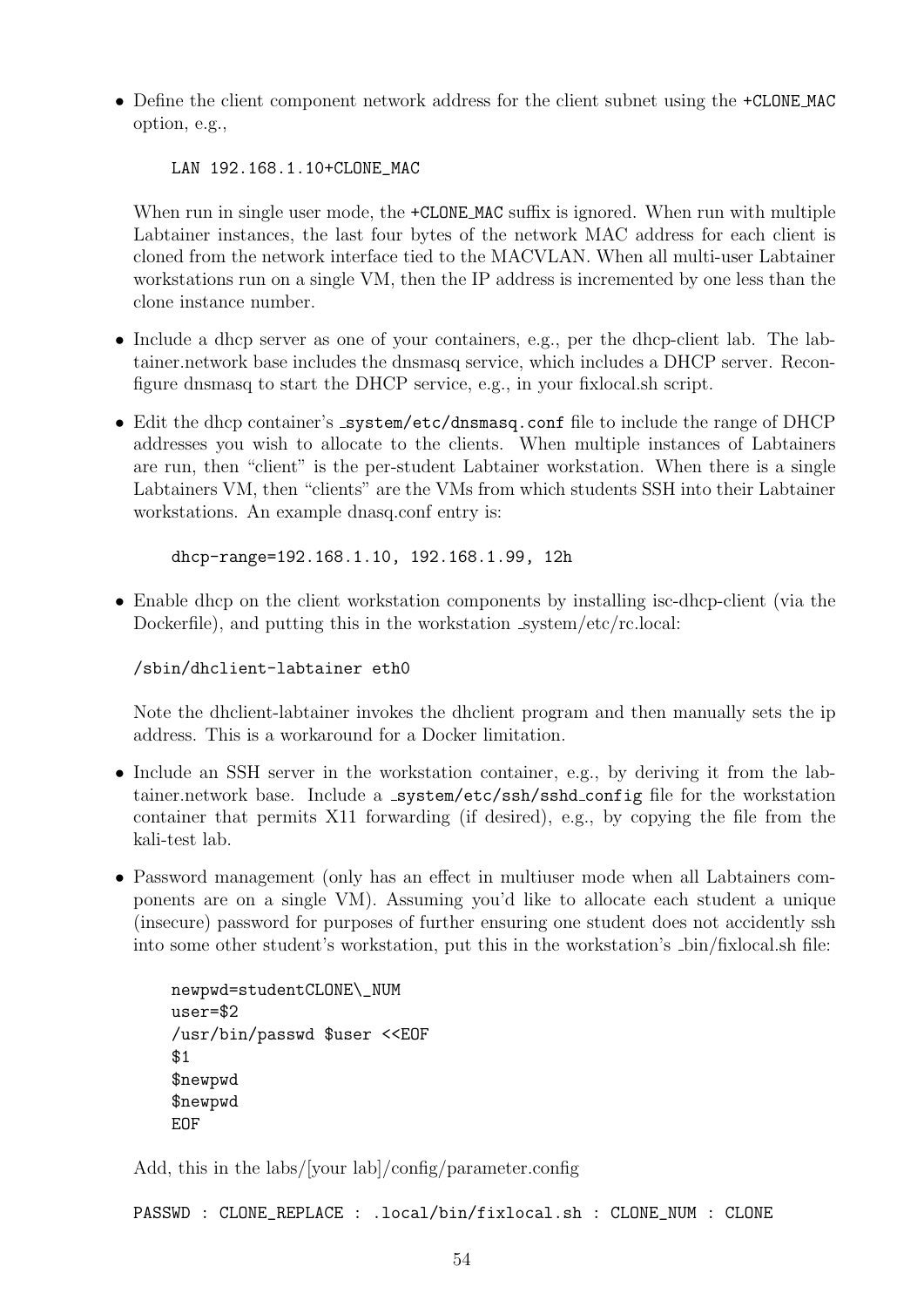# <span id="page-55-0"></span>13 Limitations

The labtainers framework limits labs to the Linux execution environment. However, a lab designer could prescribe the inclusion of a separate VM, e.g., a Windows system, and that VM could be networked with the Linux VM that hosts the Docker containers as described in [8.3.](#page-40-0) Future work would be necessary to include artifacts from the Windows system within the framework's automated assessment and parameterization.

The user does not see the /etc/fstab file. Only virtual file systems can be mounted (or those mounted when the container is created.)

Kernel logs do not appear in /var/log/kern.log. For logging events such as iptables, consider using ulogd and a "NFLOG" directive in place of a "LOG" directive. See the dmz-lab as an example.

The available Docker network drivers do not permit IP address overlap between virtual networks. For example, you cannot define two 192.168.1.0/24 LANs.

Student use of the shell directive "source" will cause stdin/stdout to not be captured.

Inquisitive students will see evidence of artifact collection. Home directories on containers includes a .local directory that includes Labtainer scripts that manage capturing and collection of artifacts, and that directory contains the stdin and stdout files generated by student actions. Additionally, when the student starts a process that will have stdin and stdout captured, the student will see extra processes within that process tree, e.g., the tee function that generates copies of those data streams. All of the containers share the Linux kernel with the Linux host. Changes to kernel configuration settings, e.g., enabling ASLR, will be visible across all of the containers.

# <span id="page-55-1"></span>14 Notes

## <span id="page-55-2"></span>14.1 Firefox

#### <span id="page-55-3"></span>14.1.1 Profile and configuration changes

The labtainer.firefox image includes a /var/tmp/home.tar which is expanded into the user home directory when parameterize.sh is run. This tar includes a profile in .mozilla that avoids firefox starting with its welcome pages and privacy statements. The labtainer.firefox image includes a customized /usr/bin/firefox that starts the browser in a new instance so it does not share existing browsers. The about:config was altered to disabled insecure field warnings for the labs that do not use SSL connections to web servers.

#### <span id="page-55-4"></span>14.1.2 Browser history

If you wish to assess places a browser has visited, e.g., use a pregrade.sh to extract sites from the firefox places.sqlite file, put places.sqlite into the lab's / bin/noskip file.

#### <span id="page-55-5"></span>14.1.3 Slow browser startup

Some html, e.g., for the softplc, want to visit fonts.googleapis.com. If no gateway/dns is available, there is a long timeout. Try adding

#### ADD-HOST fonts.googleapis.com:127.0.0.1

to start.config to avoid the timeout.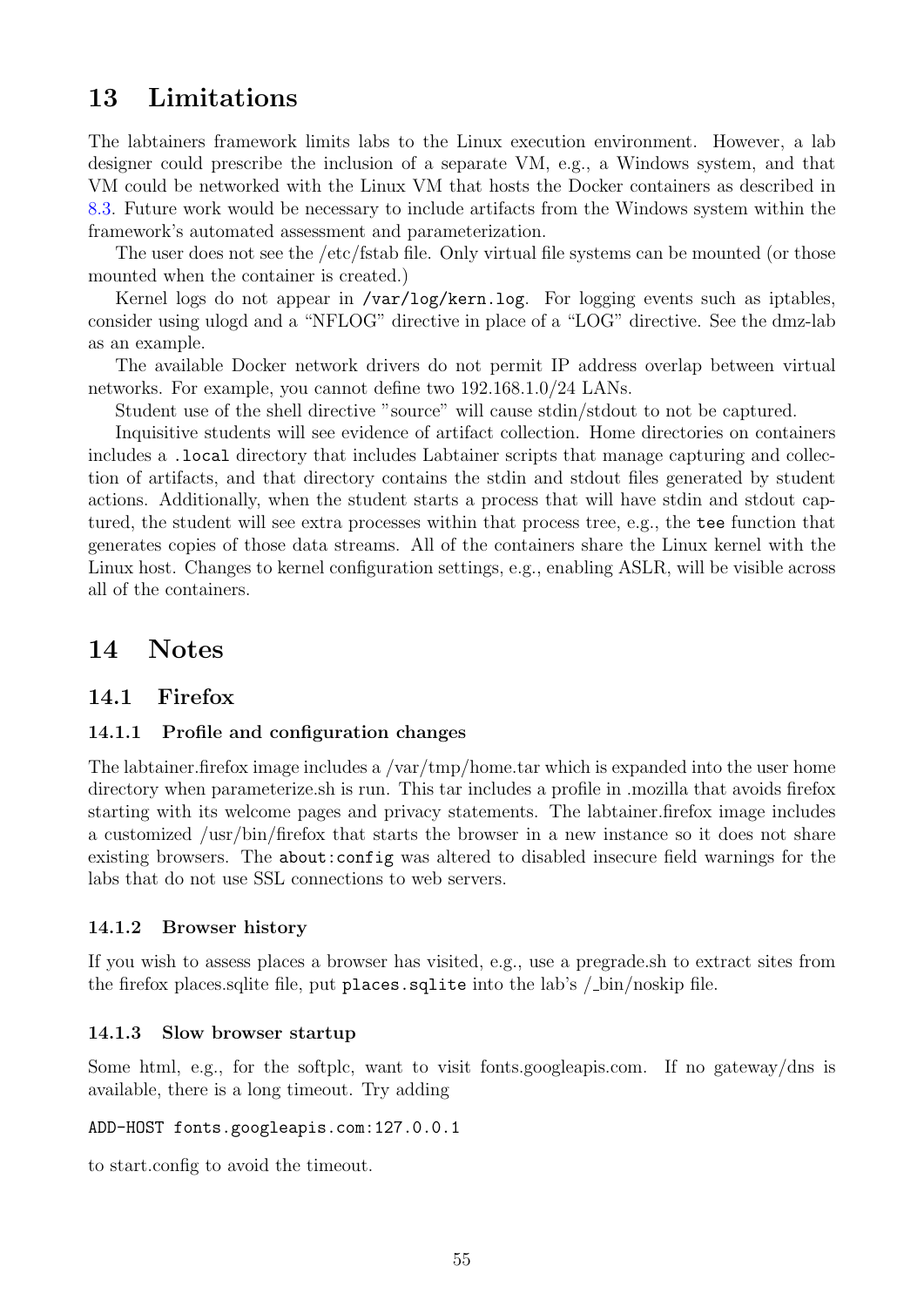## <span id="page-56-0"></span>14.1.4 Crashes in SimLab

See [A.4](#page-62-0) for information on avoiding firefox crashes when it is restarted in SimLab.

# <span id="page-56-1"></span>14.2 Wireshark

Wireshark will not run as root in Labtainer containers. The wireshark installion in the labtainer.wireshark image is configured to not require root to collect network packets:

When using the wireshark image, after the existing

```
RUN adduser $user_name sudo
```
add:

RUN adduser \$user\_name wireshark

# <span id="page-56-2"></span>14.3 Elgg

The xsite/vuln-site/myelgg.sql file needs to be loaded for elgg to run. First edit it to change xsslabelgg.com to your site name (two changes). Copy the sys\_tar/var/www/xsslabelgg.com/elgg to your new lab. Note the elgg/views/default/output files have been modified to permit cross site scripting.

# <span id="page-56-3"></span>14.4 Host OS dependencies

On rare occations, performance of a lab may depend on the host Linux OS. An example is some kernel tuning parameters viewed and set via sysctl are not visible within containers on eariler versions of Ubuntu. If your lab has such OS dependencies, you can check the OS and warn the student/instructor via a script named "hostSystemCheck.py" placed withe the Lin directory of any of the lab's containers. This script shall return the value '0' if dependencies are met, and '1' if dependencies are not met. In the latter case, the startup.py will prompt the use to continue or abort. Your script should explain the situation to the student. An example of such a script is in the labs/tcpip/server/ bin directory.

# <span id="page-56-4"></span>14.5 Login Prompts

See the centos-log lab for an example of a lab that prompts users to login to the virtual terminal. In particular, you will need the bin/student\_startup.sh script, and the \_system/sbin/login program and the \_system/etc/login.defs and securetty files.

# <span id="page-56-5"></span>14.6 Networking Notes

## <span id="page-56-6"></span>14.6.1 SSH

The labtainer.network baseline Dockerfile includes the following:

```
ADD system/var/run/sshd /var/run/sshd
RUN sudo chmod 0755 /var/run/sshd
```
For containers derived from the kali base, and others non-labtainer bases, use this line in your dockerfile to enable ssh into the box.

RUN sed -i 's/UsePAM yes/UsePAM no/' /etc/ssh/sshd\_config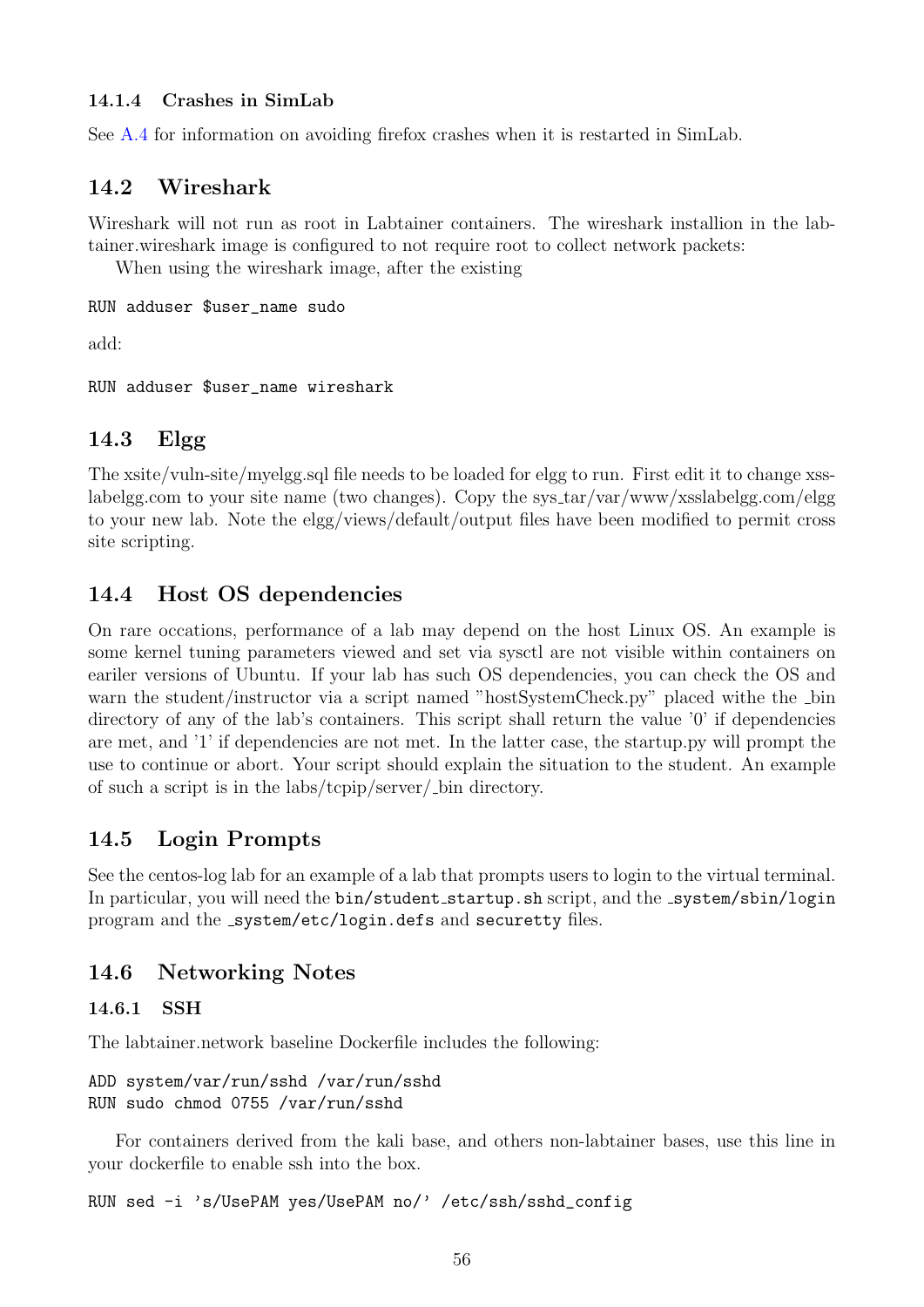### <span id="page-57-0"></span>14.6.2 X11 over SSH

The scripts/designer/system/etc/ssh/sshd conf allows X11 tunneling over ssh, e.g., from a remote VM connected to the same host-only lan as a container running the GUI application. Use ssh -X container ip to enable X11 tunneling in the ssh session.

### <span id="page-57-1"></span>14.6.3 Traffic mirroring

Send copies of traffic from one ethernet port to another using the iptables TEE operation, e.g.,

```
iptables -t mangle -A PREROUTING -i eth1 -j TEE --gateway 172.16.3.1
```
will send copies of all incoming traffic on eth1 to the component with address 172.16.3.1. Note that gateway must be a next hop, or you will have to configure the nexthop to forward it further. This is useful for IDS labs, e.g., snort. Mirroring all incoming traffic into a component will let you reconstruct TCP sessions within that component. Mirroring output from components is not always reliable. Besides potential for duplicate traffic, Docker networks seem to sometimes gratuitously replace destination addresses with those of the Docker network gateway, i.e., the gateway to the host.

### <span id="page-57-2"></span>14.6.4 DNS

Install bind9 in Dockerfile. Add zone files to /etc/bind and db files to ../ system/var/cache/bind/. Add reference to the /etc/bind/named.conf.local as seen in local-dns/ $\Delta$ bin/fixlocal.sh

#### <span id="page-57-3"></span>14.6.5 Overriding Docker routing and DNS

Realistic network topologies require components to have /etc/resolv.conf and routing table entries that do not depend on Docker gateways and related magic. However, at some point you may want components to be able to reach the outside world. If you've fiddled resolv.conf and routing, you likely broke the default Docker method for doing this. One solution is to define an isp component that has a default gateway and resolv.conf as Docker defines them. Then route all traffic and DNS queries to that (making use of dnsmasq and your own resolv.conf entries). Note you will also have to set up your own NAT on that ISP component. See the dmz-example lab ISP component .local/bin/fixlocal.sh as a worked example of a simple NAT setup.

As a worked example, the dmz-example lab components (other than the ISP), typically use the .local/bin/fixlocal.sh script to delete the Docker-generated route:

```
sudo route del -host 172.17.0.1
```
And the fixlocal.sh also replaces the resolv.conf entry with either a local DNS component, or a gateway running the dnsmasq utility. The /etc/rc.local script generally sets the default gateway, and configures iptables.

### <span id="page-57-4"></span>14.7 User management and sudo

The Dockerfile should make the initial user, i.e., the user named in the start.config file, a member of sudoers. Otherwise, the fixlocal.sh script will not be unable to modify the environment. If desired, that user can be removed from sudoers at the end of the fixlocal.sh script.

Only the initial user (and that user's actions taken as root) are monitored. Additional users can be added, e.g., in the Dockerfile, but their actions are not monitored or recorded in artifacts.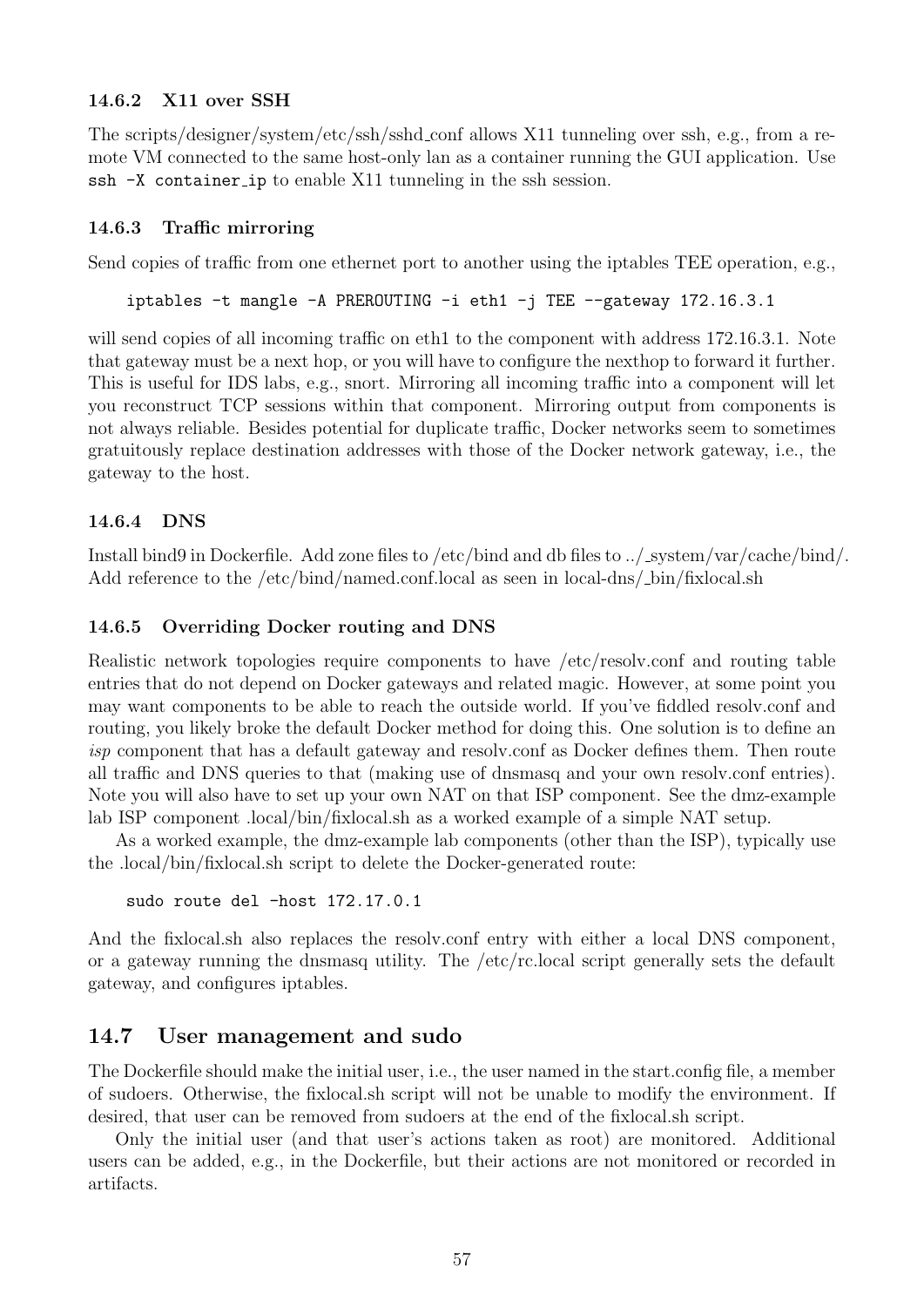# <span id="page-58-0"></span>14.8 DNS fixes for rebuild problems

When building a container, Docker uses its Daemon's default DNS addresses, which are the external Google DNS. Some sites disallow use of external DNS, and this results in rebuilds failing when yum/apt are unable to resolve host names. The script at setup\_scripts/dns-add.sh will update those default DNS entres to include the DNS used by the host.

# <span id="page-58-1"></span>14.9 Suggestions for Developers

## <span id="page-58-2"></span>14.9.1 Testing assessment directives

The result and goals configuration files can be revised and tested within a running grader container by starting grader with the -d option. This saves time because you do not need to rebuild the container for each iteration of the development of configuration files. However, be sure to scp the configuration files from the container to your host Linux system. The files are in .local/instr config. See the tt /tmp directory for logs.

Most result and goal assessment can occur once you have generated a suitable sample of expected student artifacts. In other words, adding new goal does not typically require that you go back and re-perform student actions. Exceptions to this are:

- 1. Adding new system commands to a "treataslocal" file;
- 2. Identifying new system files to be parsed as results. For example, results in a log file will not be collected unless that log file has been named in the results.config file.

## <span id="page-58-3"></span>14.9.2 3rd party applications

Some applications that you may wish to include in your lab may already have Docker container instances. Bringing those into Labtainers can sometimes be challenging because such containers often lack execution environment elements required by Labtainers for configuration steps, e.g., sudo. Most such applications are traditional Docker images whose purpose is to package an application. In contrast, Labtainer Docker containers are intended to look like computers running applications – not as applications packaged as containers. Is is therefore often easier, (and less disruptive to what students see), to include the 3rd party installation procedures, (e.g., what they publish to allow you to install their application on a Linux system), within your lab's Labtainer Docker file.

### <span id="page-58-4"></span>14.9.3 Msc

Use TERMINAL GROUPS in the start.config file to organize terminals if you have more than a few. Otherwise the student will spend time trying to find each terminal.

### <span id="page-58-5"></span>14.9.4 Docker cache

By default, a rebuild will make use of the Docker cache to speed up the image building process. Use the  $-N$  option to supress use of the cache. This may be needed if you expect the results of a RUN command within a Dockerfile to change between builds. When using the publish.py command, the cache is disabled by default.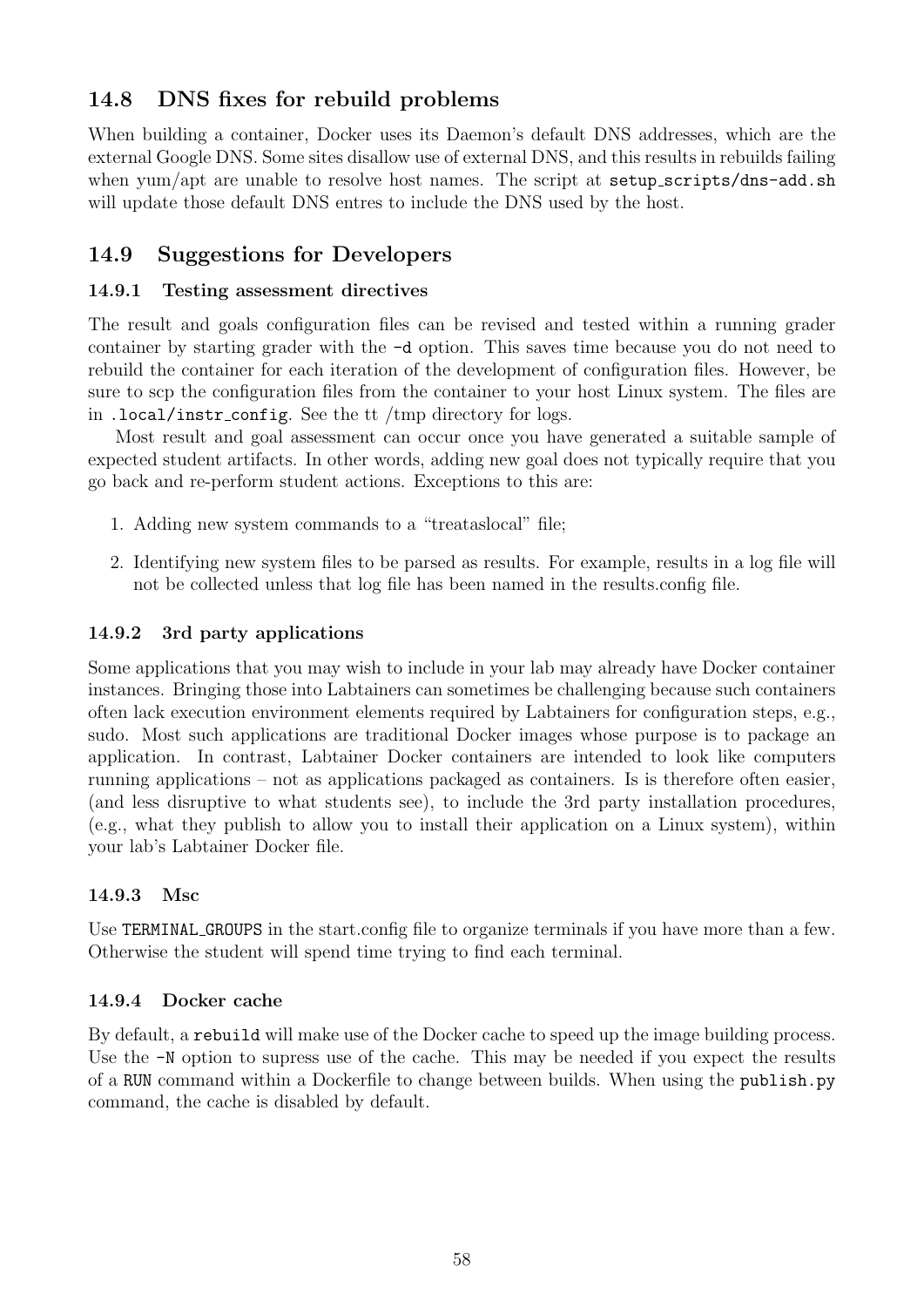## <span id="page-59-0"></span>14.10 Container isolation

Docker provides namespace isolation between different containers, and between the containers and the host platform. Note however, that all containers and the host share the same operating system kernel. Some kernel configuration changes will affect all containers and the host. For example, use of sysctl to modify Address Space Layout Randomization (ASLR) will effect all containers and the effects will persist in the host after the containers are stopped. However, some tuning parameters such as net.ipv4.ip forward are isolated, i.e., local to the container. These do get reset in ways that are hard to predict, so it is suggested that sysctl tuning be done in rc.local scripts so that they happen on each boot.

Note also, that the Docker group (in which containers execute) is root equivalent, and thus a hostile container can do damage to the Linux host.

### <span id="page-59-1"></span>14.11 Test registry setup

The test registry is a Docker container that runs on the host, i.e., native OS upon which the VMs run. The same test registry is shared by multiple development VMs. The test registry is created via host scripts/registry/start reg.sh. It listens to port 5000 on the localhost.

A VM is configured to use the test registry via setup scripts/./prep-testregistry.sh The test registry is populated using publish.py -t

## <span id="page-59-2"></span>14.12 CentOS containers

CentOS base containers do not run 32-bit binaries. Add the following to your dockerfile to do that:

RUN yum install -y compat-libstdc++-296.i686 compat-libstdc++-33.i686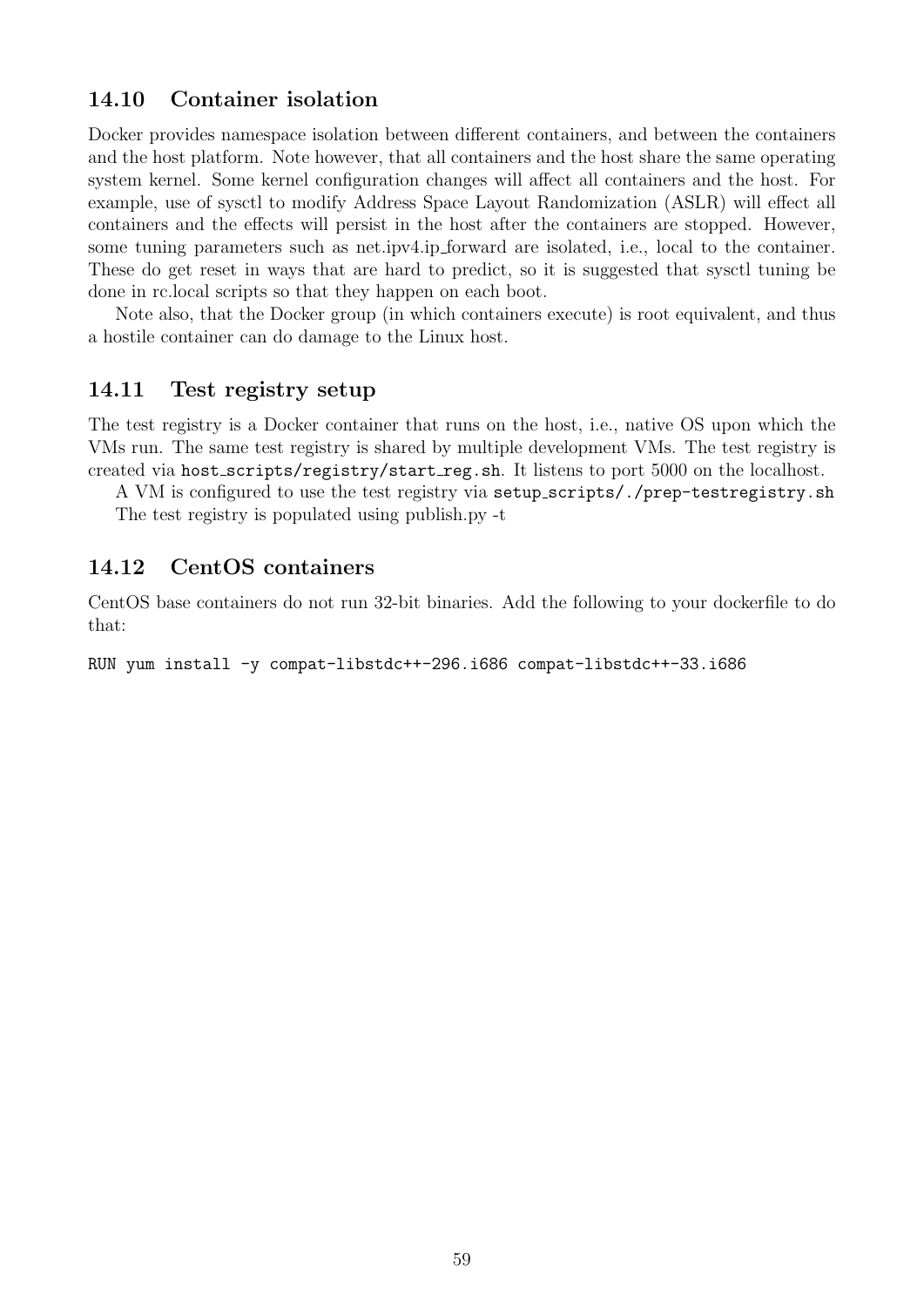# <span id="page-60-0"></span>A SimLab for testing labs

SimLab is a testing tool used to simulate a user performing a lab. It utilizes the xdotool utility to generate keyboard input and window selections. The SimLab tool is driven by a sequence of directives stored in a file at this location:

## labtainer/simlab/<labname>/simthis.txt

The simlab directory is at the same level as \$LABTAINER DIR, i.e. at \$LABTAINER DIR/../simlab. Note that simlab files are not in the github repository. These files essentially contain lab solutions, and thus should not be openly published. files essentially contain lab solutions, and thus should not be openly published. [25](#page-60-4)

With SimLab, you can fully automate the performance of a lab, including the use of GUIs. This facilitates regression testing, and the initial development of labs – particularly the debugging of automated assessment.

Full automation of regression testing is achieved using the smoketest.py utlity described below in [A.5](#page-62-1)

# <span id="page-60-1"></span>A.1 Preparations Before Running SimLab

- Ensure that you have 'xdotool' install. Run this to install if you haven't : sudo apt-get install xdotool
- Ensure your system's \$PATH includes \$LABTAINERS\_DIR/testsets/bin
- Ensure the saved email used for each lab is 'frank@beans.com'. You can do this by modifying [~/](~).local/share/labtainers/email.txt with only 'frank@beans.com' at the top.

# <span id="page-60-2"></span>A.2 Running SimLab

This is all run from the '../scripts/labtainer-student' directory.

- 1. Start targeted lab with the redo flag, '-r'.
- 2. Run SimLab.py on targeted lab.
- 3. Do not click or type anything on the computer. This will disrupt the simulation.
- 4. The process ends when the user prompt comes back. If the simulation hangs up, 'ctrl + C' and run stoplab.

# <span id="page-60-3"></span>A.3 SimLab Directives

Directives within a similarities.txt file name windows to select, (i.e., gain focus), and keystrokes to generate as described in the list below. The SimLab utility includes limited synchronization features to pause the input stream. These currently include a directive to wait until some named process has completed execution; and a directive to wait until network connections with a given host have terminated.

<span id="page-60-4"></span>The SimLab directives are as follows:

<sup>&</sup>lt;sup>25</sup>If you require simlab files for existing labs, contact me and try to convince me you actually need them (mfthomps@nps.edu).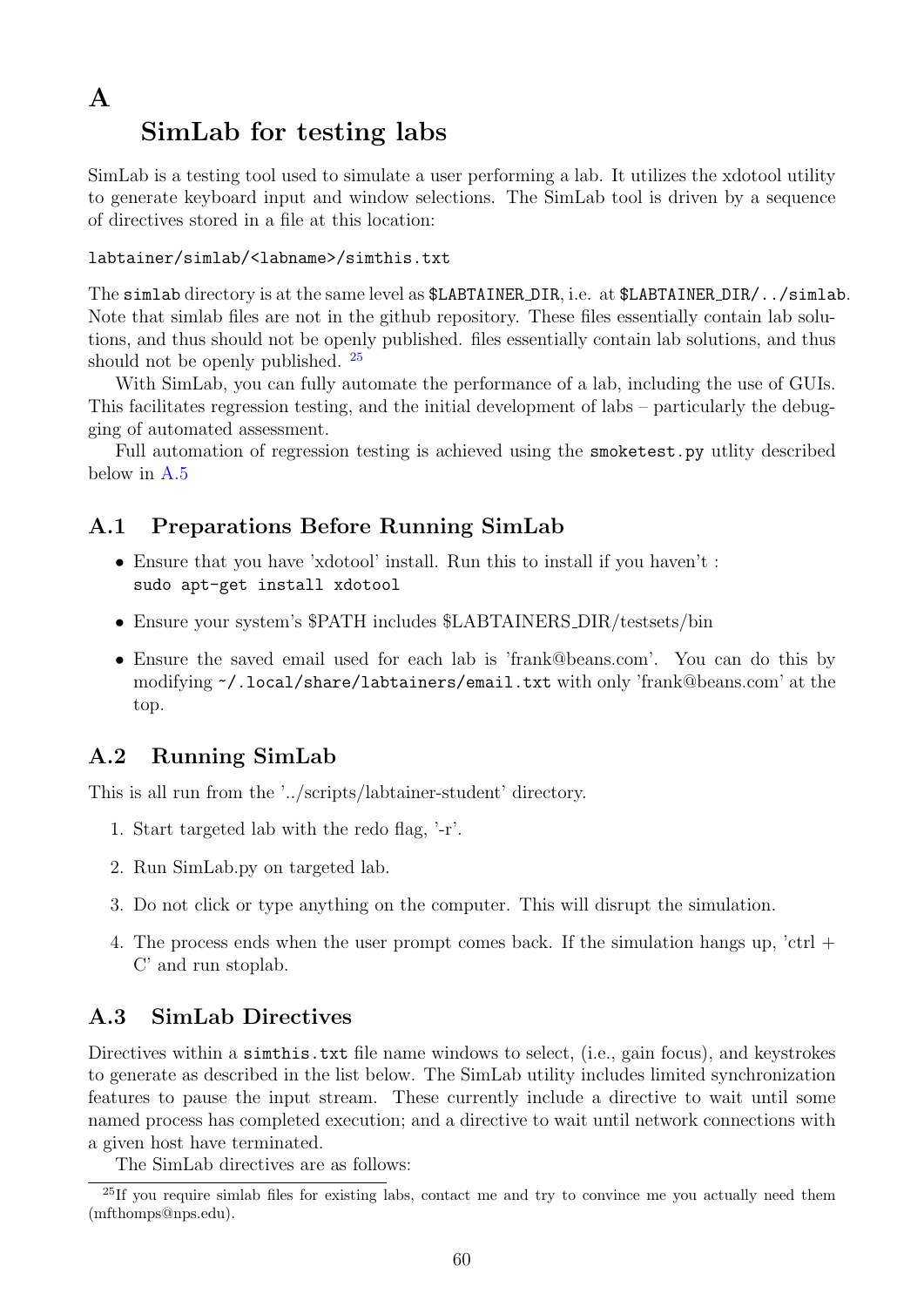- window  $\langle \text{text} \rangle$  Selects the window having a title that contains. Note that tabs within windows are selected by first selecting the window, and then use key "ctrl+Next" to tab over to the desired terminal tab. the given text. Will timeout and fail after 20 seconds.
- window\_wait  $\langle \text{text} \rangle$  Like window, but no timeout. Intended for use when the xterm title is changed by a program.
- type\_line  $\langle \text{text} \rangle$  Types the given text followed by a newline.
- type lit  $\langle \text{text} \rangle$  Types a sequence of keys, replacing grave, minus and space with X11 keysims. Followed by a newline.
- key  $\langle$ keysym $\rangle$  Performs a keypress for the given X11 keysim, see [http://xahlee.](http://xahlee.info/linux/linux_show_keycode_keysym.html) [info/linux/linux\\_show\\_keycode\\_keysym.html](http://xahlee.info/linux/linux_show_keycode_keysym.html) and [https://www.in-ulm.de/~masche](https://www.in-ulm.de/~mascheck/X11/keysyms.txt)ck/ [X11/keysyms.txt](https://www.in-ulm.de/~mascheck/X11/keysyms.txt)
- rep key  $\langle$  count $\rangle$   $\langle$  keysym $\rangle$  Repeats a keypress for the given X11 keysim  $\langle$  count $\rangle$ times.
- sleep  $\le$  seconds  $>$  Sleeps for the given number of seconds.
- wait\_proc  $\langle \text{text} \rangle$  Delays until a ps au  $\langle \text{text} \rangle$  returns nothing. Intended for use to wait for a command to complete. This runs on the Linux host, so do not be vauge, or it may never return. Note: If the command was added to the keyboard buffer, then wait proc may not catch a command.
- type\_command  $\langle \text{text} \rangle$  Types the given text and uses wait\_proc to wait for the command to finish.
- wait\_net <container>:<text> Delays until network connections to a given remote host have terminated. The given  $\langle \text{text} \rangle$  is searched for as a substring within the host name ouput from a netstat command run on the given container.
- type file  $\langle$  file name  $\rangle$  Reads and types each line in the named file. Blank lines will cause a 2 second sleep. Note: Each line is typed into a keyboard buffer and a line commnd will not wait for the previous line to complete its process before running itself. Refer to command file for this function.
- command file  $\leq$  file name  $>$  Intended for use in issuing a series of commands from the shell. This reads and types each line in the named file. A wait proc function is then automatically performed on the line.
- key file <file name> Reads each line in the named file, and performs a keypress. The lines should contain X11 keysims. Blank lines cause a 2 second sleep.
- replace file  $\leq$  source file  $\geq$   $\leq$  container  $\geq$  :  $\leq$  dest file  $\geq$   $\geq$  Copies content of a source file on the Linux host relative the simlab directory, to a destination path on the named selected container.
- add file  $\leq$  source file  $\geq$   $\leq$  dest file  $\geq$  Will append text from the source file to the end of the destination file. The destination file will be accessed from the currently selected virtual terminal. This uses a simple VI scheme to append text, and thus assumes the window and cwd are as needed.